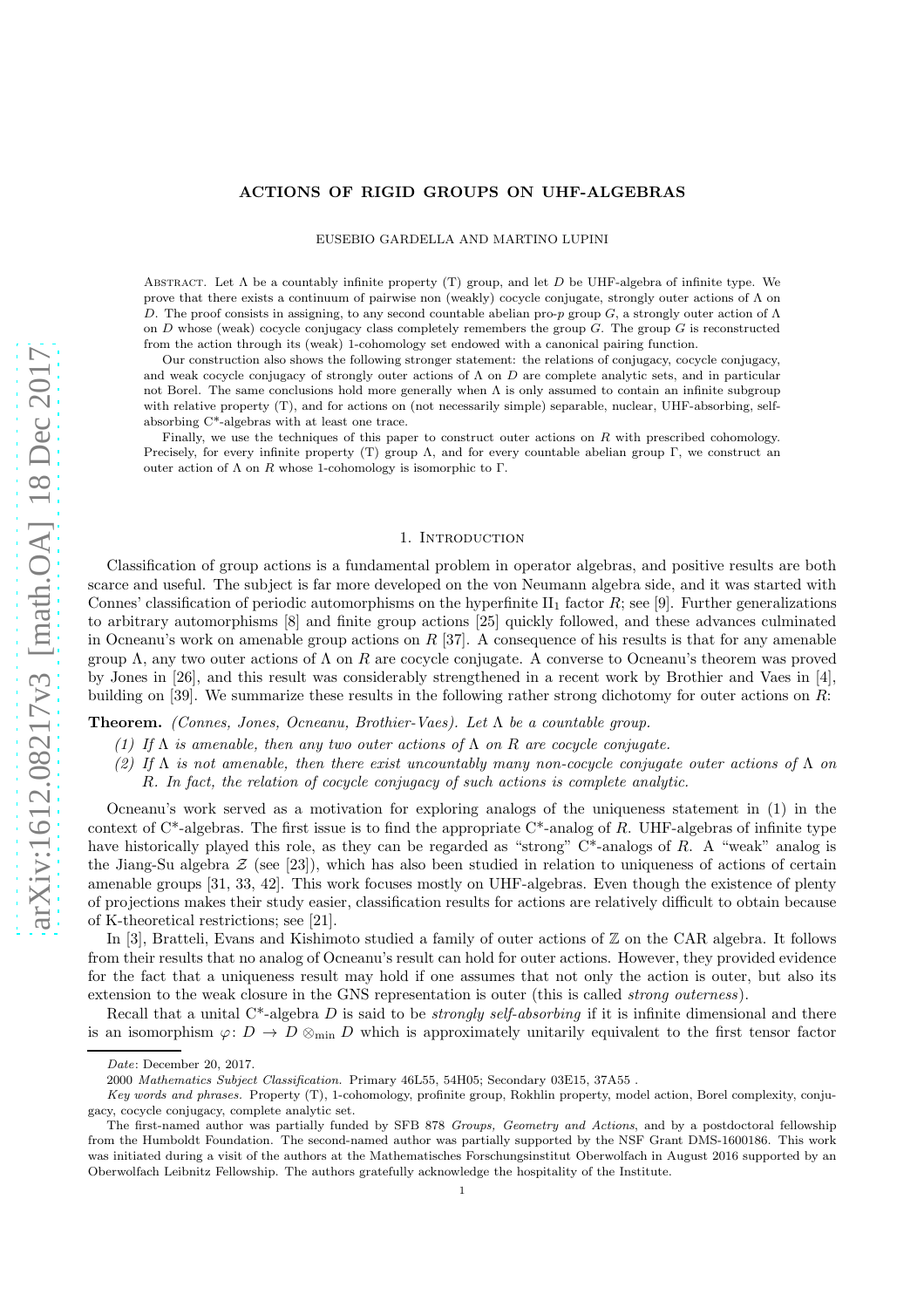embedding. The only known examples of stably finite strongly self-absorbing C\*-algebras are the UHF-algebras of infinite type, and the Jiang-Su algebra  $Z$ , and in fact it is conjectured that the list is complete.

Several results in the literature, which are reviewed below, suggest that the following may be true (part (1) below has also been independently conjectured by Szabo in [\[42\]](#page-23-4)):

<span id="page-1-0"></span>Conjecture A. Let D be a stably finite strongly self-absorbing  $C^*$ -algebra and let  $\Lambda$  be a torsion-free countable group.

- (1) If  $\Lambda$  is amenable, then any two strongly outer actions of  $\Lambda$  on D are cocycle conjugate.
- (2) If  $\Lambda$  is not amenable, then there exist uncountably many non-cocycle conjugate strongly outer actions of  $\Lambda$  on D. Even more, the relation of cocycle conjugacy of such actions is complete analytic.

The reason for excluding groups with torsion is the fact that automorphisms of finite order, even when they are strongly outer, generate unexpected phenomena at the level of K-theory which obstruct any uniquenesstype result as in (1). For instance, it is easy to construct  $\mathbb{Z}_2$ -actions on the CAR algebra  $\otimes_{n\in\mathbb{N}}M_2$ , which are strongly outer but not cocycle conjugate. As an example, one can take the nontrivial group element to act as the following infinite tensor products:

$$
\bigotimes_{n\in\mathbb{N}}\mathrm{Ad}\left(\begin{array}{ccc}1&\\&-1\\&&\end{array}\right)\quad\text{and}\quad\bigotimes_{n\in\mathbb{N}}\mathrm{Ad}\left(\begin{array}{ccc}1&&\\&1\\&&1\\&&-1\\&&&-1\end{array}\right).
$$

As mentioned before, the cases of D being a UHF-algebra of infinite type or the Jiang-Su algebra are the most relevant ones. Part (1) of the conjecture above has been confirmed in a number of particular cases: for UHF-algebras, the case  $\Lambda = \mathbb{Z}$  was proved by Kishimoto in [\[31\]](#page-23-2), while the case  $\Lambda = \mathbb{Z}^N$  was obtained by Matui in [\[33\]](#page-23-3). For the Jiang-Su algebra Z, the case of  $\Lambda = \mathbb{Z}$  was considered by Sato in [\[41\]](#page-23-5), while Matui-Sato proved the case  $\Lambda = \mathbb{Z}^2$  and  $\Lambda = \mathbb{Z} \rtimes_{-1} \mathbb{Z}$  in [\[34\]](#page-23-6) and [\[35\]](#page-23-7). More recently, and inspired by the work of Winter on  $\mathcal{Z}$ and UHF-stable classification of C\*-algebras [\[48\]](#page-23-8), and for elementary amenable groups, Szabo [\[42\]](#page-23-4) reduced the case  $D = \mathcal{Z}$  to the case when D is an infinite type UHF algebra. He also showed that part (1) of Conjecture [A](#page-1-0) holds for a group  $\Lambda$  if and only if holds for all the finitely-generated subgroups of  $\Lambda$ . In particular, it follows from this and Matui's result that part (1) of Conjecture [A](#page-1-0) holds when D is either a UHF-algebra or  $Z$ , and when  $\Lambda$  is a torsion-free *abelian* group.

We now turn to part (2) in the above conjecture. It should be mentioned that it easy to see using Jones' argument from [\[26\]](#page-22-3) that, for any nonamenable group Λ, there exist at least two strongly outer actions of Λ on any finite strongly self-absorbing C\*-algebra. Beyond this, nothing was known until now concerning the number of cocycle conjugacy classes (or the complexity of the cocycle conjugacy relation) for strongly outer actions of nonamenable groups on finite strongly self-absorbing C\*-algebras.

In the present paper, we initiate the study of actions of nonamenable groups on UHF-algebras, and we make the first contributions to part (2) in the above conjecture. Our main result is as follows:

<span id="page-1-1"></span>**Theorem B.** (See Corollary [4.8](#page-15-0) and Corollary [5.11\)](#page-20-0). Let D be a UHF-algebra of infinite type, and let  $\Lambda$  be a countable group containing an infinite subgroup with relative property (T). Then there exist uncountably many non-cocycle conjugate strongly outer actions of  $\Lambda$  on D. Indeed, the relation of cocycle conjugacy of such actions is complete analytic.

(Our result holds for a more general class of not necessarily simple C\*-algebras; see Theorem [4.7](#page-15-1) for the precise statement.)

It is worth mentioning that our results cannot be derived from those of Brothier-Vaes. First, there is no general method for producing an action on a UHF-algebra from an action on R. Moreover, no obvious modification of the construction in [\[4\]](#page-22-4) seems to produce an action on a UHF-algebra. (They use the fact that the crossed product of R by a Bernoulli shift of an amenable torsion-free group is isomorphic to R, and the UHF-analog of this fact is far from true.) Even more, the actions we construct in Theorem [B](#page-1-1) are shown to remain cocycle inequivalent in the weak closure of D. Hence, our results imply the result of Brothier-Vaes for groups with relative property (T).

The assertion that the relation of cocycle conjugacy of free actions of  $\Lambda$  on A is a complete analytic set can be interpreted as follows. There does not exist an explicit uniform procedure that, given two strongly outer actions of  $\Lambda$  on D, runs for countably many (but possibly transfinitely many) steps, at each step testing membership in some given open sets, and at the end decides whether the given actions are cocycle conjugate or not. In fact,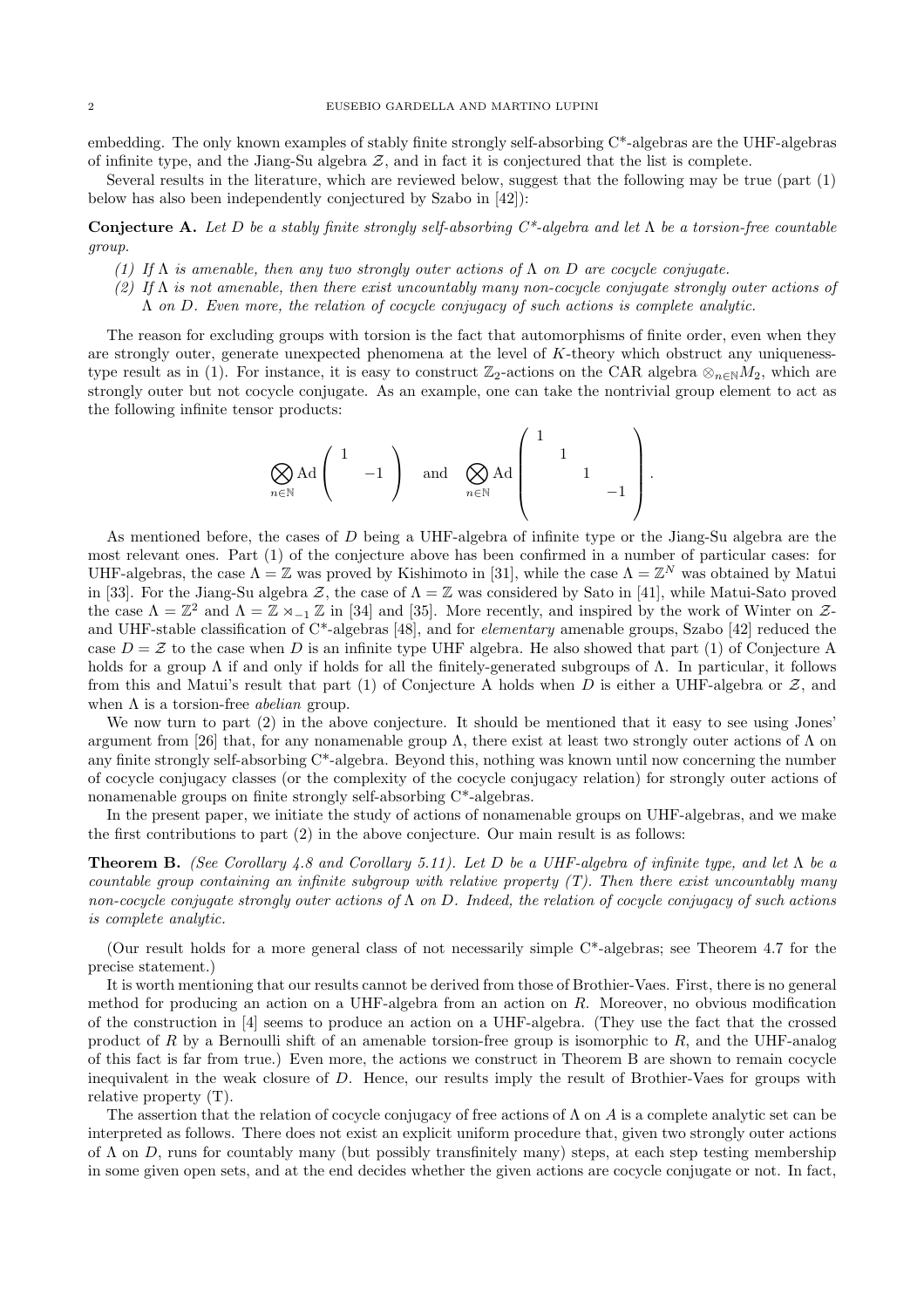the problem of deciding whether two such actions are cocycle conjugate is as hard as testing membership in any analytic set. Similar conclusions hold for conjugacy and weak cocycle conjugacy. For a more detailed discussion on this interpretation, see [\[11,](#page-22-8) Section 2.4].

The proof of our main theorem consists in assigning, to any second countable abelian pro-p group  $G$ , a strongly outer action of  $\Lambda$  on D whose weak cocycle conjugacy class completely "remembers" the group G. Using Popa's superrigidity results from [\[39\]](#page-23-1), the group  $G$  is reconstructed from this action via its (weak, localized) 1-cohomology set, endowed with a canonical (2-sorted) group structure. The starting point of our construction is a canonical model action of G on the UHF-algebra  $M_{p^{\infty}}$ , which we construct in Section [3.](#page-7-0) The rest of the construction can be seen as a C\*-algebra analogue of the construction of factors of measure-preserving Bernoulli actions due to Popa  $[38]$  and Törnquist  $[46]$ ; see also  $[11]$ .

The methods used in this construction are not specific to our context, and can be used to compute (weak) 1-cohomology sets in other interesting cases. As an instance of this, the last section of this paper is devoted to constructing actions of infinite property  $(T)$  groups on R with prescribed (weak) 1-cohomology. In this context, these cohomology sets do not have a canonical group structure. The actions we construct are self-absorbing (in a strong sense), and there is a canonical 'pairing' function  $m^{\alpha}$ :  $H_w^1(\alpha) \times H_w^1(\alpha) \to H_w^1(\alpha \otimes \alpha)$ ; see [Theorem 2.10.](#page-4-0) Even this by itself does not guarantee the existence of a group structure, but this turns out to be the case for the actions we construct.

More specifically, for infinite groups with property (T), we prove the following analog of the main result of [\[38\]](#page-23-9) for actions on R (the result we prove is somewhat more general):

**Theorem C.** Let  $\Lambda$  be an infinite countable property (T) group, and let  $\Gamma$  be any countable abelian group. Then there exist an outer action  $\alpha \colon \Lambda \to \text{Aut}(R)$  and bijections  $\eta \colon H_w^1(\alpha) \to \Gamma$  and  $\eta^{(2)} \colon H_w^1(\alpha \otimes \alpha) \to \Gamma$  making the following diagram commute:



This gives a different proof of Theorem B of [\[4\]](#page-22-4) in the case that  $\Lambda$  has (a subgroup with the relative) property (T). For comparison, observe that Ocneanu's result implies that all outer actions of amenable groups on R have canonically isomorphic cohomology.

In the following, all topological groups are supposed to be *Hausdorff* and *second countable*. All tensor products of C\*-algebras are supposed to be minimal (also called spatial); see [\[2,](#page-22-9) Section II.9]. If A is a C\* algebra and S is a finite set, then we let  $A^{\otimes S}$  be the (minimal) tensor product of a family of copies of A indexed by S. Similarly, when A is unital and X is a countable set, then we let  $A^{\otimes X}$  denote the limit of the direct system  $(A^{\otimes S})$ , where S varies in the collection of finite subsets of X ordered by containment, and the connective maps are the canonical unital \*-homomorphisms  $\iota_{S,T} : A^{\otimes S} \to A^{\otimes T}$  for  $S \subset T \subset X$ . In the von Neumann-algebraic setting, we will only consider tensor products of tracial von Neumann algebras with respect to distinguished normal tracial states, which we denote by  $\overline{\otimes}$ ; see [\[2,](#page-22-9) Section III.3.1].

Acknowledgments. We are grateful to Samuel Coskey, Lukasz Grabowski, Daniel Hoff, Alexander Kechris, André Nies, Stefaan Vaes, and Stuart White for many helpful conversations. Particularly, we would like to thank Alexander Kechris for suggesting a proof of Proposition [5.7,](#page-18-0) and Stuart White for suggesting the formulation of Lemma [2.23](#page-7-1) below. Finally, we thank the referee for their careful reading of the manuscript, and for suggesting numerous improvements.

### 2. Preliminary notions on group actions

2.1. Actions of groups on tracial von Neumann algebras. We recall some terminology about group actions on von Neumann algebras. A tracial von Neumann algebra is a pair  $(M, \tau)$ , where M is a von Neumann algebra and  $\tau$  is a normal tracial state on  $\tau$ . We denote by Aut $(M, \tau)$  the group of  $\tau$ -preserving automorphisms of M. Let  $\Lambda$  be a discrete group. An action of  $\Lambda$  on  $(M, \tau)$  is a group homomorphism  $\alpha \colon \Lambda \to \text{Aut}(M, \tau)$ . An automorphism  $\theta \in Aut(M, \tau)$  is said to be *inner* if there exists a unitary  $u \in M$  with  $\theta(x) = uxu^*$  for all  $x \in M$ . It is said to be *outer* if it is not inner, and *properly outer* if for every  $\theta$ -invariant projection  $p \in M$ , the restriction of  $\theta$  to  $pMp$  is outer; see [\[44,](#page-23-11) Definition XVII.1.1].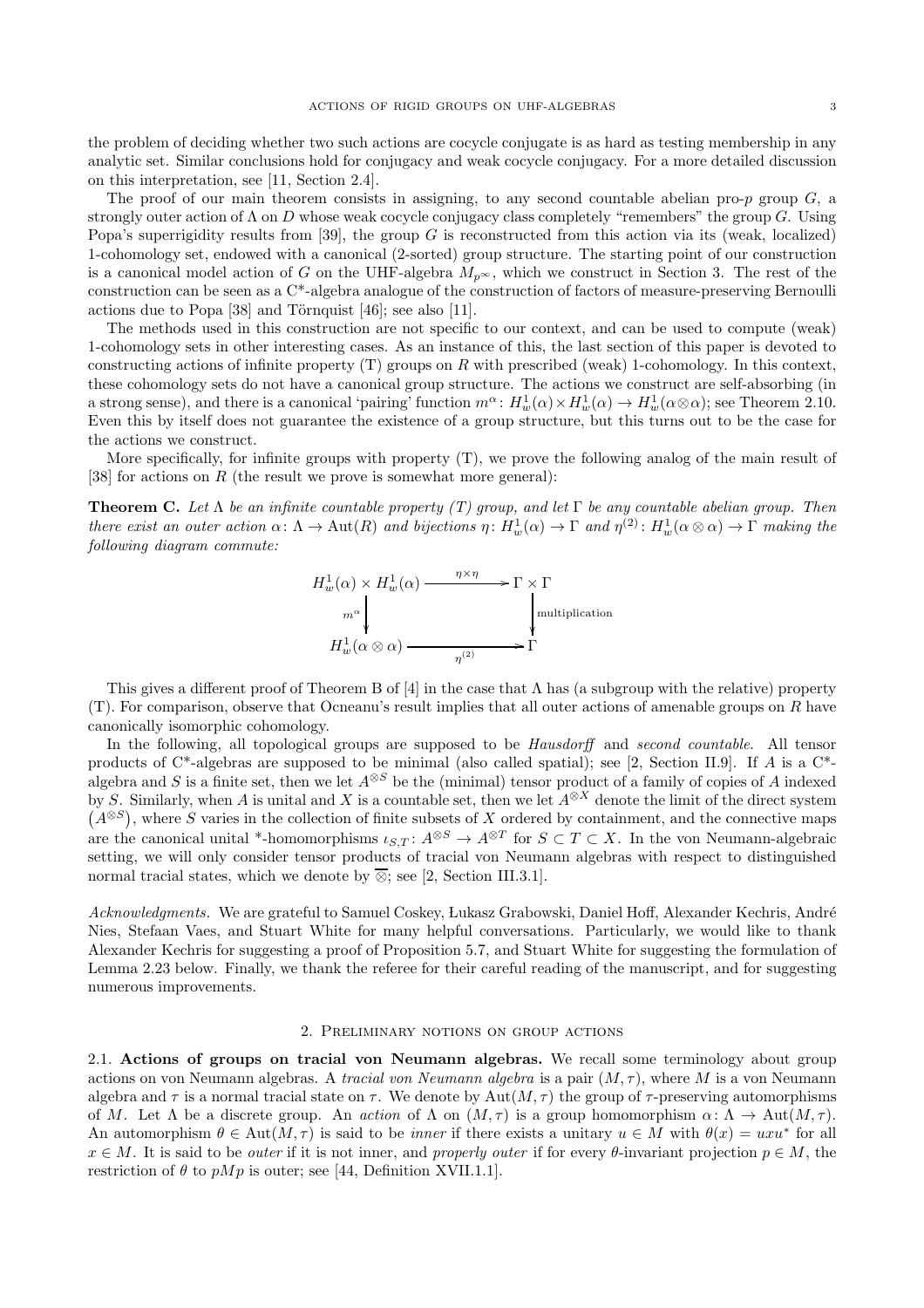<span id="page-3-0"></span>Remark 2.1. As it is remarked in [\[30,](#page-22-10) Section 4], in the definition of properly outer autorphism one can equivalently only consider  $\theta$ -invariant *central* projections; see also the comment after Theorem XVII.1.2 in [\[44\]](#page-23-11). In particular, an automorphism of a *factor* is properly outer if and only if it is outer.

Let  $\theta_0 \in \text{Aut}(M_0, \tau_0)$  and  $\theta_1 \in \text{Aut}(M_1, \tau_1)$  be automorphisms of tracial von Neumann algebras. It is shown in [\[27,](#page-22-11) Corollary 1.12] that, if either  $\theta_0$  or  $\theta_1$  is properly outer, then  $\theta_0 \otimes \theta_1$  is a properly outer automorphism of  $(M_0\overline{\otimes}M_1, \tau_0\otimes \tau_1).$ 

<span id="page-3-1"></span>**Definition 2.2.** Let  $(M, \tau)$  be a tracial von Neumann algebra and let  $\Lambda$  be a discrete group. An action  $\alpha\colon \Lambda \to \text{Aut}(M,\tau)$  is called:

- (1) ergodic, if the fixed point algebra  $M^{\alpha} = \{x \in M : \alpha_{\gamma}(x) = x \text{ for all } \gamma \in \Lambda\}$  contains only the scalar multiples of the identity; see [\[43,](#page-23-12) Definition 7.3];
- (2) weakly mixing, if for any finite subset  $F \subseteq M$  and  $\varepsilon > 0$ , there exists  $\gamma \in \Lambda$  such that

$$
|\tau(x\alpha_{\gamma}(y)) - \tau(x)\tau(y)| < \varepsilon
$$

for every  $x, y \in F$ ; see [\[47,](#page-23-13) Definition D.1];

- (3) mixing, if for every  $a, b \in M$  one has  $\tau(a\alpha_{\gamma}(b)) \to \tau(a)\tau(b)$  for  $\gamma \to \infty$ ; see [\[47,](#page-23-13) Definition D.1];
- (4) *outer*, if  $\alpha_{\gamma}$  is not inner for every  $\gamma \in \Lambda \setminus \{1\};$
- (5) free, if  $\alpha_{\gamma}$  is properly outer for every  $\gamma \in \Lambda \setminus \{1\}$ ; see [\[30,](#page-22-10) Subsection 4.1].

Observe that any free action is, in particular, outer. When  $M$  is a factor, the converse holds in view of Remark [2.1.](#page-3-0)

<span id="page-3-2"></span>**Remark 2.3.** An action  $\alpha$  is weakly mixing if and only if the only finite-dimensional vector subspace of  $L^2(M, \tau)$ which is invariant under the representation associated with  $\alpha$  is the space of scalar multiples of the identity; see [\[39,](#page-23-1) Proposition 2.4.2.] and [\[47,](#page-23-13) Proposition D.2].

Let  $\alpha$  and  $\beta$  be actions of  $\Lambda$  on tracial von Neumann algebras  $(M_0, \tau_0)$  and  $(M_1, \tau_1)$ , respectively. We let  $(M_0\overline{\otimes}M_1, \tau_0\otimes\tau_1)$  be the tensor product of  $M_0$  and  $M_1$  with respect to the normal tracial states  $\tau_0, \tau_1$  [\[2,](#page-22-9) Section III.3.1]. Define  $\alpha \otimes \beta : \Lambda \to \text{Aut}(M_0 \overline{\otimes} M_1, \tau_0 \otimes \tau_1)$  to be the action given by  $(\alpha \otimes \beta)_{\gamma} = \alpha_{\gamma} \otimes \beta_{\gamma}$  for  $\gamma \in \Lambda$ . It is easy to check that  $\alpha \otimes \beta$  is (weakly) mixing if both  $\alpha$  and  $\beta$  are.

**Definition 2.4.** Let  $\pi$  a unitary representation of  $\Lambda$  on a Hilbert space H. Following [\[29\]](#page-22-12), we say that  $\pi$  has almost invariant vectors, and write  $1_\Lambda \prec \pi$ , if for every  $\varepsilon > 0$  and finite subset  $F \subseteq \Lambda$ , there exists a vector  $\xi \in H$  such that  $\|\pi(\gamma)\xi - \xi\| \leq \varepsilon$  for every  $\gamma \in F$ . A unitary representation  $\pi \colon \Lambda \to U(H)$  is said to be a  $c_0$ -representation if for every  $\xi, \eta \in H$ , the function  $\gamma \mapsto \langle \pi(\gamma)\xi, \eta \rangle$  belongs to  $c_0(\Lambda)$ .

Let X be a countable set endowed with an action of  $\Lambda$ . We say that the action is *amenable* if it satisfies the following Følner condition: for any finite subset  $Q \subseteq \Lambda$  and  $\varepsilon > 0$ , there exists a finite subset  $F \subseteq X$  such that  $|\gamma F \triangle F| \leq \varepsilon |F|$  for every  $\gamma \in Q$ . For an action  $\Lambda \curvearrowright X$ , we consider the corresponding left regular representation  $\lambda_X\colon \Lambda\to U(\ell^2(X))$  determined by  $\lambda_X(\gamma)(\delta_x)=\delta_{\gamma^{-1}x}$  for  $\gamma\in\Lambda$  and  $x\in X$ . Theorem 1.1 in [\[29\]](#page-22-12) asserts that  $\Lambda \curvearrowright X$  is amenable if and only if  $1_\Lambda \prec \lambda_X$ .

For a tracial von Neumann algebra  $(M, \tau)$ , we denote by  $(M, \tau)^{\otimes X}$  the tensor product of copies of M indexed by X with respect to the normal tracial state  $\tau$ ; see [\[2,](#page-22-9) III.3.1]. Then  $(M, \tau)^{\overline{\otimes}X}$  carries a canonical trace obtained from  $\tau$ , which we still denote by  $\tau$ . We denote by  $M^{\odot X}$  the algebraic tensor product, which is dense in  $(M, \tau)^{\overline{\otimes}X}$ . If Y is a subset of X, then we canonically identify  $M^{\overline{\otimes}Y}$  with a subalgebra of  $(M, \tau)^{\overline{\otimes}X}$ , and  $M^{\odot Y}$  with a subalgebra of  $M^{\odot X}$ .

Notation 2.5. Let X be a countable set endowed with an action  $\Lambda \sim X$ , and let  $(M, \tau)$  be a tracial von Neumann algebra. We denote by  $\beta_{\Lambda\curvearrowright X,M}\colon \Lambda\to \text{Aut}((M,\tau)^{\otimes X})$  the associated Bernoulli  $(\Lambda\curvearrowright X)$ -action with base  $(M, \tau)$ , defined by permuting the indices according to the action of  $\Lambda$  on X.

**Example 2.6.** In the context above, when  $M = L^{\infty}(Z, \mu)$  for a probability space  $(Z, \mu)$  and  $\tau(f) = \int f d\mu$ , one has  $(M, \tau)^{\overline{\otimes}X} = L^{\infty}(Z^X, \mu^X)$  with trace  $\tau(f) = \int f d\mu^X$ . The action on  $(M, \tau)^{\overline{\otimes}X}$  corresponds in this case to the Bernoulli action of  $\Lambda$  on  $(Z^X, \mu^X)$  as considered in [\[29\]](#page-22-12).

We denote by  $\kappa$  the corresponding Koopman representation of  $\Lambda$  on  $L^2(M^{\overline{\otimes}X}, \tau)$ , and by  $\kappa_0$  the restriction of  $\kappa$  to the orthogonal complement in  $L^2(M^{\overline{\otimes}X}, \tau)$  of the space of scalar multiples of the identity.

The following characterization of mixing Bernoulli actions is well know; see [\[39,](#page-23-1) Lemma 2.4.3] and [\[29,](#page-22-12) Proposition 2.1 and Proposition 2.3] for the commutative case.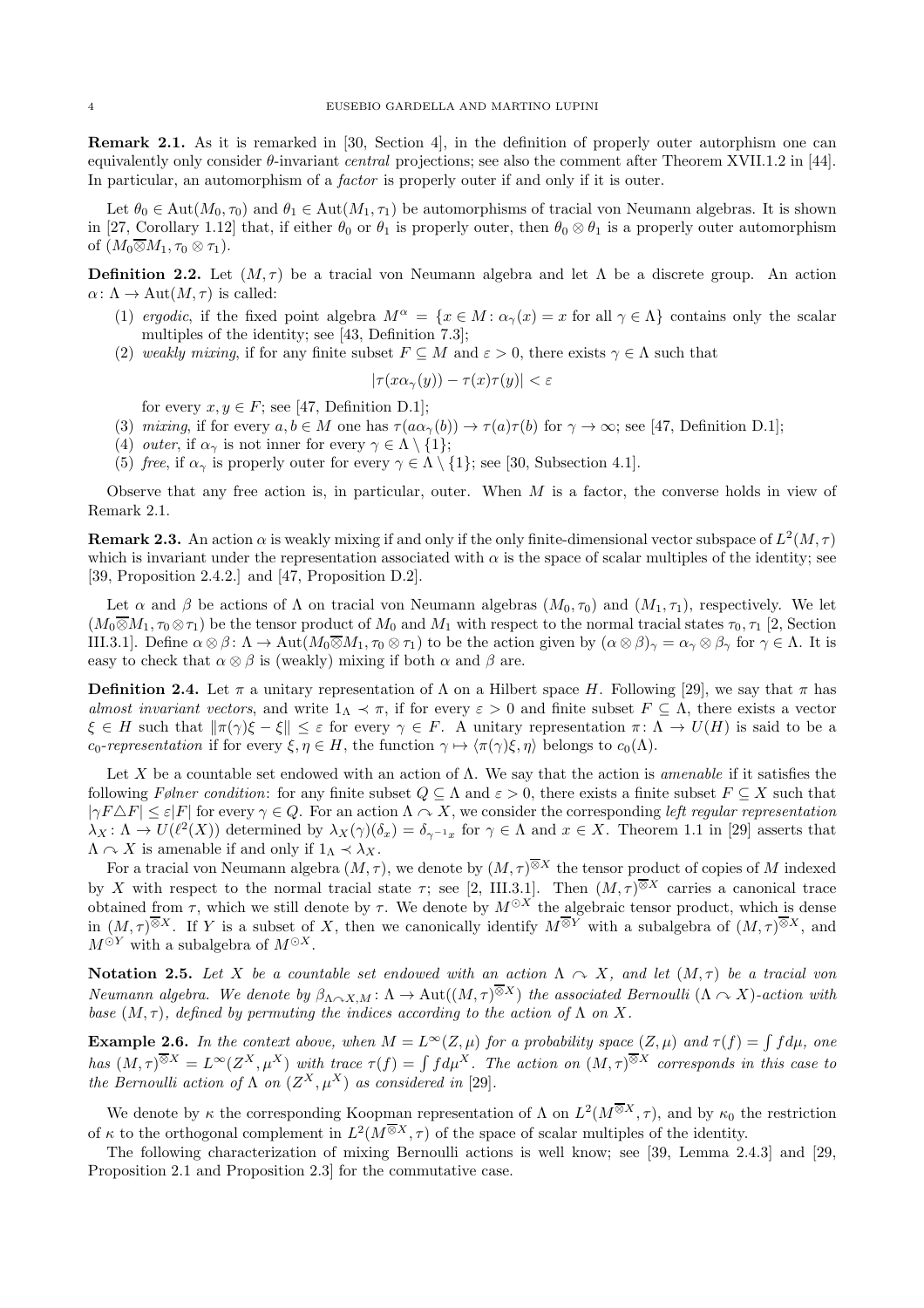<span id="page-4-3"></span>**Proposition 2.7.** Let X be a countable set endowed with an action of  $\Lambda$ , and let  $(M, \tau)$  be a tracial von Neumann algebra with a projection  $p \in M$  such that  $0 < \tau(p) < 1$ . Then the Bernoulli action  $\beta_{\Lambda \sim X,M} : \Lambda \to$  $\mathrm{Aut}((M,\tau)^{\overline{\otimes}X})$  is mixing if and only if the stabilizers of the action  $\Lambda \curvearrowright X$  are finite.

2.2. Actions of groups on C\*-algebras. Let  $\Lambda$  be a discrete group, and let A be a unital C\*-algebra. Write Aut(A) for the automorphism group of A. An action of  $\Lambda$  on A is a group homomorphism  $\alpha: \Lambda \to \text{Aut}(A)$ . In this case, we also say that the pair  $(A, \alpha)$  is a  $\Lambda$ -C<sup>\*</sup>-algebra. We denote by  $A^{\alpha}$  the fixed point algebra  $A^{\alpha} = \{a \in A : \alpha_{\gamma}(a) = a \text{ for all } \gamma \in \Lambda\}.$  We say that elements x, y of A are equivalent modulo scalars, and write  $x = y \mod \mathbb{C}$ , if  $x = \lambda y$  for some  $\lambda \in \mathbb{C} \setminus \{0\}$ . We denote by  $U(A)$  the unitary group of A.

**Definition 2.8.** Let  $\alpha: \Lambda \to \text{Aut}(A)$  be an action of a discrete group  $\Lambda$  on a unital C<sup>\*</sup>-algebra A, and let  $u: \Lambda \to U(A)$  be a function.

- (1) We say that u is a 1-cocycle for  $\alpha$  if  $u_{\gamma}\alpha_{\gamma}(u_{\rho}) = u_{\gamma\rho}$  for every  $\gamma, \rho \in \Lambda$ .
- (2) We say that u is a weak 1-cocycle if  $u_{\gamma}\alpha_{\gamma}(u_{\rho}) = u_{\gamma\rho} \mod \mathbb{C}$  for every  $\gamma, \rho \in \Lambda$ .

The notion of weak 1-cocycles allows one to define the weak 1-cohomology of actions. We will mostly use it for actions on tracial von Neumann algebras, but the definition can be given in general.

**Definition 2.9.** Let  $\alpha: \Lambda \to \text{Aut}(A)$  be an action of a discrete group  $\Lambda$  on a unital C\*-algebra A. Following [\[39\]](#page-23-1), we say that two weak 1-cocycles u and u' for  $\alpha$  are weakly cohomologous (or cohomologous modulo scalars), if there exists a unitary  $v \in U(A)$  such that  $u'_\gamma = v^* u_\gamma \alpha_\gamma(v) \mod \mathbb{C}$  for every  $\gamma \in \Lambda$ . We say that u is a weak coboundary if it is weakly cohomologous to the weak 1-cocycle constantly equal to 1.

We denote by  $Z_w^1(\alpha)$  the set of weak 1-cocycles for  $\alpha$ . The relation of being weakly 1-cohomologous is an equivalence relation on  $Z_w^1(\alpha)$ , and we let  $H_w^1(\alpha)$  be the corresponding quotient set, called the *weak cohomology* set. The class of the weak 1-cocycle u will be denoted by  $[u]$ .

Let us use the notation as in the definition above. If A is abelian, then the product of two weak 1-cocycles for  $\alpha$  is again a weak 1-cocycle for  $\alpha$ , and thus  $H_w^1(\alpha)$  can be given a canonical group structure. In general, however, one can not define a group operation on  $H_w^1(\alpha)$  in a similar fashion. To make up for the lack of multiplication in the 1-cohomology set  $H_w^1(\alpha)$ , we consider a natural "two-sorted group structure" on  $H_w^1(\alpha)$ , given by a pairing function  $H_w^1(\alpha) \times H_w^1(\alpha) \to H_w^1(\alpha \otimes \alpha)$ . Such a pairing function will be used to encode the group operation of a given countable group.

<span id="page-4-0"></span>**Definition 2.10.** Let  $(M, \tau)$  be a tracial von Neumann algebra, let  $\alpha \colon \Lambda \to \text{Aut}(M, \tau)$  be an action, and denote by  $\alpha \otimes \alpha$  be the diagonal action of  $\Lambda$  on  $M \overline{\otimes} M$ . Then there is a canonical function

$$
\widetilde{m}^{\alpha} \colon Z_w^1(\alpha) \times Z_w^1(\alpha) \to Z_w^1(\alpha \otimes \alpha)
$$

given by  $\widetilde{m}^{\alpha}(u, w) = u \otimes w$  for  $u, w \in Z_w^1(\alpha)$ . Observe that if u is weakly cohomologous to w and u' is weakly cohomologous to w', then  $u \otimes w$  is weakly cohomologous to  $u' \otimes w'$ . Therefore, the map  $\widetilde{m}^{\alpha}$  induces pairing function  $m^{\alpha}$ :  $H_w^1(\alpha) \times H_w^1(\alpha) \to H_w^1(\alpha \otimes \alpha)$ .

Following [\[46\]](#page-23-10) one can also define the notion of weak cohomology set *localized* to a subgroup  $\Delta$  of  $\Lambda$ , as follows. Say that two weak 1-cocycles u and u' for an action  $\alpha: \Lambda \to \text{Aut}(A)$  are  $\Delta$ -locally weakly cohomologous if there exists a unitary  $v \in U(A)$  such that  $u'_{\gamma} = v^* u_{\gamma} \alpha_{\gamma}(v) \mod \mathbb{C}$  for every  $\gamma \in \Delta$ . Similarly, u is a  $\Delta$ -local weak coboundary if there exists  $v \in U(A)$  such that  $u_{\gamma} = v^* \alpha_{\gamma}(v) \mod C$  for every  $\gamma \in \Delta$ .

<span id="page-4-2"></span>**Definition 2.11.** The  $\Delta$ -localized weak cohomology set  $H^1_{\Delta,w}(\alpha)$  is the quotient of  $Z^1_w(\alpha)$  by the relation of being  $\Delta$ -locally weakly cohomologous, endowed with the pairing function  $m^{\alpha}_{\Delta}$ :  $H^1_{\Delta,w}(\alpha) \times H^1_{\Delta,w}(\alpha) \to H^1_{\Delta,w}(\alpha)$  $\alpha$ ), given by  $m_{\Delta}^{\alpha}([u],[u']) = [u \otimes u']$  for  $u, v \in Z_w^1(\alpha)$ .

Given a weak 1-cocycle u for an action  $\alpha: \Lambda \to Aut(A)$ , one can define the *cocycle perturbation*  $\alpha^u: \Lambda \to$ Aut(A) of  $\alpha$  by setting  $\alpha_{\gamma}^{u} = \text{Ad}(u_{\gamma}) \circ \alpha_{\gamma}$  for every  $\gamma \in \Lambda$ . (The weak cocycle condition implies that  $\alpha^{u}$  is also an action.)

<span id="page-4-1"></span>**Definition 2.12.** Let Λ be a countable discrete group, and let  $\alpha$  and  $\beta$  be actions of Λ on unital C\*-algebras A and B, respectively.

- (1) We say that  $\alpha$  and  $\beta$  are *conjugate* if there exists an isomorphism  $\psi: A \to B$  such that  $\psi \circ \alpha_{\gamma} = \beta_{\gamma} \circ \psi$ for every  $\gamma \in \Lambda$ ,
- (2) We say that  $\alpha$  and  $\beta$  are *cocycle conjugate* if  $\beta$  is conjugate to  $\alpha^u$  for some 1-cocycle u for  $\alpha$ ,
- (3) We say that  $\alpha$  and  $\beta$  are weakly cocycle conjugate if  $\beta$  is conjugate to  $\alpha^u$  for some weak 1-cocycle u for α.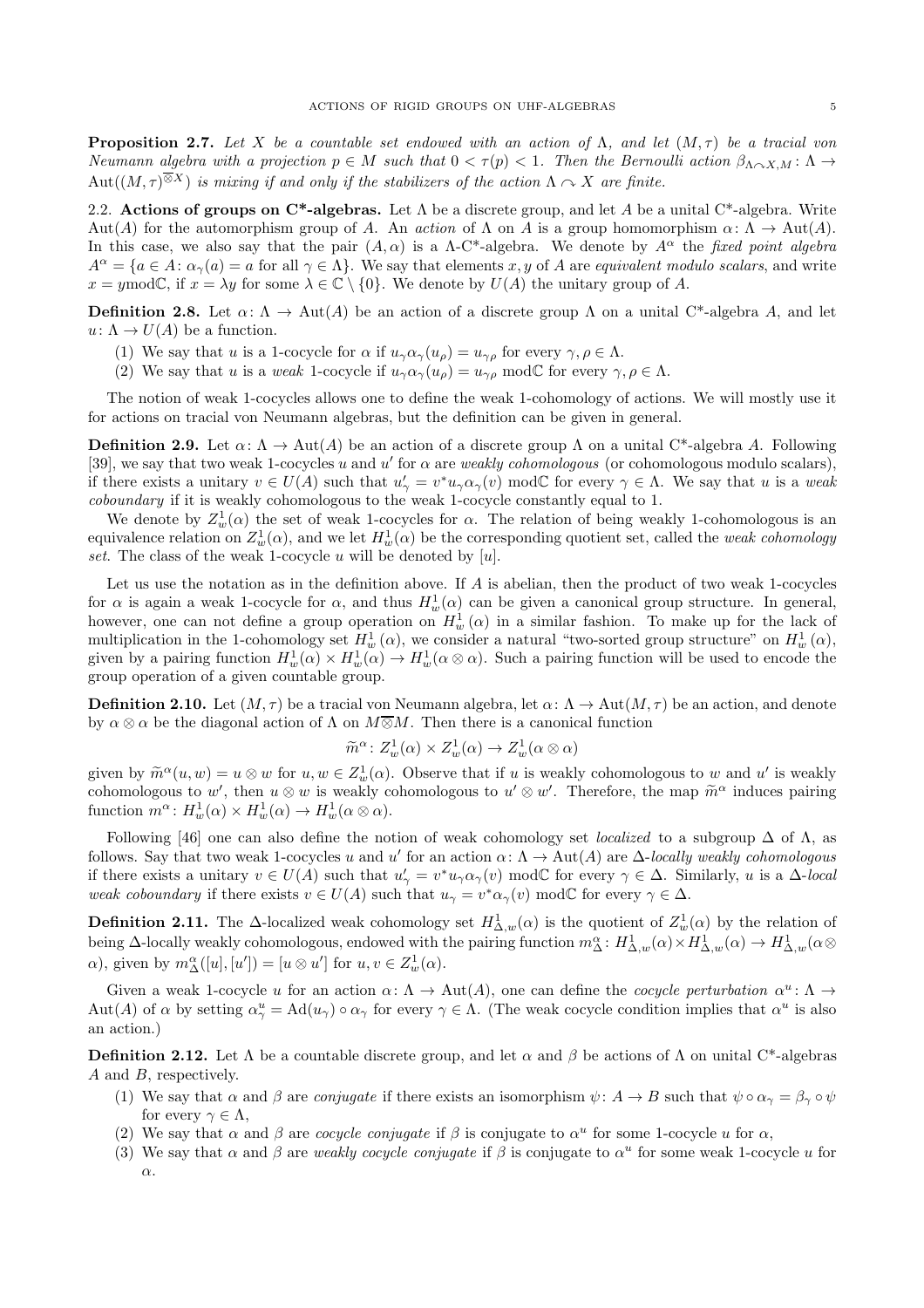**Remark 2.13.** Let  $\alpha, \beta : \Lambda \to \text{Aut}(A)$  be actions of a discrete group  $\Lambda$  on a C<sup>\*</sup>-algebra A. It is easy to check that if  $\alpha$  and  $\beta$  are (weakly) cocycle conjugate, then there is a canonical bijection between the  $\Delta$ -localized (weak) 1-cohomology sets of  $\alpha$  and  $\beta$ , for any subgroup  $\Delta$  of  $\Lambda$ .

When the actions  $\alpha$  and  $\beta$  are conjugate, we also say that the  $\Lambda$ -C\*-algebras  $(A, \alpha)$  and  $(B, \beta)$  are *equivariantly isomorphic.* An equivariant unital embedding from  $(A, \alpha)$  to  $(B, \beta)$  is an injective unital \*-homomorphism  $\phi: A \to B$  satisfying  $\phi \circ \alpha_{\gamma} = \beta_{\gamma} \circ \phi$  for every  $\gamma \in \Lambda$ .

Suppose that A is a unital C\*-algebra. A linear functional  $\tau$  on A is said to be a trace if  $\tau(1) = \|\tau\| = 1$  and  $\tau(ab) = \tau(ba)$  for every  $a, b \in A$ . We let  $T(A)$  be the simplex of traces on A. Suppose that  $\tau$  is a trace on A,  $\theta$ is an automorphism of A, and  $\alpha$  is an action of  $\Lambda$  on A. We say that  $\tau$  is  $\theta$ -invariant if  $\tau \circ \theta = \tau$ , and that it is  $\alpha$ -invariant if it is  $\alpha_{\gamma}$ -invariant for every  $\gamma \in \Lambda$ . If  $\tau$  is  $\alpha$ -invariant, then we also say that  $\alpha$  is  $\tau$ -preserving. We let  $T(A)^{\alpha} \subseteq T(A)$  be the closed convex subset of  $\alpha$ -invariant traces. Observe that, if  $\Lambda$  is amenable, then  $T(A)^{\alpha}$  is nonempty whenever  $T(A)$  is nonempty.

For a trace  $\tau$  on A, consider the corresponding *left regular representation*  $\pi_{\tau}: A \to B(L^2(A, \tau))$  obtained via the GNS construction. We let  $\overline{A}^{\tau}$  be the closure of  $\pi_{\tau}(A)$  inside  $B(L^2(A,\tau))$  with respect to the weak operator topology. We regard  $\overline{A}^{\tau}$  as a tracial von Neumann algebra, endowed with the unique extension of  $\tau$  to  $\overline{A}^{\tau}$ . The unit ball of A is dense in the unit ball of  $\overline{A}^{\tau}$  with respect to the 2-norm  $||a||_{\tau} = \tau(a^*a)^{1/2}$  defined by  $\tau$ . If  $\alpha$  is a  $\tau$ -preserving action of  $\Lambda$  on  $A$ , then it induces a canonical action  $\overline{\alpha}^{\tau}$ :  $\Lambda \to \text{Aut}(\overline{A}^{\tau}, \tau)$ .

<span id="page-5-1"></span>Notation 2.14. As in the case of actions on tracial von Neumann algebras, given a unital  $C^*$ -algebra A, we denote by  $\beta_{\Lambda \cap X,A} : \Lambda \to \text{Aut}(A^{\otimes X})$  the Bernoulli  $(\Lambda \cap X)$ -action with base A induced by an action  $\Lambda \cap X$  of a countable discrete group  $\Lambda$  on a countable set X.

The following lemma is well known, and we will use it without further reference.

**Lemma 2.15.** Let A be a C<sup>\*</sup>-algebra, let  $\Lambda$  be a countable discrete group, let  $\Lambda \cap X$  be an action of  $\Lambda$  on a countable set X, and let  $\tau_0$  be a trace on A. Denote by  $\tau$  the trace  $\sigma_0^{\otimes X}$  on  $A^{\otimes X}$ . Then the action  $\overline{\beta}_{\Lambda \curvearrowright X,A}^{\tau}$  is conjugate to the von Neumann-algebraic Bernoulli action  $\beta_{\Lambda \curvearrowright X, \overline{A}^{\tau_0}}$ .

<span id="page-5-0"></span>**Definition 2.16.** Let  $\Lambda$  be a discrete group, let A be a unital C<sup>\*</sup>-algebra, and let  $\tau \in T(A)$ .

- (1) We say that  $\alpha$  is *strongly outer* if for every  $\gamma \in \Lambda \setminus \{1\}$  and for every  $\alpha_{\gamma}$ -invariant trace  $\sigma$  on A, the weak extension  $\overline{\alpha}_{\gamma}^{\sigma}$  is outer [\[34,](#page-23-6) Definition 2.7];
- (2) If  $\alpha$  is  $\tau$ -preserving, then we say that  $\alpha$  is (weakly)  $\tau$ -mixing if  $\overline{\alpha}^{\tau}$ :  $\Lambda \to \text{Aut}(\overline{A}^{\tau}, \tau)$  is (weakly) mixing in the sense of Definition [2.2.](#page-3-1)
- (3) We say that two  $\tau$ -preserving actions  $\alpha, \beta \colon \Lambda \to \text{Aut}(A)$  are  $\tau$ -conjugate (respectively, cocycle  $\tau$ conjugate, or weakly cocycle  $\tau$ -conjugate), if  $\overline{\alpha}^{\tau}$  and  $\overline{\beta}^{\tau}$  are conjugate (respectively, cocycle conjugate, or weakly cocycle conjugate), in the sense of Definition [2.12.](#page-4-1)

**Remark 2.17.** Suppose that  $\alpha$  is an automorphism of a C<sup>\*</sup>-algebra A,  $\sigma$  is an  $\alpha$ -invariant trace,  $\overline{\alpha}$  is the canonical extension of  $\alpha$  to  $\overline{A}^{\sigma}$ , and  $p \in \overline{A}^{\sigma}$  is a  $\overline{\alpha}$ -invariant central projection. Then defining  $\tau(x) = \sigma(px)/\sigma(p)$ gives an  $\alpha$ -invariant (normalized) trace on A, such that the canonical extension of  $\alpha$  to  $\overline{A}^{\tau}$  can be identified with the restriction of  $\bar{\alpha}$  to  $p\bar{A}^{\sigma}$ . In view of this and Remark [2.1,](#page-3-0) one can equivalently replace "outer" with "properly outer" in the definition of strongly outer action. We will tacitly use this fact in the rest of the paper.

The notion of strongly action from Definition [2.16](#page-5-0) recovers the notion of free action on a locally compact Hausdorff space when one considers actions on commutative C\*-algebras, as the next proposition shows.

**Proposition 2.18.** Let  $\Lambda \cap X$  be a topological action of a discrete group  $\Lambda$  on a locally compact Hausdorff space X, and denote by  $\alpha: \Lambda \to \text{Aut}(C_0(X))$  the induced action. Then  $\alpha$  is strongly outer if and only if  $\Lambda \sim X$ is free.

*Proof.* Suppose that  $\alpha$  is strongly outer, and let  $\gamma \in \Lambda \setminus \{1\}$ . To reach a contradiction, assume that there exists  $x \in X$  such that  $\gamma \cdot x = x$ . Then the Dirac probability measure concentrated on  $\{x\}$  is Borel and  $\gamma$ -invariant. This measure induces, via integration, an  $\alpha_{\gamma}$ -invariant trace  $\tau_x$  on  $C_0(X)$ . Since  $\overline{C_0(X)}^{\tau_x}$  is isomorphic to  $\mathbb{C}$ , the weak extension of  $\alpha_{\gamma}$  cannot be outer. This contradiction implies that  $\Lambda \cap X$  is free.

Conversely, assume that  $\Lambda \curvearrowright X$  is free and let  $\gamma \in \Lambda \setminus \{1\}$ . Let  $\tau$  be an  $\alpha_{\gamma}$ -invariant trace on  $C_0(X)$ . Then  $\tau$  is given by integration with respect to a Borel probability measure  $\mu$  on X which satisfies  $\mu(\gamma \cdot U) = \mu(U)$  for every open subset  $U \subseteq X$ . Moreover,  $\overline{C_0(X)}^{\tau}$  is isomorphic to  $L^{\infty}(X,\mu)$ . Suppose, to reach a contradiction, that  $\overline{\alpha}_{\gamma}$  is inner (and hence trivial). It follows that the set of fixed point of  $\alpha_{\gamma}$  has  $\mu$ -measure 1 and, in particular, it is nonempty. This is a contradiction.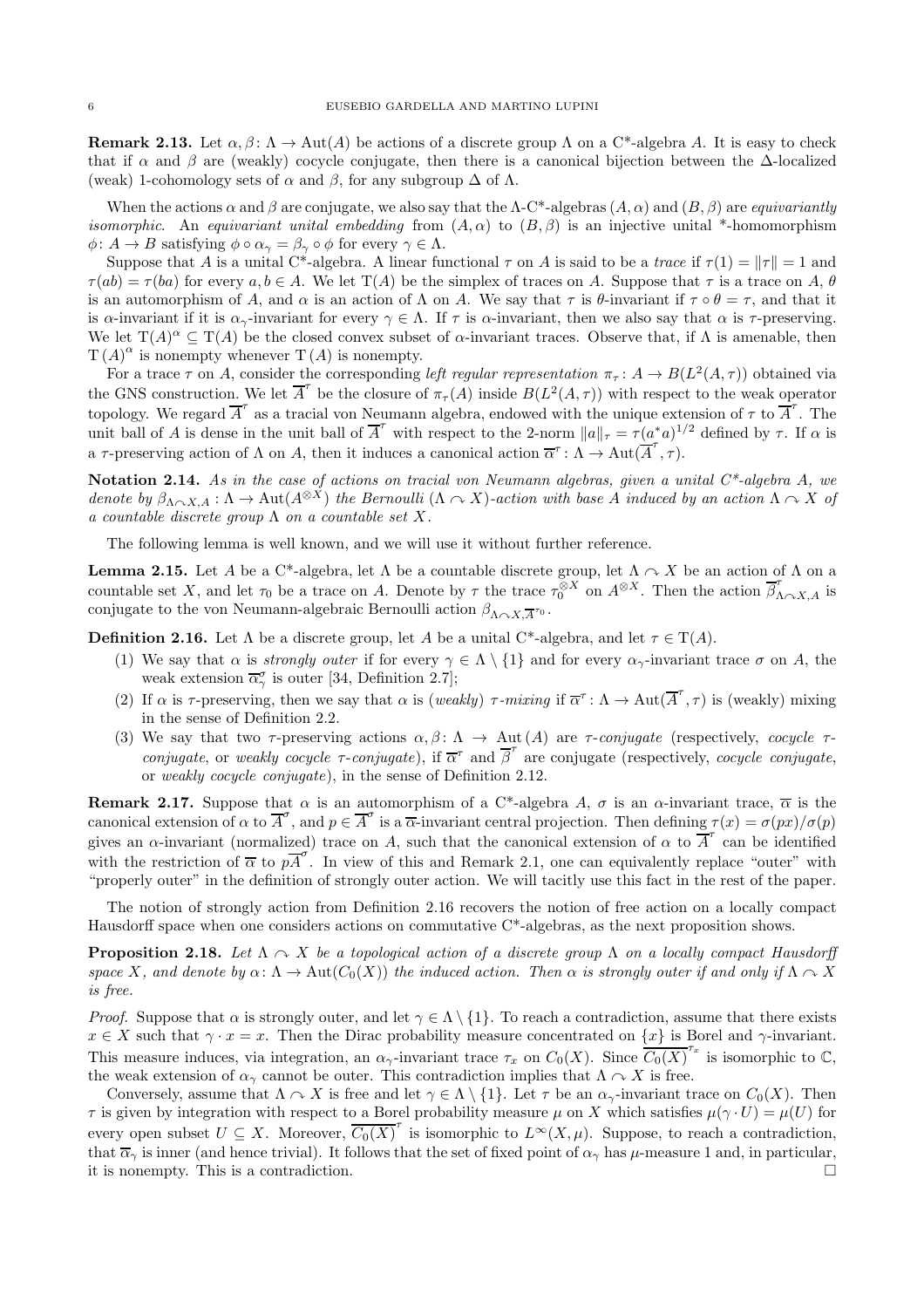Let A be a  $C^*$ -algebra. Then Aut $(A)$  is a topological group when endowed with the topology of pointwise convergence. An action of a topological group  $G$  on  $A$  is said to be *continuous* if it is continuous as a group homomorphism  $G \to \text{Aut}(A)$ . In the following, all the actions of topological groups are supposed to be continuous. The following is a natural example of a continuous action:

Notation 2.19. For a compact group  $G$ , let  $C(G)$  be the commutative  $C^*$ -algebra of continuous complexvalued functions on G. We denote by  $\mathtt{Lt}^G: G \to \mathrm{Aut}(C(G))$  the canonical action by left translation, given by  $\mathsf{Lt}_g^G(f)(h) = f(g^{-1}h)$  for  $g, h \in G$  and  $f \in C(G)$ . When the group G is clear from the context, we write Lt instead of  $\mathsf{Lt}^G$  to lighten the notation.

We recall the definition of the Rokhlin property for compact group actions on unital  $C^*$ -algebras from [\[20,](#page-22-13) Definition 3.2]. The formulation given here is taken from [\[17,](#page-22-14) Lemma 3.7].

**Definition 2.20.** Let G be a compact group, let A be a unital C\*-algebra, and let  $\alpha: G \to \text{Aut}(A)$  be an action. We say that  $\alpha$  has the Rokhlin property if for every  $\varepsilon > 0$ , for every finite subset  $S \subseteq C(G)$ , and every finite subset  $F \subseteq A$ , there exists a unital completely positive linear map  $\psi: C(G) \to A$  satisfying

- $\|(\psi \circ \mathsf{Lt}_g)(f) (\alpha_g \circ \psi)(f)\| < \varepsilon$  for all  $f \in S$  and all  $g \in G$ ;
- $\|\psi(f)a a\psi(f)\| < \varepsilon$  for all  $f \in S$  and all  $a \in F$ ;
- $\|\psi(f_0f_1) \psi(f_0)\psi(f_1)\| < \varepsilon$  for any  $f, f_0, f_1 \in S$ .

# 2.3. Direct and inverse limit constructions.

**Definition 2.21.** An *inverse system of topological groups* is a family  $(G_i, \pi_{i,j})_{i,j\in I}$ , where I is an ordered set,  $G_i$  are topological groups, and  $\pi_{i,j}$ :  $G_j \to G_i$ , for  $i \leq j$ , is a surjective continuous group homomorphism. Given such a countable inverse system, we denote by  $G = \underline{\lim}(G_i, \pi_{i,j})$  the inverse limit, together with the canonical continuous surjective group homomorphisms  $\pi_{i,\infty} : G \to G_i$  for  $i \in I$ .

Similarly, a *direct system of unital*  $C^*$ -*algebras* is a family  $(A_i, \iota_{i,j})_{i,j\in I}$ , where I is an ordered set,  $A_i$  is a unital C\*-algebra, and  $\iota_{i,j} : A_i \to A_j$ , for  $i \leq j$ , is an injective unital \*-homomorphism. We denote by  $A = \lim_{\substack{\longrightarrow \longrightarrow}} (A_i, \iota_{i,j})$  the corresponding direct limit, together with the canonical injective unital \*-homomorphisms  $\iota_{i,\infty} : A_i' \to A$  for  $i \in I$ .

Next, we will see that one can construct actions of inverse limits of groups on direct limits of C\*-algebras in a natural way.

<span id="page-6-2"></span>**Lemma 2.22.** Let I be an ordered set, let  $(A_i, \iota_{i,j})_{i,j\in I}$  be a direct system of unital C\*-algebras with limit A, and let  $(G_i, \pi_{i,j})_{i,j\in I}$  be an inverse system of topological groups with limit G. For every  $i \in I$ , let  $\alpha^{(i)}: G_i \to \text{Aut}(A_i)$ be an action satisfying

<span id="page-6-1"></span>
$$
\alpha_g^{(j)} \circ \iota_{i,j} = \iota_{i,j} \circ \alpha_{\pi_{i,j}(g)}^{(i)} \tag{1}
$$

for every  $i, j \in I$  with  $i \leq j$  and every  $g \in G_j$ . Then there exists a unique action  $\alpha: G \to \text{Aut}(A)$  such that

<span id="page-6-0"></span>
$$
\alpha_g \circ \iota_{i,\infty} = \iota_{i,\infty} \circ \alpha_{\pi_{i,\infty}(g)}^{(i)} \tag{2}
$$

for every  $i \in I$  and  $g \in G$ .

*Proof.* It is clear that Equation [\(2\)](#page-6-0) defines a unique action of G on A in view of Equation [\(1\)](#page-6-1). We check that such an action is continuous. For every  $i \in I$ , we identify  $A_i$  with its image under  $\iota_{i,\infty}$ .

Fix  $\varepsilon > 0$ , let  $i \in I$  and let  $F \subseteq A_i$  be a finite subset. Since  $\alpha^{(i)}$  is continuous, there exists a neighborhood U of the identity of  $G_i$  such that  $\|\alpha_g^{(i)}(x) - x\| < \varepsilon$  for every  $x \in F$  and  $g \in U$ . Set  $V = \pi_{i,\infty}^{-1}(U)$ , which is a neighborhood of the identity of G. For every  $g \in V$  and  $x \in F$ , we have

$$
\left\| (\alpha_g^{(i)} \circ \iota_{i,\infty})(x) - \iota_{i,\infty}(x) \right\| \le \left\| \alpha_{\pi_{i,\infty}(g)}^{(i)}(x) - x \right\| \le \varepsilon.
$$

Since  $i \in I$  is arbitrary and  $\bigcup_{i \in I} \iota_{i,\infty}(A_i)$  is dense in A, this concludes the proof.

The definition of an amenable trace on a unital  $C^*$ -algebra A can be found in [\[6,](#page-22-15) Definition 6.2.1]. Observe that the set  $T_{am}(A)$  of amenable traces on A is a face of the simplex  $T(A)$  of traces on A. Particularly, any extreme point of  $T_{am}(A)$  is also an extreme point of  $T(A)$ . Recall that every trace on a nuclear C\*-algebra is amenable [\[5,](#page-22-16) Theorem 4.2.1]. The notion of locally reflexive C\*-algebra can be found in [\[5,](#page-22-16) Definition 4.3.1]. Every exact C\*-algebra is locally reflexive [\[6,](#page-22-15) Corollary 9.4.1]. The following result is folklore, and we thank Stuart White for suggesting this formulation.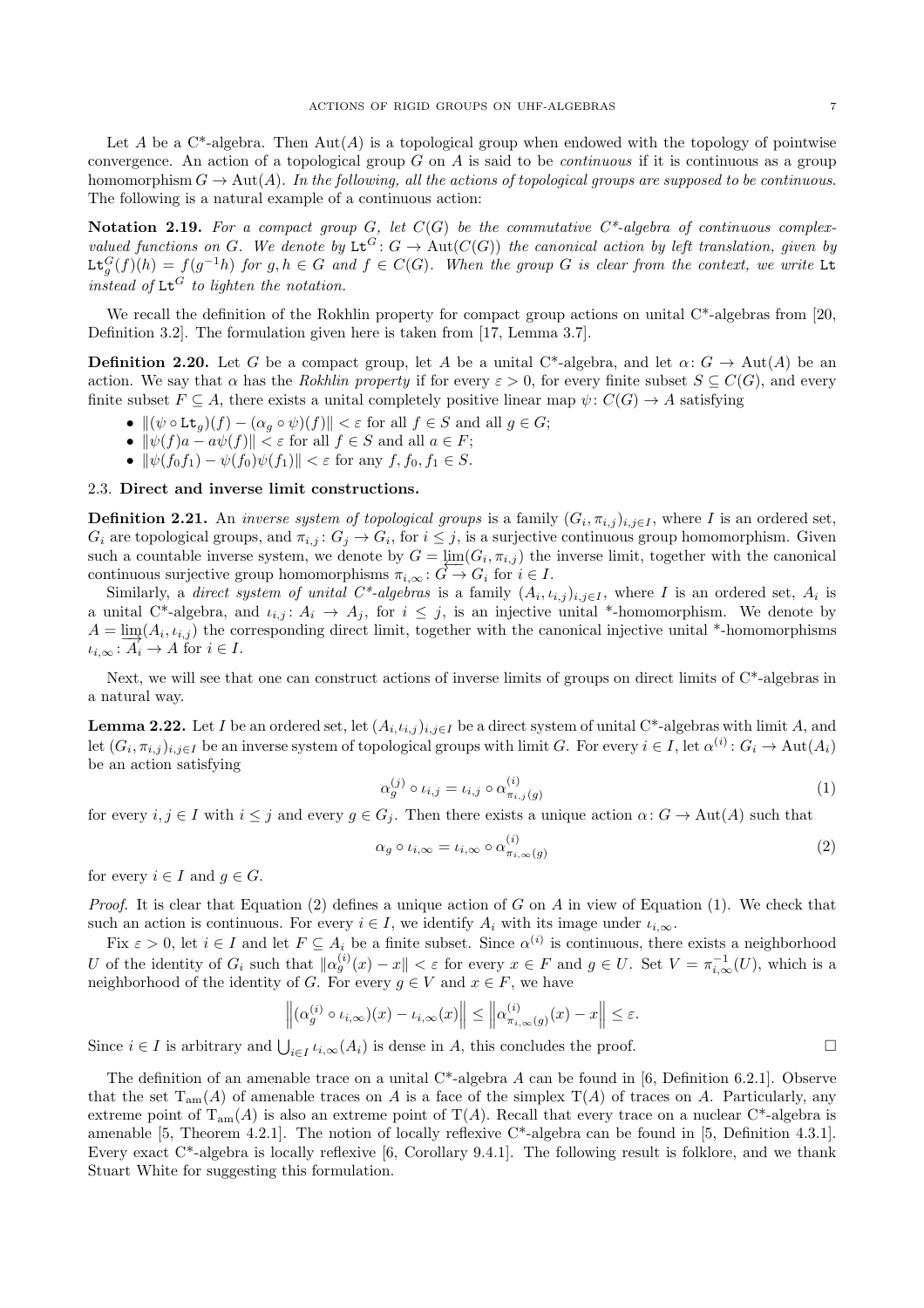<span id="page-7-1"></span>**Lemma 2.23.** Let A be a separable, locally reflexive C\*-algebra, and let  $\tau$  be a nonzero trace on A. Then  $\overline{A}^{\tau}$ is isomorphic to the hyperfinite II<sub>1</sub>-factor with separable predual R if and only if  $\tau$  is amenable and extreme, and A is infinite dimensional.

*Proof.* It is well known that a trace is extreme if and only if  $\overline{A}^{\tau}$  is a factor (in which case it will be of type II<sub>1</sub> or I<sub>n</sub> for some  $n \in \mathbb{N}$ ). If  $\tau$  is amenable, then  $\overline{A}^{\tau}$  is hyperfinite by [\[5,](#page-22-16) Corollary 4.3.4], because A is locally reflexive. Finally, since A is infinite dimensional,  $\overline{A}^{\tau}$  must be isomorphic to R by its uniqueness. Conversely, assume that  $\overline{A}^{\tau} \cong R$ . Since the trace on R is amenable, its restriction to A, which agrees with  $\tau$ , must also be amenable. Infinite dimensionality of A is clear, so the proof is complete.

2.4. Subgroups with relative property  $(T)$ . In this subsection, we recall the definition of relative property (T) for a subgroup  $\Delta$  of a discrete group  $\Lambda$ .

**Definition 2.24.** Let  $\Lambda$  be a discrete group and let  $\Delta$  be a subgroup. We say that  $\Delta$  has relative property (T) (of Kazhdan–Margulis), if there exist a finite subset  $F \subseteq \Lambda$  and  $\varepsilon > 0$  such that whenever  $u: \Lambda \to U(H)$  is a unitary representation of  $\Lambda$  on a Hilbert space H, and  $\xi \in H$  is a unit vector satisfying  $||u_{\gamma}(\xi) - \xi|| < \varepsilon$  for all  $\gamma \in F$ , then H has a nonzero vector which is fixed by the restriction of u to  $\Delta$ .

For  $\Lambda = \Delta$ , the definition above recovers the notion of property (T) group. More generally, it is clear that if either  $\Lambda$  or  $\Delta$  has property (T), then  $\Delta \subseteq \Lambda$  has relative property (T). There also exist inclusions of groups with relative property (T), for which neither the subgroup nor the containing group have property (T). One such example is  $\mathbb{Z}^2 \subseteq \mathbb{Z}^2 \rtimes SL_2(\mathbb{Z})$ . (One can also replace  $SL_2(\mathbb{Z})$  with any of its nonamenable subgroups, by a result of Burger.) Subgroups with relative property (T) have been studied, among others, by Margulis [\[32\]](#page-23-14), Burger [\[7\]](#page-22-17), and Jolissaint [\[24\]](#page-22-18).

### 3. Model action for profinite abelian groups

<span id="page-7-0"></span>3.1. **Profinite groups.** Let  $\mathcal{C}$  be a class of groups closed under quotients, finite products, and subgroups. A pro-C group is a topological group G that can be realized as the inverse limit of groups from C. Particularly, a group  $G$  is said to be

- profinite if it is pro- $\mathcal C$  for the class  $\mathcal C$  of finite groups;
- pro-p if it is a pro-C for the class C of finite p-groups.

It is clear that a profinite group is abelian if and only if it is pro- $\mathcal C$  for the class  $\mathcal C$  of finite abelian groups. Similarly, a pro-p group is abelian if and only if it is pro-C for the class of finite abelian p-groups. Equivalent characterizations of pro-C groups can be found in [\[40,](#page-23-15) Theorem 2.1.3]. In particular, these characterizations show that a topological group is profinite if and only if it is totally disconnected, if and only if the identity of G has a basis of neighborhoods made of open subgroups [\[40,](#page-23-15) Theorem 2.1.3]. Recall that, by [40, Lemma 2.1.2], a subgroup of a profinite abelian group is open if and only if it is closed and has finite index.

Denote by P the set of prime numbers. A supernatural number is a function  $n: \mathcal{P} \to \{0, 1, 2, \ldots, \infty\}$ . Recall also that a separable UHF-algebra is a unital  $C^*$ -algebra that is obtained as the direct limit of a countable direct system of full matrix algebras. By a fundamental result of Glimm, any separable UHF-algebra has the form  $\otimes_{p\in\mathcal{P}} M_p^{\otimes n(p)}$  for some supernatural number n. The supernatural number can be obtained intrinsically from the given separable UHF-algebra, and it is a complete invariant for separable UHF-algebras up to \*-isomorphism. Next, we associate to each second countable profinite group, a canonical supernatural number.

<span id="page-7-3"></span>**Definition 3.1.** Let  $G$  be a profinite group. The supernatural number associated with  $G$  is defined by

$$
\boldsymbol{n}_G(p) = \begin{cases} \infty & \text{if } p \text{ divides the index of an open subgroup of } G, \\ 0 & \text{otherwise.} \end{cases}
$$

We let  $D_G$  be the UHF-algebra  $\bigotimes_{p \in \mathcal{P}} M_p^{\otimes n_G(p)}$  corresponding to  $n_G$ .

It is clear that G is a pro-p group if and only if  $n_G = p^{\infty}$  or, equivalently,  $D_G = M_{p^{\infty}}$ .

3.2. Model action. The goal of this subsection is to construct a model action  $\delta^G$  of G on  $D_G$  with the Rokhlin property; see Theorem [3.5.](#page-8-0) This action will be crucial in the next section, where for certain nonamenable groups, we construct many non weakly cocycle conjugate strongly outer actions on UHF-algebras.

<span id="page-7-2"></span>**Remark 3.2.** Suppose that G is finite. Then  $D_G = M_{|G|^\infty}$ , and the model action in this case is rather easy to describe. If  $\lambda^G\colon G\to U(\ell^2(G))$  denotes the left regular representation, then the model action  $\delta^G\colon G\to \text{Aut}(D_G)$ is given by  $\delta_g^G = \text{Ad}(\lambda_g^G)^{\otimes \mathbb{N}}$ .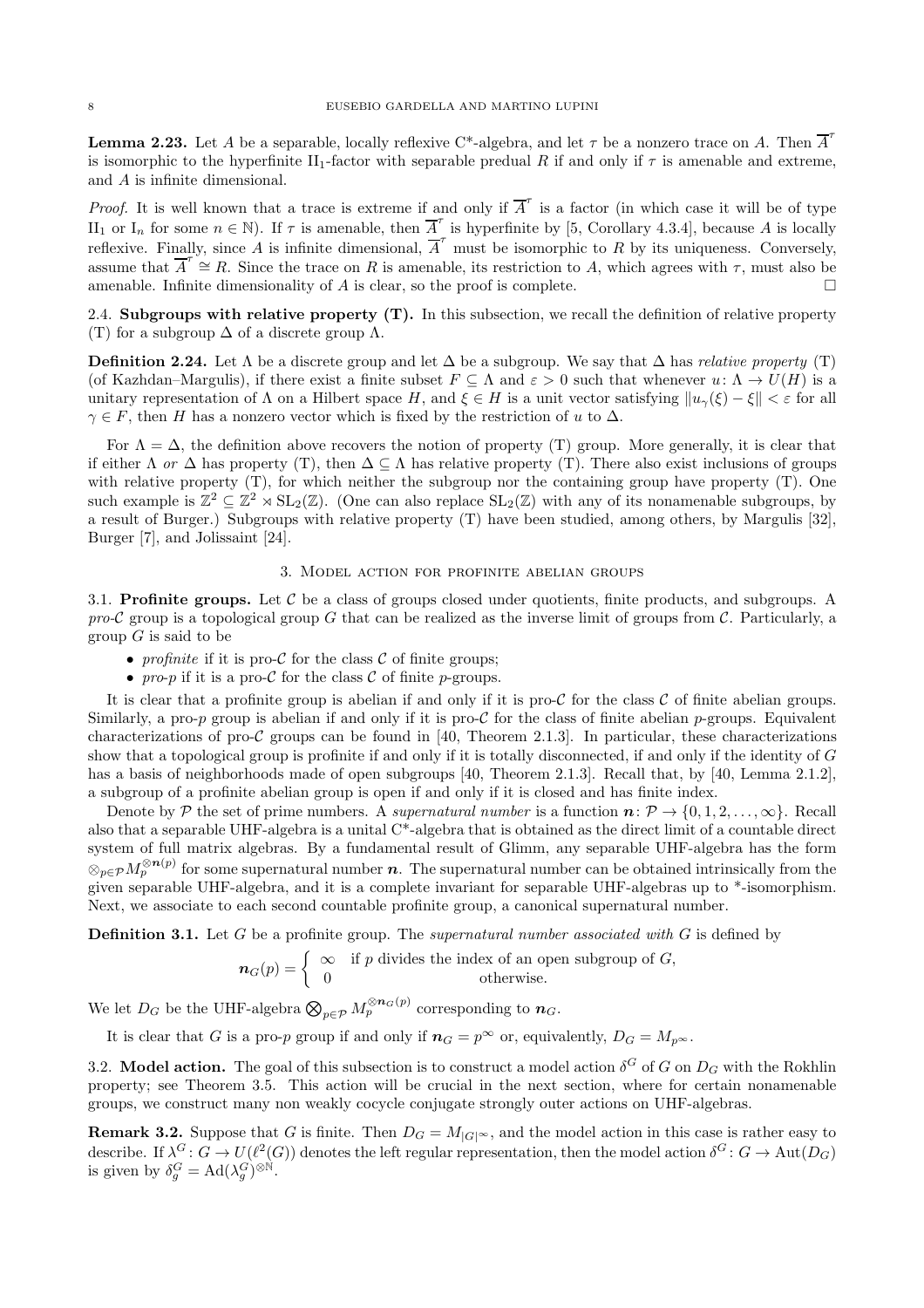The following is folklore; see, for example, [\[21,](#page-22-6) Subsection 2.4] (but note that the reference given there only proves the statement about fixed point algebras for  $G = \mathbb{Z}_p$ . Since we have not been able to find a reference, we include a short proof for the convenience of the reader. (The proof given below uses the classification results of [\[22\]](#page-22-19), but a direct and elementary, although longer, proof can also be given.)

<span id="page-8-1"></span>**Lemma 3.3.** Let G be a finite group. Then the action  $\delta^G: G \to \text{Aut}(D_G)$  described in the remark above has the Rokhlin property. When G is abelian, then  $D_G \rtimes_{\delta} G$  is naturally isomorphic to  $D_{\widehat{G}}$ , in such a way that the dual action  $\widehat{\delta^G}$ :  $\widehat{G} \to \text{Aut}(D_G \rtimes_{\delta^G} G)$  is conjugate to  $\delta^{\widehat{G}}$ .

*Proof.* It is easy to see that  $\delta^G$  has the Rokhlin property, since there is a unital and equivariant embedding  $C(G) \to B(\ell^2(G)) \cong M_{|G|}$  as multiplication operators. The crossed product  $D_G \rtimes_{\delta^G} G$  is a UHF-algebra by [\[16,](#page-22-20) Corollary 3.11]. Since there are unital inclusions

$$
D_G \subseteq D_G \rtimes_{\delta^G} G \subseteq \mathcal{K}(\ell^2(G)) \otimes D_G \cong D_G,
$$

it follows that  $D_G$  and  $D_G \rtimes_{\delta} G$  have the same corresponding supernatural number, and hence they are isomorphic. In particular,  $D_G \rtimes_{\delta} G$  is isomorphic to  $D_{\widehat{G}}$ .

It remains to identify the dual action of  $\delta^G$ . Observe that  $\delta^G$  is approximately representable in the sense of [\[22,](#page-22-19) Definition 3.6], as one may take the unitaries  $u(g)$  appearing in said definition to be  $u(g) = \lambda_g^{\otimes n}$  for a large enough  $n \in \mathbb{N}$ . By [\[22,](#page-22-19) part (2) of Lemma 3.8], it follows that the dual action  $\widehat{\delta^G}$  has the Rokhlin property as an action of  $\widehat{G}$  on  $D_G \rtimes_{\delta} G \cong D_{\widehat{G}}$ . Since for  $\chi \in \widehat{G}$ , the automorphisms  $\delta_{\chi}^{\widehat{G}}$  and  $\widehat{\delta}_{\chi}^{\widehat{G}}$  are both approximately inner, it follows from [\[22,](#page-22-19) Theorem 3.5] that  $\widehat{\delta^G}$  is conjugate to  $\delta^{\widehat{G}}$ , and the proof is finished.

The model action  $\delta^G$  for an arbitrary profinite abelian group G will be constructed from its finite quotients using Lemma [3.3.](#page-8-1) The following proposition is the inductive step in the construction.

<span id="page-8-2"></span>**Proposition 3.4.** Let H be a finite abelian group, let N be a subgroup of H, and set  $Q = H/N$  with quotient map  $\pi: H \to Q$ . Denote by  $\delta^H: H \to \text{Aut}(D_H)$  and  $\delta^Q: Q \to \text{Aut}(D_Q)$  the actions described in Remark [3.2.](#page-7-2) Then there is an injective unital homomorphism  $\iota: D_Q \to D_H$  satisfying

$$
\delta_h^H \circ \iota = \iota \circ \delta_{\pi(h)}^Q
$$

for all  $h \in H$ .

*Proof.* For a finite group K, we denote by  $\{\xi_k^K\}_{k\in K}$  the canonical basis of  $\ell^2(K)$ . Also, when K is abelian, we write  $\hat{K}$  for its dual group, and an element of  $\hat{K}$  will be denoted, with a slight abuse of notation, by  $\hat{k}$ . Observe that  $\hat{Q}$  is a subgroup of  $\hat{H}$ , and that  $\hat{H}/\hat{Q} \cong \hat{N}$ . Fix a section s:  $\hat{N} \to \hat{H}$ . Then s induces a unitary  $U: \ell^2(\widehat{Q}) \otimes \ell^2(\widehat{N}) \to \ell^2(\widehat{H})$  given by

$$
U(\xi_{\widehat{q}}^{\widehat{Q}}\otimes\xi_{\widehat{n}}^{\widehat{N}})=\xi_{\widehat{q}s(\widehat{n})}^{\widehat{H}}
$$

for every  $\hat{q} \in \hat{Q}$  and every  $\hat{n} \in \hat{N}$ . Define a unital embedding  $\varphi: B(\ell^2(\hat{Q})) \to B(\ell^2(\hat{H}))$  by

$$
\varphi(a)(\xi_{\widehat{q}s(\widehat{n})}^{\widehat{H}}) = U(a(\xi_{\widehat{q}}^{\widehat{Q}}) \otimes \xi_{\widehat{n}}^{\widehat{N}})
$$

for every  $a \in B(\ell^2(\widehat{Q}))$ , for every  $\widehat{q} \in \widehat{Q}$  and every  $\widehat{n} \in \widehat{N}$ . Let  $\widehat{q} \in \widehat{Q}$ . We claim that  $\varphi(\lambda_{\widehat{q}}^{\widehat{Q}}) = \lambda_{\widehat{q}}^{\widehat{H}}$ . To see this, let  $\widehat{p} \in \widehat{Q}$  and let  $\widehat{n} \in \widehat{N}$ . Then

$$
\varphi(\lambda_{\widehat{q}}^{\widehat{Q}})(\xi_{\widehat{p}s(\widehat{n})}^{\widehat{H}})=U(\lambda_{\widehat{q}}^{\widehat{Q}}(\xi_{\widehat{p}}^{\widehat{Q}})\otimes\xi_{\widehat{n}}^{\widehat{N}})=U(\xi_{\widehat{q}\widehat{p}}^{\widehat{Q}}\otimes\xi_{\widehat{n}}^{\widehat{N}})=\xi_{\widehat{q}\widehat{p}s(\widehat{n})}^{\widehat{H}}=\lambda_{\widehat{q}}^{\widehat{H}}(\xi_{\widehat{p}s(\widehat{n})}^{\widehat{H}}).
$$

This proves the claim. It follows that  $\varphi$  induces, upon taking its infinite tensor product, a unital injective homomorphism  $\psi: D_{\widehat{\theta}} \to D_{\widehat{H}}$ , which moreover satisfies

$$
\psi\circ\delta_{\widehat{q}}^{\widehat{Q}}=\delta_{\widehat{q}}^{\widehat{H}}\circ\psi
$$

for all  $\hat{q} \in \hat{Q}$ , by the claim above. After taking crossed products by  $\hat{Q}$  and  $\hat{H}$ , and using Lemma [3.3,](#page-8-1) we obtain a unital embedding  $\iota: D_Q \to D_H$ , which satisfies  $\delta_h^H \circ \iota = \iota \circ \delta_{\pi(h)}^Q$  $\binom{Q}{\pi(h)}$  for all  $h \in H$ . This completes the proof.  $\Box$ 

Here is the main result of this section.

<span id="page-8-0"></span>**Theorem 3.5.** Let G be a second countable, abelian, profinite group. Let  $D_G$  denote the UHF-algebra associ-ated with G as in Definition [3.1.](#page-7-3) Then there exists a canonical action  $\delta^G: G \to \text{Aut}(D_G)$  with the following properties.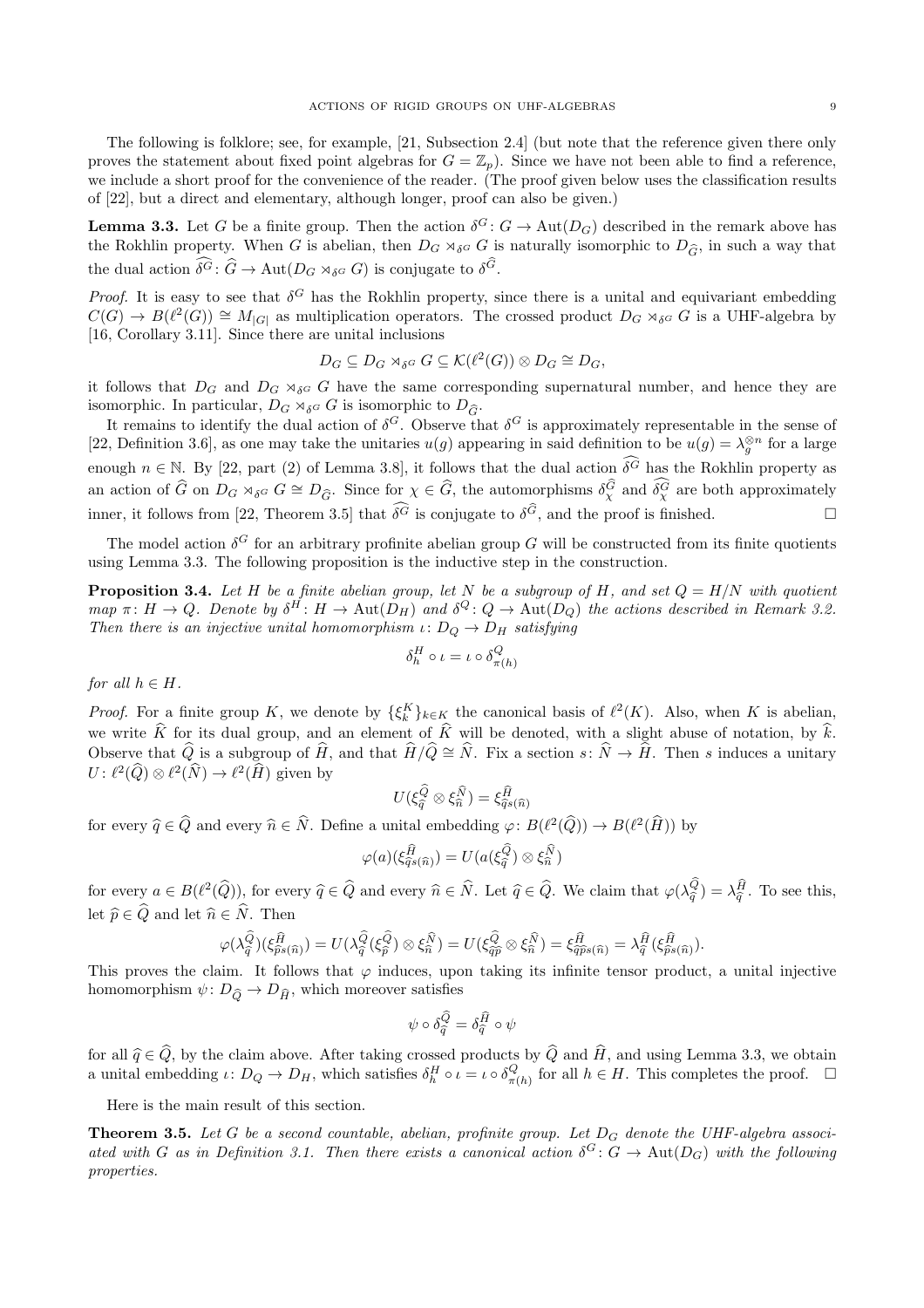- (1) There exists an equivariant unital embedding  $(C(G), L^G) \to (D_G, \delta^G)$ .
- $(2)$   $(D_G^{\otimes N}, (\delta^G)^{\otimes N})$  is equivariantly isomorphic to  $(D_G, \delta^G)$ .
- (3)  $\delta^G$  has the Rokhlin property.
- (4) The fixed point algebra  $D_G^{\delta^G}$  is isomorphic to  $D_G$ .

Moreover,  $\delta^G$  is—up to conjugacy—the unique action of G on  $D_G$  with the Rokhlin property. Furthermore, if E is a unital C\*-algebra with  $D_G \otimes E \cong E$  and  $\beta: G \to \text{Aut}(E)$  is an action with the Rokhlin property, then  $\beta$  is conjugate to  $\delta^G\otimes \beta$ .

*Proof.* Since the group G is fixed, we drop the subscript G from all algebras and actions, in order to lighten the notation. We first construct the action, and then show that it has the desired properties. Let  $\mathcal V$  be the collection of open subgroups of G, and observe that V is countable. Define an inverse system  $(G_i, \pi_{i,j})_{i,j\in I}$  of finite groups as follows. Set  $I = V$  ordered by *reverse inclusion*. For  $i \in I$ , let  $G_i = G/i$ , and for  $i, j \in I$  with  $i \leq j$ , let  $\pi_{i,j} : G_j \to G_i$  be the canonical quotient map. Then  $G = \varinjlim(G_i, \pi_{i,j})$ . By Proposition [3.4,](#page-8-2) for every  $i, j \in I$  with  $i \leq j$ , there exists a unital embedding  $\iota_{i,j} \colon D_{G_i} \to D_{G_j}$  satisfying  $\delta_g^{G_j} \circ \iota_{i,j} = \iota_{i,j} \circ \delta_{\pi_{i,j}(g)}^{G_i}$  for all  $g \in G_j$ . Observe that D can be identified with the direct limit of the UHF-algebras  $D_{G_i}$ , for  $i \in I$ , with connective maps  $\iota_{i,j}$  for  $i, j \in I$  with  $i \leq j$ . By Lemma [2.22,](#page-6-2) there exists an induced action  $\delta: G \to \text{Aut}(D)$ given by

$$
\delta_g(\iota_{i,\infty}(a)) = \iota_{i,\infty}(\delta^{G_i}_{\pi_{i,\infty}(g)}(a))
$$

for all  $g \in G$ , for all  $i \in I$ , and all  $a \in D_{G_i}$ .

(1): Let  $i \in I$ . Observe that the restriction of  $\delta^{G_i}$  to  $\mathbb{C} \rtimes \widehat{G_i} \cong C(G_i)$  is naturally conjugate to the left translation action Lt<sup>G<sub>i</sub></sup>. In particular, there is a unital equivariant embedding  $\phi_i: (C(G_i), L \mathbf{t}^{G_i}) \to (D_{G_i}, \delta^{G_i})$ . For  $i, j \in I$  with  $i \leq j$ , denote by  $\pi_{i,j}^* : C(G_i) \to C(G_j)$  the injective unital \*-homomorphism given by  $\pi_{i,j}^*(f) =$  $f \circ \pi_{i,j}$  for all  $f \in C(G_i)$ . Then the maps  $\phi_i$  are easily seen to satisfy  $\iota_{i,j} \circ \phi_i = \phi_j \circ \pi_{i,j}^*$  for all  $i, j \in I$  with  $i \leq j$ . By the universal property of direct limits, it follows that there exists a unital equivariant embedding  $(C(G), \text{Lt}) \to (D, \delta)$ , as desired.

- (2): This is an easy consequence of the fact that  $\delta^{G_i}$  is conjugate to  $(\delta^{G_i})^{\otimes \mathbb{N}}$  for every  $i \in I$ .
- (3): This is an immediate consequence of (1) and (2).

(4): By part (1) of Corollary 3.11 in [\[16\]](#page-22-20), the fixed point algebra  $D^{\delta}$  is a UHF-algebra, and it absorbs D by [\[16,](#page-22-20) Theorem 4.3]. Since it is obviously unitally embedded in D, it follows from [\[45,](#page-23-16) Proposition 5.12] that  $D^{\delta}$ is isomorphic to D. The last part of the theorem is a consequence of [\[18,](#page-22-21) Theorem X.4.5].

# 4. Uncountably many actions

<span id="page-9-1"></span>In this section, given a countable group  $\Lambda$  containing an infinite subgroup  $\Delta$  with relative property (T) which we fix once and for all—and given a UHF-algebra  $A$  of infinite type, we construct uncountably many strongly outer actions of  $\Lambda$  on A, which are not weakly cocycle conjugate; see Theorem [4.7.](#page-15-1) In fact, we perform the construction for an arbitrary separable unital  $C^*$ -algebra A satisfying the following properties: A is locally reflexive,  $M_{p^{\infty}}$ -absorbing for some prime p, has an amenable trace, and is isomorphic to its infinite tensor product  $A^{\otimes \bar{\mathbb{N}}}$ .

Let G be a second countable abelian pro-p group, and let  $\delta^G: G \to \text{Aut}(D_G)$  be the action constructed in Theorem [3.5.](#page-8-0) We denote in the same fashion the extension of  $\delta^G$  the weak closure of  $D_G$  with respect to its unique trace, which can be regarded as an action on the hyperfinite  $II_1$  factor R. In the following lemma, we will use the pairing function from Definition [2.11.](#page-4-2) We write  $\Gamma$  for the Pontryagin dual of G, and we let  $m^{\Gamma} \colon \Gamma \times \Gamma \to \Gamma$  be the multiplication operation. Recall also that Lt:  $G \to \text{Aut}(C(G))$  denotes the action by left translation.

<span id="page-9-0"></span>**Lemma 4.1.** Let N be the algebra  $(R \otimes R)^{\overline{\otimes} \Lambda}$ , and let  $\rho$  be the action  $(\delta^G \otimes \mathrm{id}_R)^{\otimes \Lambda}$  of G on N. Define B to be the fixed point algebra  $N^{\rho}$  of  $\rho$ , which is isomorphic to the hyperfinite II<sub>1</sub> factor by Theorem [3.5.](#page-8-0) Consider the Bernoulli  $(\Lambda \cap \Lambda)$ -action  $\beta$  with base  $R \otimes R$ , which is an action on N, and its restriction  $\alpha$  to B. Then there exist bijections  $\eta: H^1_{\Delta,w}(\alpha) \to \Gamma$  and  $\eta^{(2)}: H^1_{\Delta,w}(\alpha \otimes \alpha) \to \Gamma$  satisfying

$$
\eta^{(2)} \circ m_{\Delta}^{\alpha} = m^{\Gamma} \circ (\eta \times \eta).
$$

*Proof.* Let  $\zeta$  be the restriction of  $\beta$  to  $\Delta$ . Let  $u: \Lambda \to U(B)$  be a weak 1-cocycle for  $\alpha$ . Since  $\alpha$  is the restriction of  $\beta$  to B, we deduce that u is also a 1-cocycle for  $\beta$ . It is shown in [\[39,](#page-23-1) Section 3] that the von Neumann-algebraic Bernoulli ( $\Lambda \sim \Lambda$ )-action  $\beta$  satisfies the assumptions of [\[39,](#page-23-1) Theorem 4.1]. Applying [39, Theorem 4.1 in the case of weak 1-cocycles, with  $S = S_1 = \{1\}$  in the notation of [\[39\]](#page-23-1), we conclude that u is a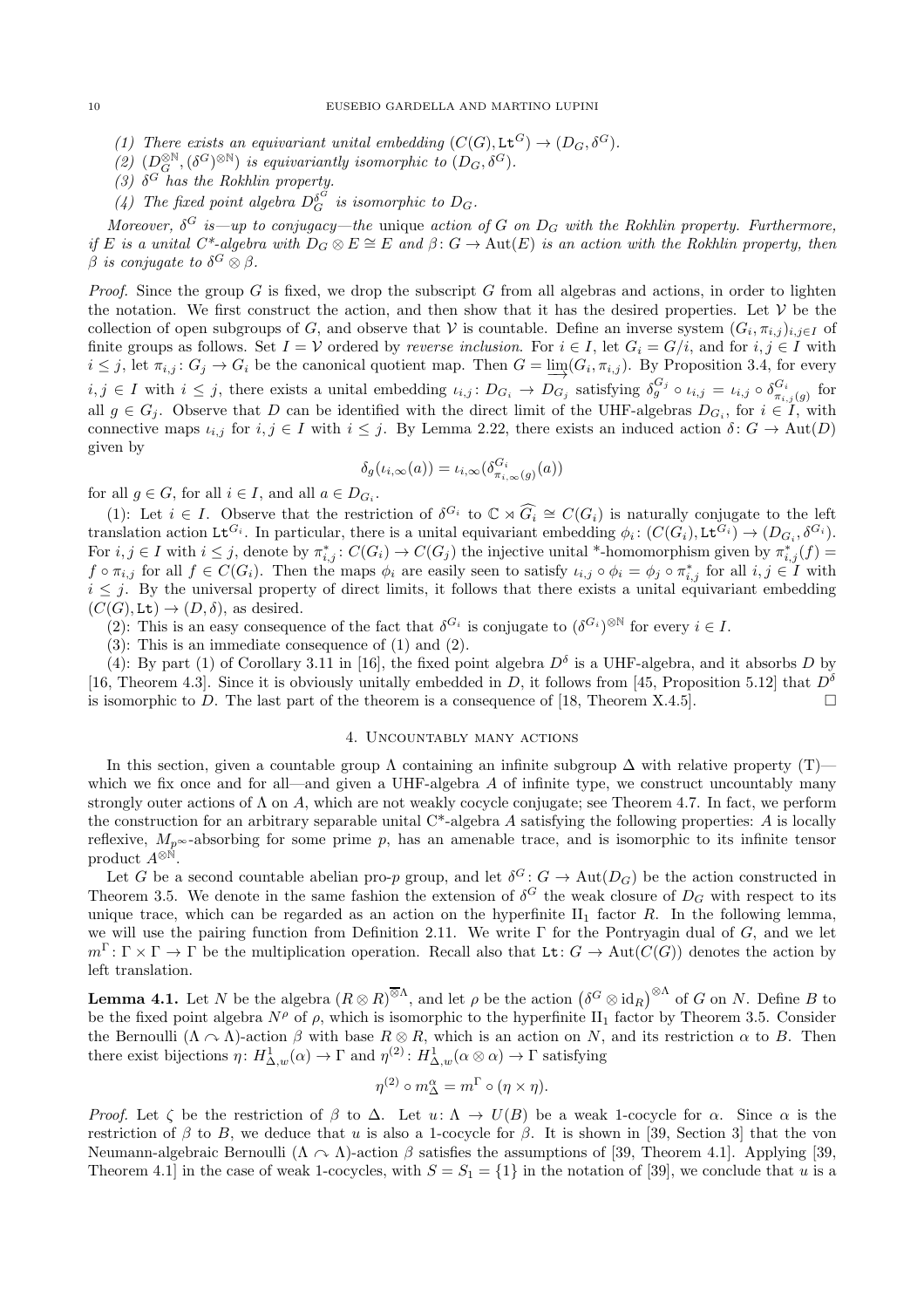$\Delta$ -local weak coboundary for  $\beta$ . Therefore, there exist a unitary  $v \in U(N)$  and a function  $\mu: \Delta \to \mathbb{T}$  satisfying  $u_{\gamma} = \mu_{\gamma} v^* \beta_{\gamma}(v)$  for every  $\gamma \in \Delta$ . Fix  $g \in G$ . Applying  $\rho_g$  to the previous identity, and using that  $u_{\gamma} \in N^{\rho} = B$ , yields

$$
\mu_{\gamma}v^*\beta_{\gamma}(v) = u_{\gamma} = \rho_g(u_{\gamma}) = \mu_{\gamma}\rho_g(v)^*\beta_{\gamma}(\rho_g(v))
$$

for every  $\gamma \in \Delta$ . Hence  $\rho_g(v)v^*$  is fixed by  $\zeta$ . By Proposition [2.7,](#page-4-3)  $\zeta$  is mixing. Therefore by Remark [2.3](#page-3-2) we conclude that  $\rho_g(v)v^*$  is a scalar. Define a function  $\chi_u: G \to \mathbb{T}$  by  $\chi_u(g) = \rho_g(v)v^*$  for  $g \in G$ .

**Claim.**  $\chi_u$  is well-defined (that is, independent of the choice of  $\mu$  and v).

*Proof of claim.* Fix  $v, v' \in U(N)$  and  $\mu, \mu' : \Delta \to \mathbb{T}$  satisfying

$$
u_{\gamma} = \mu_{\gamma} v^* \beta_{\gamma}(v) = \mu'_{\gamma}(v')^* \beta_{\gamma}(v')
$$

for every  $\gamma \in \Delta$ . We want to show that  $\rho_g(v)v^* = \rho_g(v')(v')^*$  for all  $g \in G$ . The above identity implies that

$$
\beta_\gamma(v'v^*) = \mu_\gamma \overline{\mu}'_\gamma v'v^*
$$

for all  $\gamma \in \Delta$ . In particular, the 1-dimensional subspace of  $L^2(N)$  spanned by  $v'v^*$  is invariant by  $\zeta$ . Hence, it follows from Remark [2.3](#page-3-2) and the fact that  $\zeta$  is mixing that  $v'v^*$  is a scalar, which we abbreviate to  $z \in \mathbb{T}$ . Thus,

$$
\rho_g(v')(v')^* = \rho_g(zv)(zv)^* = z\overline{z}\rho_g(v)v^* = \rho_g(v)v^*
$$

for all  $g \in G$ , as desired.

Claim.  $\chi_u$  is a character on G

*Proof of claim.* First, observe that  $\chi_u$  is a continuous function, since  $\rho_g$  is a continuous action. To check the character condition, let  $g, h \in G$ . Then

$$
\chi_u(gh) = \rho_{gh}(v)v^* = \rho_g(\rho_h(v)v^*)\rho_g(v)v^* = \chi_u(g)\chi_u(h),
$$

so the claim is proved.  $\square$ 

**Claim.** For  $u \in Z_w^1(\alpha)$ , the character  $\chi_u$  only depends on the  $\Delta$ -local weak cohomology class of u.

Proof of claim. Let  $u' \in Z_w^1(\alpha)$  be  $\Delta$ -locally weakly cohomologous to u, and let  $w \in U(N)$  satisfy  $u'_{\gamma} =$  $w^*u_{\gamma}\alpha_{\gamma}(w)$ modC for every  $\gamma \in \Delta$ . Let  $v \in U(N)$  be an eigenvector for  $\rho$  with eigenvalue  $\chi_u$ , such that  $u_{\gamma} = v^* \overline{\beta}_{\gamma}(v) \bmod \mathbb{C}$  for every  $\gamma \in \Delta$ . Then

$$
u'_\gamma = \mu_\gamma(vw)^* \beta_\gamma(vw) \text{mod} \mathbb{C}
$$

for every  $\gamma \in \Delta$ , and hence  $vw \in U(N)$  is an eigenvector for  $\rho$  with eigenvalue  $\chi_u$ . Therefore  $\chi_{u'} = \chi_u$ .

In view of the previous claims, we can define a function  $\eta: H^1_{\Delta,w}(\alpha) \to \Gamma$  by  $\eta([u]) = \chi_u$  for all  $[u] \in H^1_{\Delta,w}(\alpha)$ .

**Claim.** The map  $\eta: H^1_{\Delta,w}(\alpha) \to \Gamma$  is surjective.

Proof of claim. Fix  $\omega \in \Gamma$ . Since  $\omega$  is a continuous function  $\omega: G \to \mathbb{C}$ , we can regard  $\omega$  as a (unitary) element in  $C(G)$ . Observe that  $\omega$  is an eigenvector for Lt with eigenvalue  $\omega$ . By part (1) of Theorem [3.5,](#page-8-0) there exists an equivariant unital embedding  $(C(G), L_t) \to (D, \delta)$ . Furthermore, there exists an equivariant unital embedding

$$
(D,\delta) \to ((D\otimes A)^{\otimes \Lambda}, (\delta\otimes id_A)^{\otimes \Lambda}).
$$

Composing these maps, one can conclude that there exists an equivariant unital embedding

$$
(C(G),\mathrm{Lt})\rightarrow ((D\otimes A)^{\otimes \Lambda},(\delta\otimes\mathrm{id}_A)^{\otimes \Lambda}).
$$

Identifying  $C(G)$  with its image inside  $(D \otimes A)^{\otimes \Lambda}$ , we can regard  $\omega$  as an element of  $(D \otimes A)^{\otimes \Lambda}$ , which is an eigenvector for  $(\delta \otimes id_A)^{\otimes \Lambda}$  with eigenvalue  $\omega$ . In turn, this gives an element v of the weak closure N of  $(D \otimes A)^{\otimes \Lambda}$  which is an eigenvector for  $\rho$  with eigenvalue  $\omega$ . Define a function  $u \colon \Lambda \to N$  by  $u_{\gamma} = v^* \beta_{\gamma}(v)$  for all  $\gamma \in \Lambda$ . For every  $g \in G$ , we have

$$
\rho_g(u_\gamma) = \rho_g(v)^* \beta_\gamma(\rho_g(v)) = v^* \beta_\gamma(v) = u_\gamma
$$

for all  $\gamma \in \Lambda$ . It follows that u takes values in  $B = N^{\rho}$ . On the other hand, given  $\gamma, \lambda \in \Lambda$ , we have

$$
u_{\gamma}\alpha_{\gamma}(u_{\lambda}) = v^*\beta_{\gamma}(v)\alpha_{\gamma}(v^*\beta_{\lambda}(v)) = v^*\beta_{\gamma\lambda}(v) = u_{\gamma\lambda}\text{mod}\mathbb{C}.
$$

Therefore u is a weak 1-cocycle for  $\alpha$ , and  $\chi_u = \omega$ . It follows that  $\eta$  is surjective, as desired.

**Claim.** The map  $\eta: H^1_{\Delta,w}(\alpha) \to \Gamma$  is injective (and hence a bijection).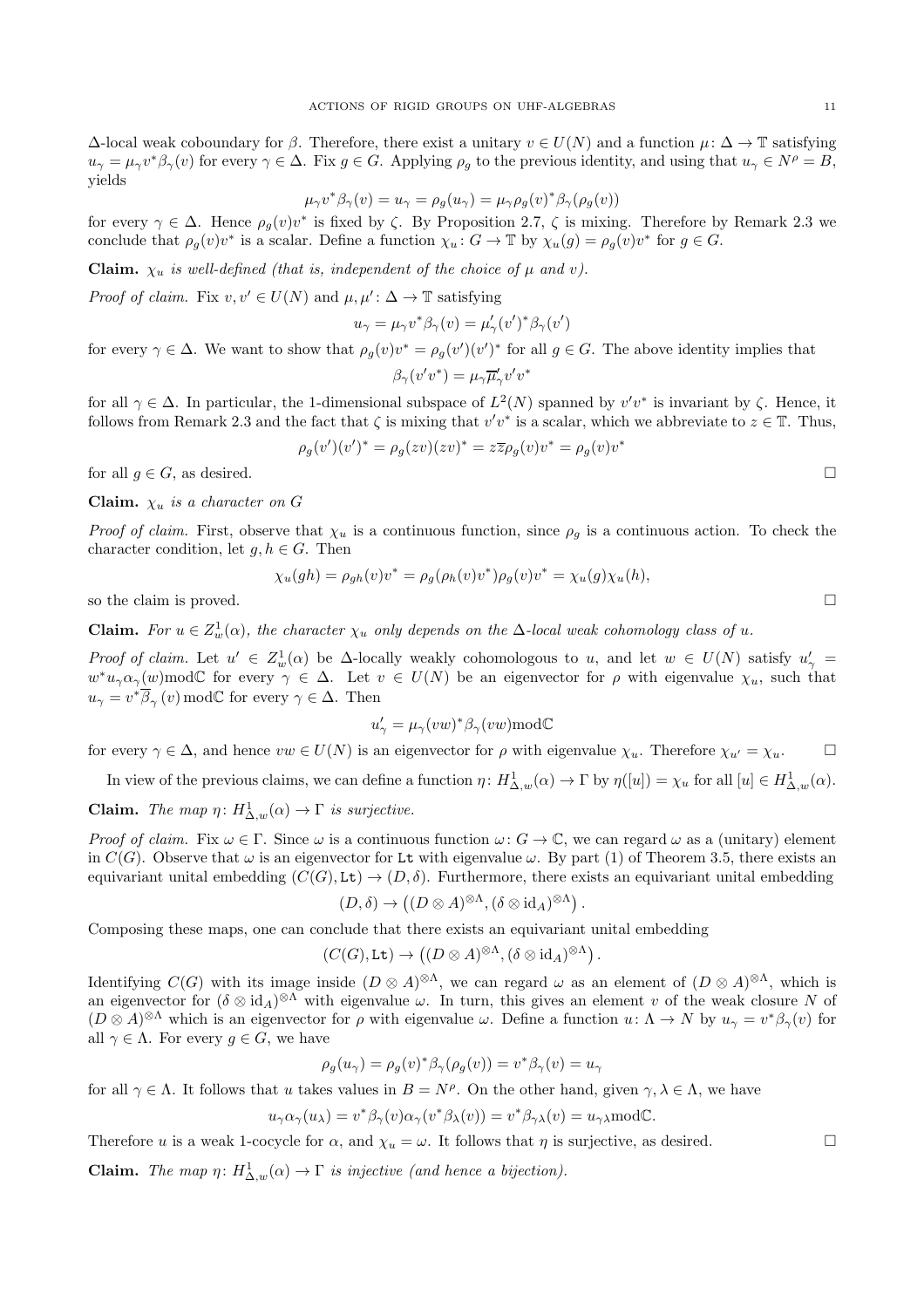Proof of claim. Let  $u_0, u_1 \in Z_w^1(\alpha)$  satisfy  $\chi_{u_0} = \chi_{u_1}$ . Denote by  $\omega$  this character. Find eigenvectors  $v_0, v_1 \in Z_w^1(\alpha)$  $U(B)$  for  $\rho$  with eigenvalue  $\omega$  such that  $u_{j,\gamma} = v_j^* \beta_\gamma(v_j) \text{mod} \mathbb{C}$  for all  $\gamma \in \Delta$  and  $j = 0, 1$ . Set  $w = v_0^* v_1$ , which is a unitary in B. For every  $\gamma \in \Delta$ , we have

$$
w^*u_{0,\gamma}\alpha_\gamma(w)=(v_0^*v_1)^*u_{0,\gamma}\alpha_\gamma(v_0^*v_1)=v_1^*v_0(v_0^*\beta_\gamma(v_0))\beta_\gamma(v_0^*v_1)=v_1^*\beta_\gamma(v_1)=u_{1,\gamma}\ \text{mod}\mathbb{C}.
$$

Therefore w witnesses the fact that  $u_0$  and  $u_1$  are  $\Delta$ -locally weakly cohomologous. Thus  $[u_0] = [u_1] \in H^1_{\Delta,w}(\overline{\alpha}),$ and  $\eta$  is injective.

We now turn to the construction of the map  $\eta^{(2)}$ :  $H^1_{\Delta,w}(\alpha \otimes \alpha) \to \Gamma$ . Observe that  $\alpha \otimes \alpha$  is conjugate to  $\alpha$ . Let  $u \in Z_w^1(\alpha \otimes \alpha)$ , and choose a unitary  $v \in U(N \overline{\otimes} N)$  satisfying  $u_\gamma = v^*(\beta_\gamma \otimes \beta_\gamma)(v)$ mod $\mathbb C$  for all  $\gamma \in \Delta$ . As before, one checks that v is an eigenvector for  $\rho \otimes \rho$ , and that its eigenvalue  $\kappa_u$  is a character in  $\Gamma$ , which is independent of v. Similarly to what was done above, one defines the map  $\eta^{(2)}: H^1_{\Delta,w}(\alpha \otimes \alpha) \to \Gamma$  by  $\eta^{(2)}([u]) = \kappa_u$  for all  $[u] \in H^1_{\Delta,w}(\alpha \otimes \alpha)$ .

It remains to prove the identity  $\eta^{(2)} \circ m^{\alpha}_{\Delta} = m^{\Gamma} \circ (\eta \times \eta)$ . Let  $[u], [u'] \in H^1_{\Delta,w}(\alpha)$ , and set  $\omega = \eta([u])$  and  $\omega' = \eta([u'])$ . Find eigenvectors  $v, v' \in U(B)$  for  $\rho$  with eigenvalues  $\omega$  and  $\omega'$ , respectively, satisfying

$$
u_{\gamma} = v^* \beta_{\gamma}(v) \mod \mathbb{C}
$$
 and  $u'_{\gamma} = v'^* \beta_{\gamma}(v') \mod \mathbb{C}$ 

for all  $\gamma \in \Delta$ . Hence  $(u \otimes u')_{\gamma} = (v \otimes v')^*(\overline{\beta}_{\gamma} \otimes \overline{\beta}_{\gamma})(v \otimes v')\text{mod}\mathbb{C}$  for every  $\gamma \in \Delta$ . Since  $v \otimes v'$  is an eigenvector for  $\rho \otimes \rho$  with eigenvalue  $\omega \omega'$ , this shows that

$$
(\eta^{(2)} \circ m_{\Delta}^{\alpha})([u], [u']) = \omega \omega' = \eta([u])\eta([u']) = (m^{\Gamma} \circ (\eta \times \eta))([u], [u']).
$$

This concludes the proof of the lemma.  $\Box$ 

We fix now a C<sup>\*</sup>-algebra A which is locally reflexive,  $M_{p^{\infty}}$ -absorbing for some prime p, has an amenable trace, and is isomorphic to its infinite tensor product  $A^{\otimes \mathbb{N}}$ . We also fix a prime p such that  $A \cong A \otimes M_{p^{\infty}}$ . We will frequently use the notation for Bernoulli actions from Notation [2.14.](#page-5-1) We write D for  $M_{p^{\infty}}$ . We also fix an isomorphism  $\phi: A \to A^{\otimes \Lambda}$ . Using this isomorphism, we let  $\sigma: \Lambda \to \text{Aut}(A)$  denote the action given by

$$
\sigma_{\gamma} = \phi^{-1} \circ (\beta_{\Lambda \cap \Lambda, A})_{\gamma} \circ \phi
$$

for all  $\gamma \in \Lambda$ .

Consider the diagonal action  $(\delta^G)^{\otimes \Lambda}$ :  $G \to \text{Aut}(D^{\otimes \Lambda})$ , and denote by  $E_G$  its fixed point algebra, which, by parts (2) and (4) of Theorem [3.5,](#page-8-0) is isomorphic to D. Since  $(\delta^G)^{\otimes \Lambda}$  and  $\beta_{\Lambda \curvearrowright \Lambda,D}$  commute,  $\beta_{\Lambda \curvearrowright \Lambda,D}$  restricts to an action  $\beta_{\Lambda \cap \Lambda,D}|_{E_G} : \Lambda \to \text{Aut}(E_G)$ .

<span id="page-11-1"></span>**Definition 4.2.** For each pro-p group G, we choose an isomorphism  $\xi_G$ :  $A \to E_G \otimes A$ . Now, we define an action  $\alpha^G \colon \Lambda \to \text{Aut}(A)$  by

$$
\alpha_{\gamma}^{G} = \xi_{G}^{-1} \circ (\beta_{\Lambda \cap \Lambda,D}|_{E_G} \otimes \sigma)_{\gamma} \circ \xi_{G}
$$

for all  $\gamma \in \Lambda$ .

It will be shown in Theorem [4.6](#page-13-0) that for non-isomorphic pro-p groups  $G_0$  and  $G_1$ , the actions  $\alpha^{G_0}$  and  $\alpha^{G_1}$ are not weakly cocycle conjugate. In order to do this, we will need to study the weak extensions of these actions with respect to certain invariant traces. Our next result provides us with a canonical subset of  $T(A)$  consisting of traces that are  $\alpha^G$ -invariant for every pro-p group G. Later, in Proposition [4.4,](#page-12-0) we will show that for any of these traces and for any G, the weak extension of any of  $\alpha^G$  is mixing. For a pro-p group G, we denote by  $\tau_{E_G}$ the (unique) trace on  $E_G$ .

<span id="page-11-0"></span>Proposition 4.3. Adopt the notation from the previous discussion, and define a continuous, affine map  $\iota \colon T(A) \to T(A)$  by  $\iota(\tau) = \tau^{\otimes \Lambda} \circ \phi$  for all  $\tau \in T(A)$ . If  $\tau$  is extreme and amenable, then so is  $\iota(\tau)$ .

Moreover, if G is any pro-p group, then  $\iota(\tau) = (\tau_{E_G} \otimes \iota(\tau)) \circ \xi_G$  for all  $\tau \in T(A)$ . In particular,  $\iota(\tau)$  is  $\alpha^G$ -invariant for all  $\tau \in T(A)$ .

Proof. The first assertion is standard (and in our case, it follows from Lemma [2.23,](#page-7-1) since the weak closure of  $A^{\otimes \Lambda}$  with respect to  $\tau^{\otimes \Lambda}$  is canonically isomorphic to  $(\overline{A}^{\tau})^{\otimes \Lambda} \cong R^{\otimes \Lambda} \cong R$ .)

Let G be a pro-p group and let  $\tau \in T(A)$ . Observe that  $(\tau_{E_G} \otimes \iota(\tau)) \circ \xi_G$  is an  $\alpha^G$ -invariant trace on A. Hence, it suffices to show that this trace equals  $\iota(\tau)$ .

Observe that since  $E_G$  is a UHF-algebra of infinite type, the isomorphism  $\xi_G$ :  $A \to E_G \otimes A$  is approximately unitarily equivalent to the second tensor factor embedding  $\kappa: A \to E_G \otimes A$  given by  $\kappa(a) = 1_{E_G} \otimes a$  for all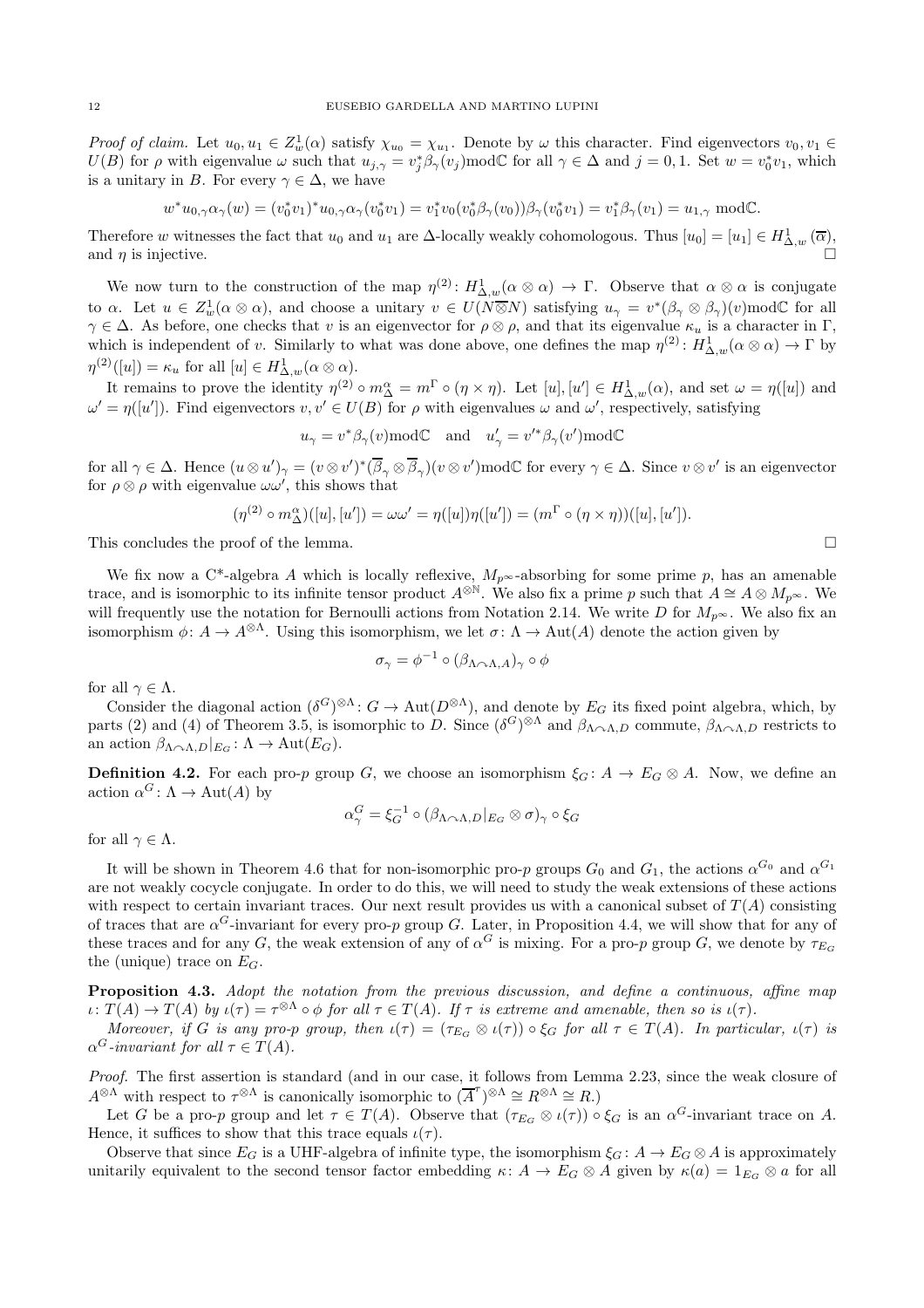$a \in A$ ; see [\[45,](#page-23-16) Corollary 1.12]. It follows that  $\xi_G$  and  $\kappa$  induce the same map at the level of traces. Using this at the first step in the following computation, we conclude that

$$
(\tau_{E_G}\otimes\iota(\tau))\circ\xi_G=(\tau_{E_G}\otimes\iota(\tau))\circ\kappa=\iota(\tau)
$$

for all traces  $\tau \in T(A)$ , as desired.

Our next goal is to establish a number of properties for  $\alpha^G$ ; this will be done in Proposition [4.4.](#page-12-0) In order to do this, we need an alternative description of  $\alpha^G$ . Since the group G will be fixed from now on and until Theorem [4.6,](#page-13-0) we will drop it from the notation for the actions  $\delta^G$  and  $\alpha^G$ , as well as from the notation for the algebra  $E_G$ . In Theorem [4.6,](#page-13-0) we will show that for nonisomorphic  $G_0$  and  $G_1$ , the actions constructed above are not weakly cocycle conjugate. Until then, we will work with a fixed pro-p group G.

Observe that the Bernoulli action  $\beta_{\Lambda \cap \Lambda}$ ,  $D \otimes A$  commutes with the diagonal action

$$
(\delta \otimes id_A)^{\otimes \Lambda} \colon G \to \text{Aut}((D \otimes A)^{\otimes \Lambda}).
$$

Thus, with B denoting the fixed point algebra of  $(\delta \otimes id_A)^{\otimes \Lambda}$ , the action  $\beta_{\Lambda \curvearrowright \Lambda, D\otimes A}$  restricts to an action  $\tilde{\alpha}$ :  $\Lambda \to \text{Aut}(B)$ .

Fix an amenable extreme trace  $\tau_0$  on  $D \otimes A$  and let  $\tilde{\tau}$  be the trace  $\tau_0^{\otimes \Lambda}$  on  $(D \otimes A)^{\otimes \Lambda}$ . Then  $\overline{D \otimes A}^{\tau_0}$  is isomorphic to R by Lemma [2.23,](#page-7-1) and the extension of  $\tau_0$  to  $\overline{D \otimes A}^{\tau_0}$  is the unique trace on R. We identify  $\overline{\beta}_{\Lambda \cap \Lambda, D\otimes A}^{\tilde{\tau}}$  with the von Neumann-algebraic Bernoulli action  $\beta_{\Lambda \cap \Lambda, R} \colon \Lambda \to \text{Aut}(R^{\otimes \Lambda})$ , and  $\overline{\beta}_{\Delta \cap \Lambda, D\otimes A}^{\tilde{\tau}}$  with  $\beta_{\Delta \cap \Lambda,R} \colon \Delta \to \text{Aut}(R^{\otimes \Lambda})$ . Similarly, the extension of  $(\delta \otimes id_A)^{\otimes \Lambda}$  to the weak closure with respect to  $\widetilde{\tau}$  can be identified with  $(\overline{\delta}^{\tau_D} \otimes \mathrm{id}_R)^{\overline{\otimes} \Lambda}$ , where  $\tau_D$  is the unique trace on D. Furthermore, since G is compact,  $\overline{B}^{\tilde{\tau}}$  can be identified with the fixed point algebra of  $(\overline{\delta}^{r_D} \otimes id_R)^{\overline{\otimes} \Lambda}$ , and the weak extension of  $\widetilde{\alpha}$  can be identified with the restriction of  $\overline{\beta}^{\tilde{\tau}}$  to  $\overline{B}^{\tilde{\tau}}$ .

In the next proposition, we first show that  $\alpha$  is conjugate to  $\tilde{\alpha}$ . Then we use this alternative descriptions to verify some properties of  $\alpha$ .

<span id="page-12-0"></span>**Proposition 4.4.** Adopt the notation of the discussion above. Let  $\tau_0$  be a trace on A, and  $\tau$  be the image of  $\tau_0$ under the map *ι* from Proposition [4.3.](#page-11-0) Define  $\tilde{\tau}$  to be the trace  $(\tau_D \otimes \tau_0)^{\otimes \Lambda}$  on  $(D \otimes A)^{\otimes \Lambda}$ . Then:

- (1) There is a  $\Lambda$ -equivariant trace-preserving isomorphism  $(A, \tau, \alpha) \cong (B, \tilde{\tau}, \tilde{\alpha}).$
- (2) There is a  $\Lambda$ -equivariant isomorphism  $(A, \alpha) \cong (A \otimes M_p^{\otimes \Lambda}, \alpha \otimes \beta_{\Lambda \curvearrowright \Lambda, M_p}).$
- (3) There is a  $\Lambda$ -equivariant trace-preserving isomorphism  $(A, \tau, \alpha) \cong (A \otimes A, \tau \otimes \tau, \alpha \otimes \alpha)$ .
- (4) The action  $\alpha$  is strongly outer;
- (5) The action  $\overline{\alpha}^{\tau}$  is mixing.

*Proof.* (1): By rearranging the tensor factors, it is clear that there exists a  $\Lambda$ -equivariant trace-preserving isomorphism

$$
((D\otimes A)^{\otimes\Lambda}, \widetilde{\tau}, \beta_{\Lambda\curvearrowright\Lambda, D\otimes A}) \cong (D^{\otimes\Lambda}\otimes A^{\otimes\Lambda}, \tau_D^{\otimes\Lambda}\otimes \tau_0^{\otimes\Lambda}, \beta_{\Lambda\curvearrowright\Lambda, D}\otimes \beta_{\Lambda\curvearrowright\Lambda, A}).
$$

Upon identifying  $A^{\otimes \Lambda}$  with A via the isomorphism  $\phi$ , we obtain a  $\Lambda$ -equivariant isomorphism

$$
((D\otimes A)^{\otimes\Lambda},\widetilde{\tau},\beta_{\Lambda\curvearrowright\Lambda,D\otimes A})\cong(D^{\otimes\Lambda}\otimes A,\tau_D^{\otimes\Lambda}\otimes \tau,\beta_{\Lambda\curvearrowright\Lambda,D}\otimes \sigma).
$$

This isomorphism can be regarded as a G-equivariant isomorphism

$$
((D\otimes A)^{\otimes\Lambda},\widetilde{\tau},(\delta\otimes\mathrm{id}_A)^{\otimes\Lambda})\cong(D^{\otimes\Lambda}\otimes A,\tau_D^{\otimes\Lambda}\otimes\tau,\delta^{\otimes\Lambda}\otimes\mathrm{id}_A).
$$

Upon taking G-fixed point algebras, and recalling that E denotes the fixed point algebra of  $\delta^{\otimes\Lambda}$ , we obtain a trace-preserving isomorphism  $\psi: (B, \tilde{\tau}) \to (E \otimes A, \tau_E \otimes \tau)$ . Moreover,  $\psi$  can be regarded as a  $\Lambda$ -equivariant trace-preserving isomorphism

$$
\psi\colon (B,\widetilde{\tau},\widetilde{\alpha})\to (E\otimes A,\tau_E\otimes \tau,\beta_{\Lambda\curvearrowright \Lambda,D}|_E\otimes \sigma).
$$

Since  $\xi: (A, \alpha) \to (E \otimes A, \beta_{\Lambda \cap \Lambda}, D|_E \otimes \sigma)$  is an equivariant isomorphism by definition, and  $(\tau_E \otimes \tau) \circ \xi = \tau$  by Proposition [4.3,](#page-11-0) it follows that  $\xi^{-1} \circ \psi$  is a  $\Lambda$ -equivariant trace-preserving isomorphism  $(B, \tilde{\tau}, \tilde{\alpha}) \to (A, \tau, \alpha)$ .

(2): By (1), it is enough to prove that there is a  $\Lambda$ -equivariant isomorphism

$$
(B,\widetilde{\alpha}) \cong (B \otimes M_p^{\otimes \Lambda}, \widetilde{\alpha} \otimes \beta_{\Lambda \curvearrowright \Lambda, M_p}).
$$

Using that A is isomorphic to  $A \otimes M_p$ , it is clear that there is an equivariant isomorphism

$$
((D\otimes A)^{\otimes\Lambda},\beta_{\Lambda\curvearrowright\Lambda,D\otimes A})\cong ((D\otimes A)^{\otimes\Lambda}\otimes M_p^{\otimes\Lambda},\beta_{\Lambda\curvearrowright\Lambda,D\otimes A}\otimes \beta_{\Lambda\curvearrowright\Lambda,M_p})\ .
$$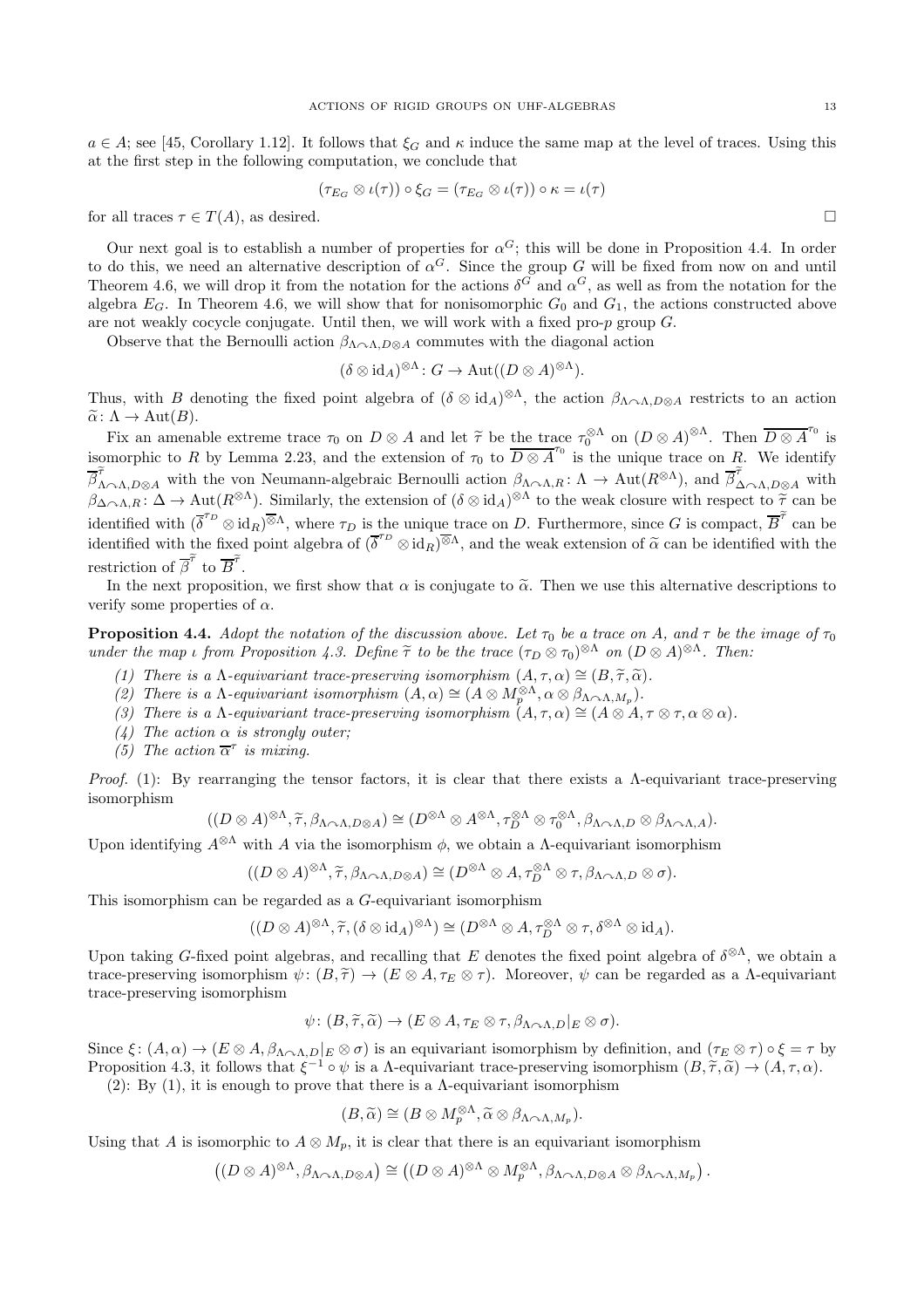This isomorphism intertwines the actions

$$
(\delta \otimes id_A)^{\otimes \Lambda} : G \to \text{Aut}\left((D \otimes A)^{\otimes \Lambda}\right) \quad \text{and} \quad (\delta \otimes id_A)^{\otimes \Lambda} \otimes id_{M_p^{\otimes \Lambda}} : G \to \text{Aut}\left((D \otimes A)^{\otimes \Lambda} \otimes M_p^{\otimes \Lambda}\right).
$$

The fixed point algebra of the second action is isomorphic to  $B \otimes M_p^{\otimes \Lambda}$ , in such a way that the restriction of  $\beta_{\Lambda\curvearrowright\Lambda,D\otimes A}\otimes\beta_{\Lambda\curvearrowright\Lambda,M_p}$  to this algebra is conjugate to  $\widetilde{\alpha}\otimes\beta_{\Lambda\curvearrowright\Lambda,M_p}$ . Thus  $(B,\widetilde{\alpha})$  is equivariantly isomorphic to  $(B\otimes M_p^{\otimes\Lambda}, \widetilde{\alpha}\otimes \beta_{\Lambda\curvearrowright\Lambda,M_p}),$  as desired.

(3): This is similar to (2), using the fact that  $(A^{\otimes \Lambda}, \tau_0^{\otimes \Lambda}) \cong (A, \tau)$  via  $\phi$ .

(4): By (1) and (2), it suffices to show that  $\tilde{\alpha} \otimes \beta_{\Lambda \sim \Lambda, M_p}$  is strongly outer. Let  $\gamma \in \Lambda \setminus \{1\}$  and let  $\hat{\tau}$  be an  $(\widetilde{\alpha} \otimes \beta_{\Lambda \curvearrowright \Lambda, M_p})_\gamma$ -invariant trace on  $B \otimes M_p^{\otimes \Lambda}$ . Since  $M_p^{\otimes \Lambda} \cong D$  has a unique trace  $\tau_D$ , we deduce that  $\hat{\tau}$  has the form  $\tau_B \otimes \tau_D$  for some  $\alpha_{\gamma}$ -invariant trace  $\tau_B$  on B. The weak extension of  $(\tilde{\alpha} \otimes \beta_{\Lambda \sim \Lambda, M_p})_{\gamma}$  with respect to  $\hat{\tau}$  is conjugate to  $(\overline{\hat{\alpha}}^{T_B} \otimes \overline{\beta}_{\Lambda \curvearrowright \Lambda, M_p})_\gamma$ , where  $\overline{\beta}_{\Lambda \curvearrowright \Lambda, M_p}$  is the von Neumann-algebraic Bernoulli  $(\Lambda \curvearrowright \Lambda)$ -action with base  $M_p$ . Such an action is easily seen to be outer.

(5): By (1), it suffices to check that  $\overline{\tilde{\alpha}}^{\tilde{\tau}}$  is mixing. Observe that  $\overline{\tilde{\alpha}}^{\tilde{\tau}}$  is the restriction to  $\overline{B}^{\tilde{\tau}}$  of  $\overline{\beta}^{\tilde{\tau}}_{\Lambda \sim \Lambda, D\otimes A}$ . The latter action is conjugate to the von Neumann-algebraic Bernoulli action  $\beta_{\Lambda,\alpha\Lambda,\overline{D\otimes A}}$ <sup>r</sup><sup>0</sup>, which is mixing by Proposition [2.7.](#page-4-3) Therefore  $\overline{\widetilde{\alpha}}^{\widetilde{\tau}}$  is mixing.

We retain the notation from before Proposition [4.4.](#page-12-0) Given a trace  $\tau$  in the image of the map  $\iota$  from Propo-sition [4.3,](#page-11-0) we will use the pairing function  $m_{\Delta}^{\overline{\alpha}^{\tau}} : H^1_{\Delta,w}(\overline{\alpha}^{\tau}) \times H^1_{\Delta,w}(\overline{\alpha}^{\tau}) \to H^1_{\Delta,w}(\overline{\alpha}^{\tau} \otimes \overline{\alpha}^{\tau})$  from Definition [2.11.](#page-4-2) As above, we write  $\Gamma$  for the Pontryagin dual of G, and we let  $m^{\Gamma} \colon \Gamma \times \Gamma \to \Gamma$  be the multiplication operation. Recall also that  $\texttt{Lt}: G \to \text{Aut}(C(G))$  denotes the action by left translation.

In what follows, and since all weak extensions will be taken with respect to  $\tilde{\tau}$ , we will omit this trace from the notation. Also, we will regard  $\tilde{\alpha}$  as an alternative description of  $\alpha$ , and, with a slight abuse of notation, we will write  $\alpha$  to mean  $\tilde{\alpha}$ . In particular, the symbol  $\overline{\alpha}$  will always represent the weak extension of  $\tilde{\alpha}$  with respect to the trace  $\tilde{\tau}$ .

<span id="page-13-1"></span>**Theorem 4.5.** Adopt the notation from Definition [4.2.](#page-11-1) Let  $\tau_0 \in T(A)$ , and set  $\tau = \iota(\tau_0)$ . Then there exist bijections  $\eta: H^1_{\Delta,w}(\overline{\alpha}^{\tau}) \to \Gamma$  and  $\eta^{(2)}: H^1_{\Delta,w}(\overline{\alpha}^{\tau} \otimes \overline{\alpha}^{\tau}) \to \Gamma$  satisfying

$$
\eta^{(2)} \circ m_{\Delta}^{\overline{\alpha}^{\tau}} = m^{\Gamma} \circ (\eta \times \eta).
$$

*Proof.* Let  $\tau_D$  denote the unique trace on D. For the trace  $\tau_0$  in the statement, set  $\tilde{\tau} = (\tau_D \otimes \tau_0)^{\otimes \Lambda}$ , which is naturally a trace on  $(D \otimes A)^{\otimes \Lambda}$ . Recall the definition of  $\tilde{\alpha}$  from before Proposition [4.4.](#page-12-0) By part (1) of Proposition [4.4](#page-12-0) the action  $\alpha$  is conjugate to  $\tilde{\alpha}$  via an isomorphism that maps  $\tau$  to  $\tilde{\tau}$ . In particular, the weak extension of  $\alpha$  with respect to  $\tau$  is conjugate to the weak extension of  $\tilde{\alpha}$  with respect to  $\tilde{\tau}$ . Therefore it is enough to prove the corresponding statement for  $\tilde{\alpha}$  and  $\tilde{\tau}$ .

Let β be the Bernoulli  $(\Lambda \cap \Lambda)$ -action with base  $D \otimes A$ , and  $\zeta$  its restriction to  $\Delta$  which is the Bernoulli  $(\Delta \cap \Lambda)$ -action with base  $D \otimes A$ . Observe that  $\tilde{\alpha}$  is the restriction of  $\beta$  to  $B \subseteq (D \otimes A)^{\otimes \Lambda}$ , and the unique extension  $\overline{\tilde{\alpha}}$  of  $\tilde{\alpha}$  to the weak closure  $\overline{B}$  with respect to the trace  $\tilde{\tau}$ . Therefore the conclusion follows from Lemma 4.1. Lemma [4.1.](#page-9-0)  $\Box$ 

Using the previous result, we will show below that if one starts with two non-isomorphic abelian pro-p groups  $G_0$  and  $G_1$ , then the actions  $\alpha^{G_0}$  and  $\alpha^{G_1}$  of  $\Lambda$  on A, as in Definition [4.2,](#page-11-1) are not weakly cocycle conjugate. Since the pro- $p$  group is no longer fixed, we again use superscripts (for the actions) and subscripts (for the algebras) to keep track of which pro-p group they come from.

<span id="page-13-0"></span>**Theorem 4.6.** Let the notation be as in Definition [4.2](#page-11-1) and Proposition [4.3.](#page-11-0) Fix  $\tau_0 \in T(A)$  and set  $\tau = \iota(\tau)$ . Let  $G_0$  and  $G_1$  be second countable abelian pro-p groups. The following assertions are equivalent:

- (1) The groups  $G_0$  and  $G_1$  are topologically isomorphic;
- (2) The  $\Lambda$ -actions  $\alpha^{G_0}$  and  $\alpha^{G_1}$  are conjugate;
- (3) The  $\Lambda$ -actions  $\alpha^{G_0}$  and  $\alpha^{G_1}$  are cocycle conjugate;
- (4) The  $\Lambda$ -actions  $\alpha^{G_0}$  and  $\alpha^{G_1}$  are weakly cocycle  $\tau$ -conjugate.

*Proof.* Since  $G_0$  and  $G_1$  are pro-p groups, there are isomorphisms  $D_{G_0} \cong D_{G_1} \cong M_{p^{\infty}}$ , and we denote this algebra by D. Any isomorphism  $G_0 \cong G_1$  is immediately seen to induce an equivariant \*-isomorphism  $(D, \delta^{G_0}) \cong$  $(D, \delta^{G_1})$ . From this, it is easy to construct an equivariant \*-isomorphism  $(B_{G_0}, \alpha^{G_0}) \cong (B_{G_1}, \alpha^{G_1})$ . This proves the implication (1)⇒(2). It is clear that (2) implies (3), and that (3) implies (4), because  $\tau$  is  $\alpha^{G_0}$ - and  $\alpha^{G_1}$ -invariant by Proposition [4.3.](#page-11-0) Therefore, it only remains to prove that (4) implies (1).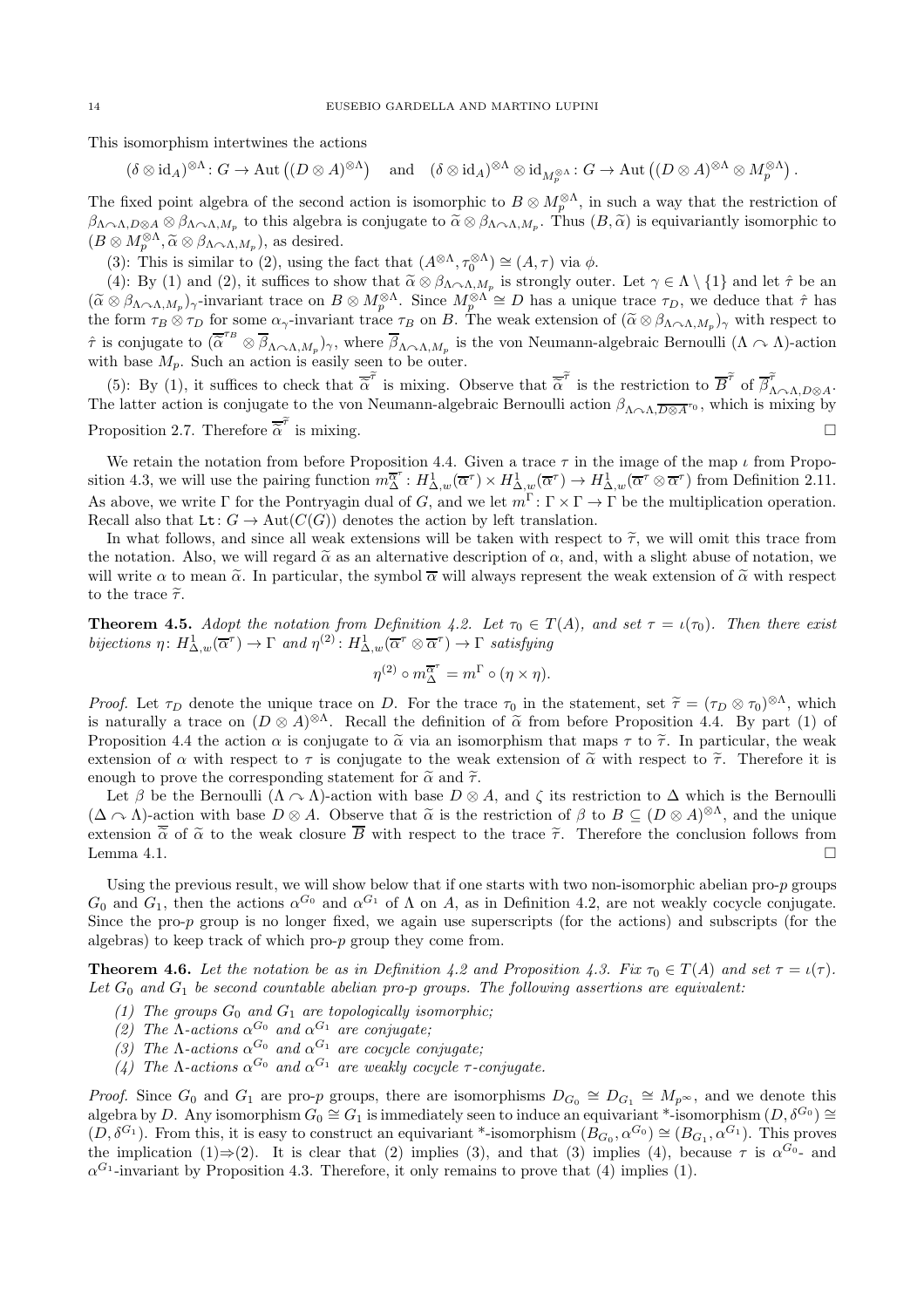Suppose that  $\alpha^{G_0}$  and  $\alpha^{G_1}$  are weakly cocycle  $\tau$ -conjugate. Let  $\tau_D$  denote the unique trace on D, and set  $\tilde{\tau} = (\tau_D \otimes \tau_0)^{\otimes \Lambda}$ , which is a trace on  $(D \otimes A)^{\otimes \Lambda}$ . By part (1) of Proposition [4.4,](#page-12-0) for  $i = 0, 1$ , the weak extension of  $\alpha^{G_i}$  with respect to  $\tau$  can be identified with the weak extension of  $\tilde{\alpha}^{G_i}$  with respect to  $\tilde{\tau}$ . (The action  $\tilde{\alpha}^{G_i}$  is described before Proposition [4.4.](#page-12-0)) Hence, it suffices to show that  $\tilde{\alpha}^{G_0}$  and  $\tilde{\alpha}^{G_1}$  are not weakly cocycle  $\tilde{\tau}$ -conjugate. Since the trace  $\tilde{\tau}$  is fixed, we will omit it from the notation for weak closures and weak extensions. With a slight abuse of notation, we will write  $\alpha^{G_i}$  to mean  $\tilde{\alpha}^{G_i}$ . This way, the symbol  $\overline{\alpha}^{G_i}$  will always represent the weak extension of  $\tilde{\alpha}^{G_i}$  with respect to the trace  $\tilde{\tau}$ . Let  $\beta$  be the Bernoulli  $(\Lambda \curvearrowright \Lambda)$ -action with base  $D \otimes A$ . We also denote the algebra  $\overline{(D \otimes A)}^{\otimes \Lambda}$  by N (omitting the trace  $\tau_D \otimes \tau_0$ ), and abbreviate the  $G_i$ -action  $\overline{(\delta}^{G_i} \otimes \text{id}_R)^{\overline{\otimes} \Lambda}$  on N to  $\rho^{(i)} \colon G_i \to \text{Aut}(N)$ . (In particular,  $\overline{B}_{G_i} = N^{\rho_i}$ .) We let  $\Gamma_i$  be the dual group of  $G_i$ .

Let  $\psi: \overline{B}_{G_0} \to \overline{B}_{G_1}$  be an isomorphism and let  $w: \Lambda \to U(\overline{B}_{G_1})$  be a weak 1-cocycle for  $\alpha^{G_1}$  satisfying

<span id="page-14-0"></span>
$$
\operatorname{Ad}(w_{\gamma}) \circ \overline{\alpha}_{\gamma}^{G_1} = \psi \circ \overline{\alpha}_{\gamma}^{G_0} \circ \psi^{-1}
$$
\n(3)

for every  $\gamma \in \Lambda$ . Using Popa's superrigidity theorem [\[39,](#page-23-1) Theorem 4.1] in the case of weak 1-cocycles as in the proof of Theorem [4.5,](#page-13-1) one can find unitaries  $z \in U(B_{G_1})$  and  $v \in U(N)$ , and a character  $\chi \in \Gamma_1$  such that

$$
w_{\gamma} = z^* v^* \overline{\beta}_{\gamma}(v) \overline{\alpha}_{\gamma}(z) \text{ mod} \mathbb{C} \text{ and } \rho_g^{(1)}(v) = \chi(g)v
$$

for every  $\gamma \in \Delta$  and for every  $g \in G_1$ . Therefore, upon replacing  $\psi$  with  $\psi \circ \text{Ad}(z^*)$ , we can assume that  $z = 1$ and  $w_{\gamma} = v^* \overline{\beta}_{\gamma}(v)$  for every  $\gamma \in \Delta$ .

Next, we want to define a bijection  $\varphi: H^1_{\Delta,w}(\overline{\alpha}^{G_0}) \to H^1_{\Delta,w}(\overline{\alpha}^{G_1})$ . Given a function  $u: \Lambda \to U(\overline{B}_{G_1})$ , define  $\psi(u)w: \Lambda \to U(B_{G_1})$  to be the function given by  $(\psi(u)w)_{\gamma} = \psi(u_{\gamma})w_{\gamma}$  for all  $\gamma \in \Lambda$ .

**Claim.** If  $u \in Z_w^1(\overline{\alpha}^{G_0})$ , then  $\psi(u)w \in Z_w^1(\overline{\alpha}^{G_1})$ .

Proof of claim. Let  $\gamma, \sigma \in \Lambda$ . In the following computation (where all equalities are up to scalars), we use the fact that w is a weak 1-cocycle for  $\overline{\alpha}^{G_1}$  at the first step, and equation [\(3\)](#page-14-0) at the second step, to get

$$
\psi(u_{\gamma\sigma}) = \psi(u_{\gamma})(\psi \circ \overline{\alpha}_{\gamma}^{G_0} \circ \psi^{-1})(\psi(u_{\sigma})) = \psi(u_{\gamma})(\text{Ad}(w_{\gamma}) \circ \overline{\alpha}_{\gamma}^{G_1})(\psi(u_{\sigma})) = \psi(u_{\gamma})w_{\gamma}\overline{\alpha}_{\gamma}^{G_1}(\psi(u_{\sigma}))w_{\gamma}^* \mod \mathbb{C}
$$

Therefore, using the above identity and the fact that u is a weak 1-cocycle for  $\overline{\alpha}^{G_0}$ , we deduce that

$$
\psi(u_{\gamma\sigma})w_{\gamma\sigma} = \psi(u_{\gamma})w_{\gamma}\overline{\alpha}_{\gamma}^{G_1}(\psi(u_{\sigma}))w_{\gamma}^*w_{\gamma}\overline{\alpha}_{\gamma}^{G_1}(w_{\sigma}) = \psi(u_{\gamma})w_{\gamma}\overline{\alpha}_{\gamma}^{G_1}(\psi(u_{\sigma})w_{\sigma}) \mod \mathbb{C}.
$$

This shows that  $\psi(u)w$  is a weak 1-cocycle for  $\overline{\alpha}^{G_1}$ , proving the claim.

It follows that there is a well-defined map  $\hat{\psi}$ :  $Z_w^1(\overline{\alpha}^{G_0}) \to Z_w^1(\overline{\alpha}^{G_1})$  given by  $\hat{\psi}(u) = \psi(u)w$  for  $u \in Z_w^1(\overline{\alpha}^{G_0})$ .

**Claim.** If  $u, u' \in Z_w^1(\overline{\alpha}^{G_0})$  are  $\Delta$ -locally weakly cohomologous, then so are  $\widehat{\psi}(u)$  and  $\widehat{\psi}(u')$ .

Proof of claim. Find a unitary  $z \in U(\overline{B}_{G_0})$  satisfying  $u'_\gamma = z^* u_\gamma \overline{\alpha}_{\gamma}^{G_0}(z)$  mod $\mathbb C$  for  $\gamma \in \Delta$ . Then

 $\psi(u_\gamma')w_\gamma = \psi(z)^*\psi(u_\gamma)(\psi\circ\overline{\alpha}_\gamma^{G_0}\circ\psi^{-1})(z)w_\gamma = \psi(z)^*\psi(u_\gamma) (\operatorname{Ad}(w_\gamma)\circ\overline{\alpha}_\gamma^{G_1})(z)w_\gamma = \psi(z)^*\psi(u_\gamma)w_\gamma\overline{\alpha}_\gamma^{G_1}(z) \bmod \mathbb{C}$ for all  $\gamma \in \Delta$ . This shows that  $\psi(u')w$  and  $\psi(u)w$  are  $\Delta$ -locally weakly cohomologous.

It follows that  $\hat{\psi}$  induces a well-defined map  $\varphi: H^1_{\Delta,w}(\overline{\alpha}^{G_0}) \to H^1_{\Delta,w}(\overline{\alpha}^{G_1}).$ 

Claim. The map  $\varphi$  is invertible.

Proof of claim. It follows from equation [\(3\)](#page-14-0) that

$$
\overline{\alpha}_{\gamma}^{G_0} = \psi^{-1} \circ \mathrm{Ad}(w_{\gamma}) \circ \overline{\alpha}_{\gamma}^{G_1} \circ \psi = \mathrm{Ad}(\psi^{-1}(w_{\gamma})) \circ \psi^{-1} \circ \overline{\alpha}_{\gamma}^{G_0} \circ \psi
$$

for all  $\gamma \in \Lambda$ . Therefore, the same argument as before shows that the function that assigns to the cocycle u for  $\overline{\alpha}^{G_1}$  the cocycle  $\gamma \mapsto \psi^{-1}(u_\gamma w_\gamma)$  for  $\overline{\alpha}^{G_0}$  induces a well-defined function  $H^1_{\Delta,w}(\overline{\alpha}^{G_1}) \to H^1_{\Delta,w}(\overline{\alpha}^{G_0})$ , which is easily seen to be the inverse of  $\varphi$ . This proves the claim.

Similarly as above, we define a bijection  $\varphi^{(2)}: H^1_{\Delta,w}(\overline{\alpha}^{G_0} \otimes \overline{\alpha}^{G_0}) \to H^1_{\Delta,w}(\overline{\alpha}^{G_1} \otimes \overline{\alpha}^{G_1}),$  by

 $\varphi^{(2)}([u]) = [(\psi \otimes \psi)(u)(w \otimes w)]$ 

for all  $u \in Z_w^1(\overline{\alpha} \otimes \overline{\alpha})$ , where  $(\psi \otimes \psi)(u)(w \otimes w) \colon \Lambda \to U(\overline{B}_{G_1})$  is the weak 1-cocycle for  $\overline{\alpha}^{G_1} \otimes \overline{\alpha}^{G_1}$  given by  $\gamma \mapsto (\psi \otimes \psi)(u_{\gamma})(w_{\gamma} \otimes w_{\gamma})$  for all  $\gamma \in \Lambda$ . Moreover, a routine calculation shows that  $\varphi^{(2)} \circ m_{\Delta}^{\overline{\alpha}^{G_0}} = m_{\Delta}^{\overline{\alpha}^{G_1}} \circ \varphi$ .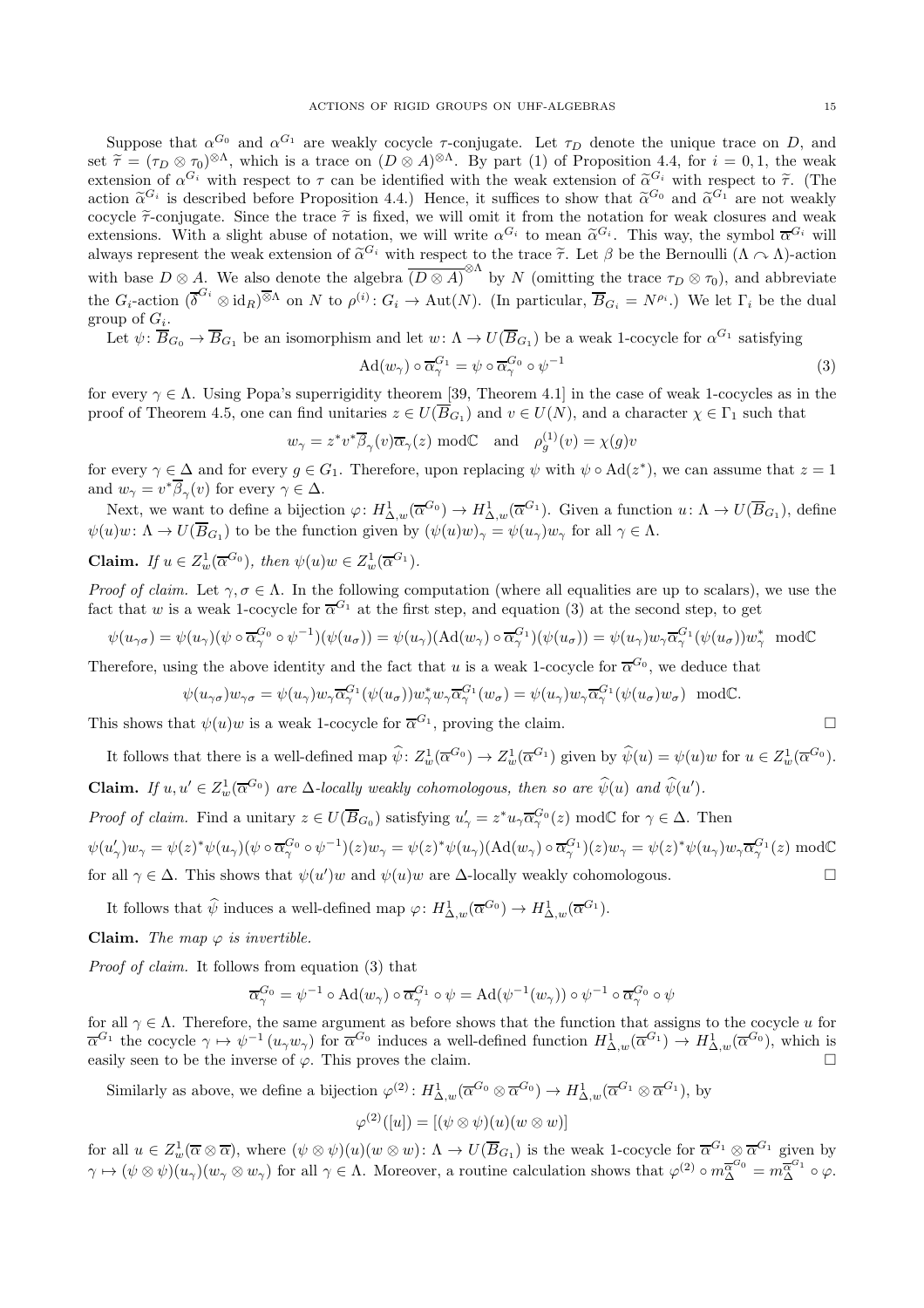For  $i \in \{0,1\}$ , let  $\eta_{G_i}: H^1_{\Delta,w}(\overline{\alpha}^{G_i}) \to \Gamma_i$  and  $\eta_{G_i}^{(2)}$  $G_i^{(2)}$ :  $H^1_{\Delta,w}(\overline{\alpha}^{G_i} \otimes \overline{\alpha}^{G_i}) \to \Gamma_i$  be the maps from Theorem [4.5,](#page-13-1) and set

$$
\pi = \eta_{G_1} \circ \varphi \circ \eta_{G_0}^{-1} \colon \Gamma_0 \to \Gamma_1
$$
 and  $\pi^{(2)} = \eta_{G_1}^{(2)} \circ \varphi^{(2)} \circ (\eta_{G_0}^{(2)})^{-1} \colon \Gamma_0 \to \Gamma_1$ .

By Theorem [4.5,](#page-13-1) the following diagram is commutative:

$$
\Gamma_0 \times \Gamma_0 \xleftarrow{\eta_{G_0} \times \eta_{G_0}} H^1_{\Delta,w}(\overline{\alpha}^{G_0}) \times H^1_{\Delta,w}(\overline{\alpha}^{G_0}) \xrightarrow{m^{\overline{\alpha}^{G_0}}} H^1_{\Delta,w}(\overline{\alpha}^{G_0} \otimes \overline{\alpha}^{G_0}) \xrightarrow{\eta_{G_0}^{(2)}} \Gamma_0
$$
\n
$$
\Gamma_1 \times \Gamma_1 \xleftarrow{\eta_{G_1} \times \eta_{G_1}} H^1_{\Delta,w}(\overline{\alpha}^{G_1}) \times H^1_{\Delta,w}(\overline{\alpha}^{G_1}) \xrightarrow{\eta_{\overline{\alpha}^{G_1}}^{G_1}} H^1_{\Delta,w}(\overline{\alpha}^{G_1} \otimes \overline{\alpha}^{G_1}) \xrightarrow{\eta_{G_1}^{(2)}} \Gamma_1.
$$

Recall that  $\chi$  denotes the character of  $G_1$  associated with the weak 1-cocycle w for  $\overline{\alpha}^{G_1}$ . Then  $\pi^{(2)}(\omega\omega')$  =  $\pi(\omega)\pi(\omega')$  and  $\pi(1_{\Gamma_0}) = \chi$ . It follows that  $\pi^{(2)}(\omega) = \pi(\omega)\chi$  for every  $\omega \in \Gamma_0$ . Therefore the map  $\tilde{\pi} \colon \Gamma_0 \to \Gamma_1$ given by  $\widetilde{\pi}(\omega) = \pi(\omega)\chi^{-1}$  for all  $\omega \in \Gamma_0$ , is a group isomorphism. Indeed, we have

$$
\pi(\omega)\chi^{-1}\pi(\omega')\chi^{-1} = \pi^{(2)}(\omega\omega')\chi^{-2} = \pi(\omega\omega')\chi^{-1}
$$

for  $\omega, \omega' \in \Gamma_0$ . Since clearly  $\tilde{\pi}$  is a bijection, we conclude that  $\tilde{\pi}$  is a group isomorphism, and hence  $\Gamma_0 \cong \Gamma_1$ . By Pontryagin duality, we conclude that  $G_0 \cong G_1$ , and the proof is finished.

We now arrive at the main result of this section. Its conclusion will be significantly strengthened in Corollary [5.10.](#page-20-1)

<span id="page-15-1"></span>**Theorem 4.7.** Let  $\Lambda$  be a countable discrete group with an infinite relative property (T) subgroup, let p be a prime number, and let A be separable, locally reflexive,  $M_{p^{\infty}}$ -absorbing, unital  $C^*$ -algebra admitting an amenable trace, and such that  $A \cong A^{\otimes \mathbb{N}}$ . Then there exists a continuum  $(\alpha^{(t)})_{t \in \mathbb{R}}$  of pairwise not weakly cocycle conjugate, strongly outer actions of  $\Lambda$  on A. In fact, there exists an amenable, extreme trace  $\tau$  that is invariant under  $\alpha^{(t)}$ for every  $t \in \mathbb{R}$ , and such that the actions  $\alpha^{(t)}$  are all  $\tau$ -mixing and pairwise not weakly cocycle  $\tau$ -conjugate.

*Proof.* Let  $(G_t)_{t\in\mathbb{R}}$  be a continuum family of pairwise nonisomorphic abelian pro-p groups. For  $t \in \mathbb{R}$ , set  $\alpha^{(t)} := \alpha^{G_t}$ , where  $\alpha^{G_t} : \Lambda \to \text{Aut}(A)$  is the action of  $\Lambda$  on A given by Definition [4.2.](#page-11-1) By part (4) of Proposition [4.4,](#page-12-0)  $\alpha^{(t)}$  is strongly outer. Since A has an amenable trace and  $T_{\text{am}}(A)$  is a face in the simplex  $T(A)$ , there exists an extreme, amenable trace  $\tau_0$  on A. Let  $\iota: T(A) \to T(A)$  be the map from Proposition [4.3.](#page-11-0) Then  $\tau = \iota(\tau_0)$  is extreme and amenable, and it is  $\alpha^{(t)}$ -invariant for every  $t \in \mathbb{R}$  by Proposition [4.3.](#page-11-0) By part (5) of Proposition [4.4,](#page-12-0)  $\alpha^{(t)}$  is  $\tau$ -mixing for every  $t \in \mathbb{R}$ . Finally, Theorem [4.6](#page-13-0) implies that the weak extensions of the  $\alpha^{(t)}$  to  $\overline{A}^{\tau}$  are pairwise not weakly cocycle conjugate. This concludes the proof.

We make some comments on the assumptions of the theorem above. First, subgroups with relative property (T) are abundant: if either  $\Lambda$  or  $\Delta$  has property (T), then the inclusion  $\Delta \subseteq \Lambda$  has relative property (T). On the other hand, it is easy to find many  $C^*$ -algebras satisfying the assumptions of Theorem [4.7.](#page-15-1) Indeed, if  $A_0$  is any separable, unital, exact C<sup>\*</sup>-algebra with an amenable trace, then  $A = M_p^{\infty} \otimes A_0^{\otimes N}$  satisfies the assumptions of said theorem. In particular,  $A_0$  and A need not be simple. We also remark that every trace on a nuclear C\*-algebra is necessarily amenable.

To end this section, we explicitly state our result for UHF-algebras, to highlight the contrast with the results in [\[31,](#page-23-2) [33,](#page-23-3) [42\]](#page-23-4).

<span id="page-15-0"></span>Corollary 4.8. Let D be a UHF-algebra of infinite type, and let  $\Lambda$  be a countable group with an infinite subgroup with relative property (T). Then there exists a continuum of pairwise non (weakly) cocycle-conjugate, strongly outer actions of  $\Lambda$  on  $D$ .

### 5. Conjugacy, cocycle conjugacy, and weak cocycle conjugacy are not Borel

<span id="page-15-2"></span>In this section, we discuss how the construction from Section 4 can be used to prove that, under the assumptions of Theorem [4.7,](#page-15-1) conjugacy, cocycle conjugacy, and weak cocycle conjugacy of strongly outer actions of Λ on A are complete analytic sets.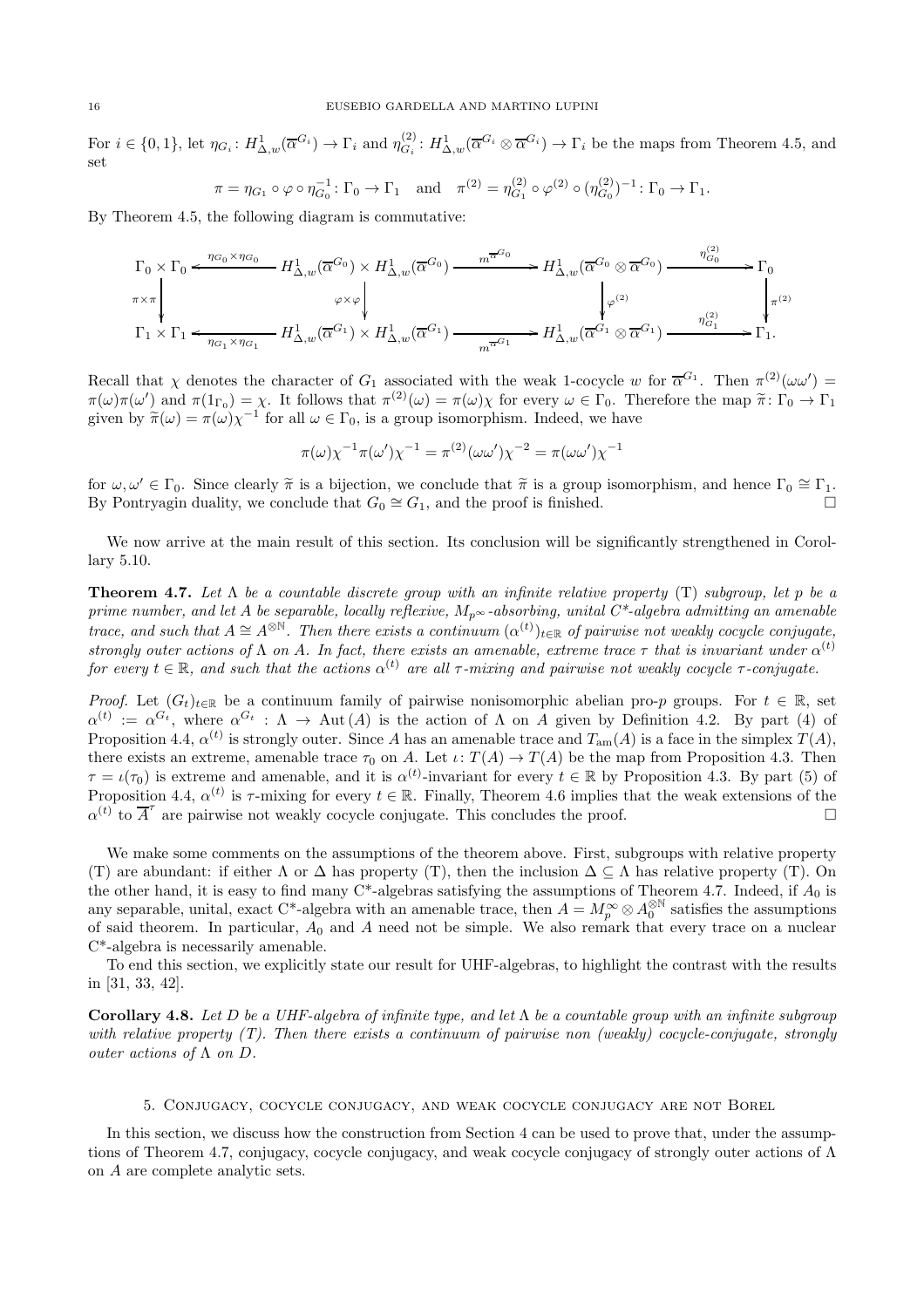5.1. Borel complexity of equivalence relations. We recall here some notions from Borel complexity theory. In this setting, a *classification problem* is identified with an equivalence relation  $E$  on a Polish space  $X$ . Virtually any concrete classification problem in mathematics is of this form, perhaps after a suitable parameterization. For example, a countable discrete group can be identified with a set of triples of natural numbers, coding a group operation on N. The space of such sets of triples is a  $G_{\delta}$  subset of the compact metrizable space  ${0,1}^{\mathbb{N}^3}$ endowed with the product topology. (A  $G_{\delta}$  subspace of a Polish space is Polish by [\[28,](#page-22-22) Theorem 3.11].)

Definition 5.1. (See [\[15,](#page-22-23) Definitions 5.1.1 and 5.1.2]). A *Borel reduction* from an equivalence relation E on a Polish space X to an equivalence relation F on a Polish space Y is a Borel function  $f: X \to Y$  such that  $[x]_E \mapsto [f(x)]_F$  is a well-defined injective function from the space  $X/E$  of E-classes to the space  $Y/F$  of Fclasses. The equivalence relation E is said to be *Borel reducible* to F, in formulas  $E \leq_B F$ , if there exists a Borel reduction from  $E$  to  $F$ .

**Remark 5.2.** When E is Borel reducible to F, the objects of X up to E can be explicitly classified using  $F$ classes as complete invariants. In other words, the classification problem represented by  $F$  is at least as complex as the classification problem represented by E. (Observe that this notion does not depend on the topologies of X and Y, but only on the standard Borel structures that they induce.)

The notion of Borel reducibility can be used to measure the complexity of a given classification problem. The first natural measure of complexity is simply the number of classes of the corresponding equivalence relation. Theorem [4.7](#page-15-1) addresses this problem in the case of conjugacy, cocycle conjugacy, and weak cocycle conjugacy of strongly outer actions of  $\Lambda$  on A: they have a continuum of equivalence classes.

The natural next step in the study of the complexity of a classification problem consists in determining whether the classes can be *explicitly* parameterized as the points of a Polish space. This is equivalent to the corresponding equivalence relation being *smooth*, that is, Borel reducible to the relation of *equality* in some Polish space. As an example, Glimm's classification of separable UHF-algebras implies that the relation of \*-isomorphism for these algebras is smooth (even though there exists a continuum of isomorphism classes). Similarly, the orbit equivalence relation of a continuous action of a compact group on a Polish space is smooth. However, isomorphism of countable rank-one torsion-free abelian groups, for instance, is not smooth. Another canonical example of a nonsmooth equivalence relation is the relation of tail equivalence for binary sequences.

A more generous notion of being well-behaved for an equivalence relation E on X is being Borel as a subset of  $X \times X$ . For instance, isomorphism of countable rank-one torsion-free abelian groups is Borel. Similarly, tail equivalence of binary sequences is Borel and, more generally, the orbit equivalence relation of a free continuous action of a Polish group on a Polish space is Borel. (The orbit equivalence relation of a continuous action of a Polish group G on a Polish pace X is Borel if and only if the map that assigns to each point  $x$  of  $X$  the corresponding *stabilizer subgroup*  $G_x$  of G is Borel; see [\[1,](#page-22-24) 7.1.2].) Since the relation of equality on any Polish space is clearly Borel, any smooth equivalence relation is, in particular, Borel.

One can also define a similar notion of comparison among sets, rather than equivalence relations.

**Definition 5.3.** (See [\[28,](#page-22-22) Section 14.A and Definition 26.7].) A subset A of a Polish space X is said to be analytic, or  $\Sigma_1^1$ , if there exist a Polish space Z and a Borel function  $f: Z \to X$  such that A is the image under f of a Borel subset of Z. A *complete analytic set* (also called  $\Sigma_1^1$ -complete set) is an analytic subset A of a Polish space X such that, for any other analytic subset  $B$  of a Polish space Y, there exists a Borel function  $f: Y \to X$  such that  $f^{-1}(A) = B$ .

We recall here the fundamental fact that a complete analytic set is not Borel. The canonical example of a complete analytic set is the set of ill-founded trees on N; see [\[28,](#page-22-22) Section 27.A].

As above, we regard an equivalence relation E on a Polish space X as a subset of the product space  $X \times X$ endowed with the product topology. Consistently, we say that  $E$  is a complete analytic set if it is complete analytic as a subset of  $X \times X$ . It is clear that if E is Borel reducible to an equivalence relation F, and E is a complete analytic set, then  $F$  is a complete analytic set as well.

In Theorem [5.9,](#page-19-0) we will prove that the construction of actions from profinite groups described in Section [4](#page-9-1) can be used to show that, under the assumption of Theorem [4.7,](#page-15-1) the relations of conjugacy, cocycle conjugacy, and weak cocycle conjugacy of strongly outer actions of  $\Lambda$  on A are complete analytic sets. This is a significant strengthening of the conclusions of Theorem [4.7.](#page-15-1)

<span id="page-16-0"></span>5.2. Parametrizing actions. For the rest of this section, we fix a countable discrete group  $\Lambda$  and a separable unital C<sup>\*</sup>-algebra A. We proceed to explain how the classification problem for strongly outer actions of  $\Lambda$  on A can be naturally regarded as equivalence relations on a Polish space. We regard  $T(A)$  as a compact metrizable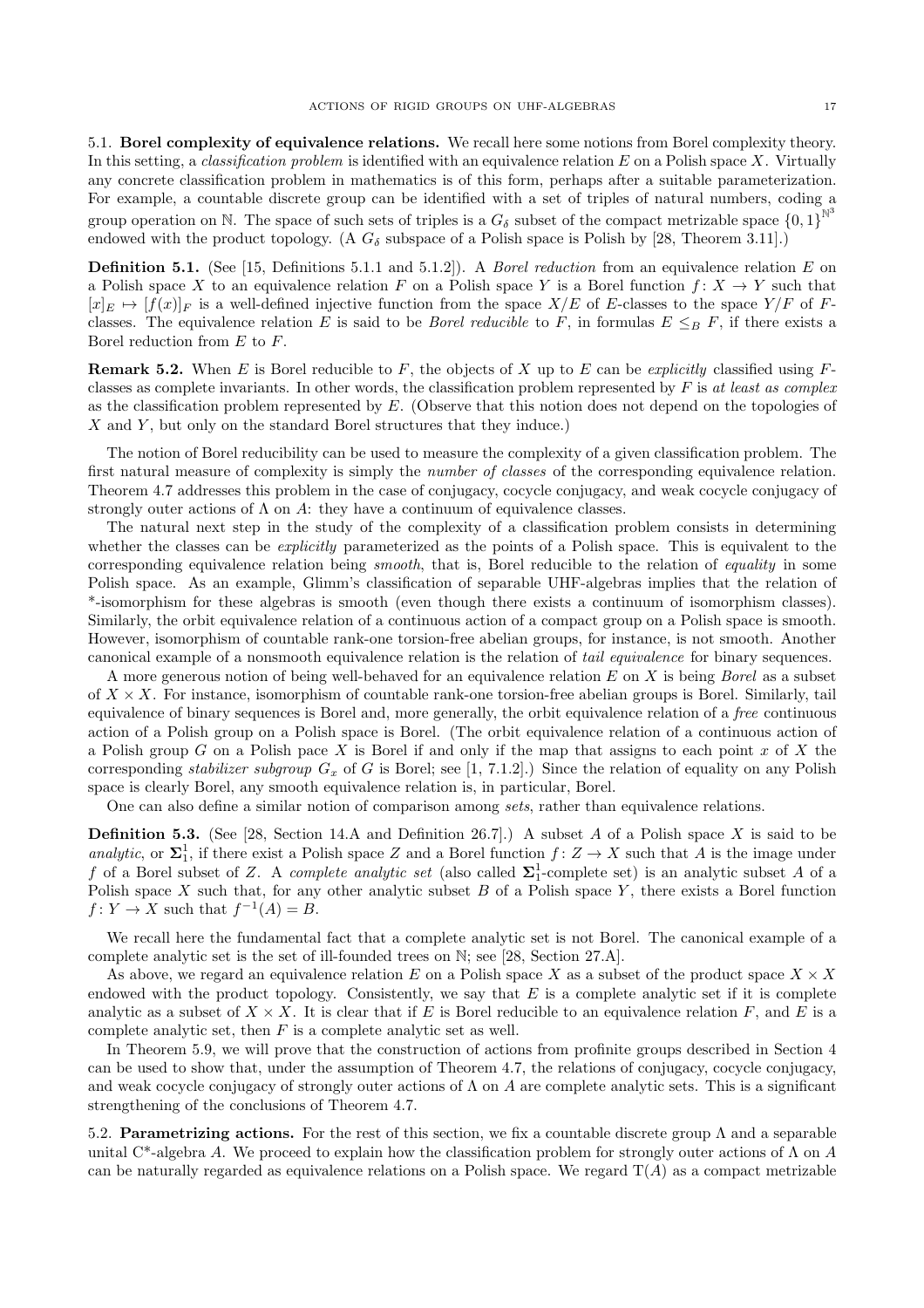space endowed with the w<sup>\*</sup>-topology. The set  $\text{Act}_{\Lambda}(A)$  of actions of  $\Lambda$  on A is a closed subset of the product space  $\text{Aut}(A)^\Lambda$  endowed with the product topology, giving it the structure of a Polish space.

<span id="page-17-0"></span>Notation 5.4. Let  $\tau$  be a trace on A.

- We denote by  $\text{Act}_{\Lambda}(A, \tau)$  the set of  $\tau$ -preserving actions of  $\Lambda$  on  $A$ ;
- We denote by  $WM_\Lambda(A,\tau)$  the set of  $\tau$ -preserving weakly  $\tau$ -mixing actions of  $\Lambda$  on  $A$ ;
- We denote by  $SO_{\Lambda}(A)$  the set of strongly outer actions of  $\Lambda$  on  $A$ ;
- We denote by  $\text{SOWM}_{\Lambda}(A, \tau)$  the set of  $\tau$ -preserving weakly  $\tau$ -mixing strongly outer actions of  $\Lambda$  on A.

It is easy to see that  $\text{Act}_{\Lambda}(A, \tau)$  and  $\text{WM}_{\Lambda}(A, \tau)$  are  $G_{\delta}$  subsets of  $\text{Act}_{\Lambda}(A)$ . We will show below that  $\text{SO}_{\Lambda}(A)$ and  $\text{SOWM}_{\Lambda}(A, \tau)$  are also  $G_{\delta}$  subsets of  $\text{Act}_{\Lambda}(A)$ .

Given a C<sup>\*</sup>-algebra A, we let  $A_{sa}$  be the set of selfadjoint elements of A. An element a of  $A_{sa}$  is a contraction if  $||a|| \leq 1$ . Given a trace  $\tau$  on A, we let  $||a||_{\tau} = \sqrt{\tau(a^*a)}$  be the 2-norm induced by  $\tau$  on A and  $\overline{A}^{\tau}$ . Using Borel functional calculus [\[2,](#page-22-9) Section I.4.3], we fix a continuous function  $\varpi : [0, +\infty) \to [0, +\infty)$  satisfying the following properties:

- $\overline{\omega}(0) = 0$  and  $\overline{\omega}(t) \geq t$  for all  $t \in [0, \infty)$ ;
- Let  $(M, \tau)$  be a tracial von Neumann algebra, let  $a \in M_{sa}$  be a contraction, and let  $\varepsilon > 0$ . If  $||a^2 a||_{\tau} <$  $\varepsilon$ , then there exists a projection  $p \in M$  such that  $||p - a||_{\tau} < \varpi(\varepsilon)$ .

The following lemma will be used to show that the space of strongly outer (weak mixing) actions of a fixed countable group on a unital, separable C\*-algebra is a Polish space; see Proposition [5.7.](#page-18-0) Its proof follows from Lemma 4.2 using an easy approximation argument, which is presented for the sake of completeness.

<span id="page-17-1"></span>**Lemma 5.5.** Let A be a unital, separable C\*-algebra, let  $\theta \in Aut(A)$  be an automorphism of A, and let  $\tau$  be a θ-invariant trace on A. Fix a countable dense subset  $A_0$  of the unit ball of  $A_{sa}$ . Then  $\overline{\theta}^{\tau}$  is properly outer if and only if for every  $a \in A_0$ , and every  $\varepsilon \in (0, +\infty) \cap \mathbb{Q}$  satisfying  $||a^2 - a||_{\tau} \leq \varepsilon$ , there exists a contraction  $b \in A_{sa}$  satisfying

$$
||b^2 - b||_{\tau} < \varepsilon, \quad ||ab - b||_{\tau} < \varpi(\varepsilon), \quad ||b\theta(b)||_{\tau} < \varepsilon, \quad \text{and} \quad \tau(b) > \frac{1}{3}\tau(a) - \varepsilon.
$$

Proof. Let  $\pi_{\tau}: A \to B(L^2(A, \tau))$  be the GNS representation associated with  $\tau$ . Suppose that  $\overline{\theta}^{\tau}$  is properly outer. Let  $\varepsilon \in (0,\infty) \cap \mathbb{Q}$ , and let  $a \in A_0$  satisfy  $\|a^2 - a\|_{\tau} < \varepsilon$ . By the choice of  $\varpi$ , there exists a projection  $p \in \overline{A}^{\tau}$  such that  $\|\pi_{\tau}(a) - p\|_{\tau} < \varpi(\varepsilon)$ . By  $(1) \Rightarrow (4)$  in [\[30,](#page-22-10) Lemma 4.2], there exists a projection  $q \in \overline{A}^{\tau}$  such that

$$
q \leq p
$$
,  $||q\overline{\theta}^{\tau}(q)||_{\tau} < \varepsilon$ , and  $\tau(q) \geq \frac{1}{3}\tau(p) > \frac{1}{3}\tau(a) - \varepsilon$ .

Therefore,  $||q\pi_{\tau}(a) - q||_{\tau} \le ||q - qp||_{\tau} + ||qp - q\pi_{\tau}(a)||_{\tau} < \varpi(\varepsilon)$ , and similarly  $||\pi_{\tau}(a)q - q||_{\tau} < \varpi(\varepsilon)$ . Since the norm-unit ball of A is  $\|\cdot\|_{\tau}$ -dense in the unit ball of  $\overline{A}^{\tau}$ , there exists a contraction  $b \in A_{sa}$  satisfying the conditions in the statement.

We prove the converse. We want to prove that  $\overline{\theta}^{\tau}$  is properly outer. Fix a nonzero projection  $p \in \overline{A}^{\tau}$  and  $\varepsilon, \varepsilon_0 > 0$ . By  $(4) \Rightarrow (1)$  in [\[30,](#page-22-10) Lemma 4.2], it is enough to prove that there exists a projection  $q \in \overline{A}^{\tau}$  such that

$$
q \leq p
$$
,  $||q\overline{\theta}^{\tau}(q)||_{\tau} < \varepsilon$ , and  $\tau(q) \geq \frac{1}{3}\tau(p) > \frac{1}{3}\tau(a) - \varepsilon$ .

Let  $a \in A_0$  satisfy  $\|\pi_\tau(a) - p\|_\tau < \varepsilon$  and  $\|a^2 - a\|_\tau < \varepsilon$ . By assumption, there exists a contraction  $b \in A_{sa}$  with

$$
\|b^2 - b\|_{\tau} < \varepsilon, \quad \|ab - b\|_{\tau} < \varpi(\varepsilon) \quad \|b\theta(b)\|_{\tau} < \varepsilon, \quad \text{and} \quad \tau(b) > \frac{1}{3}\tau(a) - \varepsilon.
$$

By the choice of  $\varpi$ , there exists a projection  $r \in \overline{A}^{\tau}$  such that  $\|\pi_{\tau}(r) - b\|_{\tau} < \varpi(\varepsilon)$ . By choosing  $\varepsilon$  small enough, one can ensure that

$$
||pr - r||_{\tau} < \varepsilon_0
$$
,  $||rp - p||_{\tau} < \varepsilon_0$ ,  $||r\overline{\theta}^{\tau}(r)||_{\tau} < \varepsilon_0$ , and  $\tau(r) > \frac{1}{3}\tau(a) - \varepsilon_0$ .

By choosing  $\varepsilon_0$  small enough, one can then find a projection  $q \in \overline{A}^{\tau}$  satisfying the conditions in item (4) of [\[30,](#page-22-10) Lemma 4.2] mentioned above. This concludes the proof.

For convenience, we record the following easy lemma. For a relation  $\mathcal{R} \subset X \times Y$ , its projection onto X is

$$
\text{proj}_X(\mathcal{R}) = \{ x \in X : \text{ there is } y \in Y \text{ with } (x, y) \in \mathcal{R} \}.
$$

<span id="page-17-2"></span>**Lemma 5.6.** Let X be a Polish space, let Y be a compact metrizable space, and let  $\mathcal{R} \subset X \times Y$  be a subset. If R is closed, then  $\text{proj}_X(\mathcal{R})$  is closed. If R is  $F_\sigma$ , then  $\text{proj}_X(\mathcal{R})$  is  $F_\sigma$ .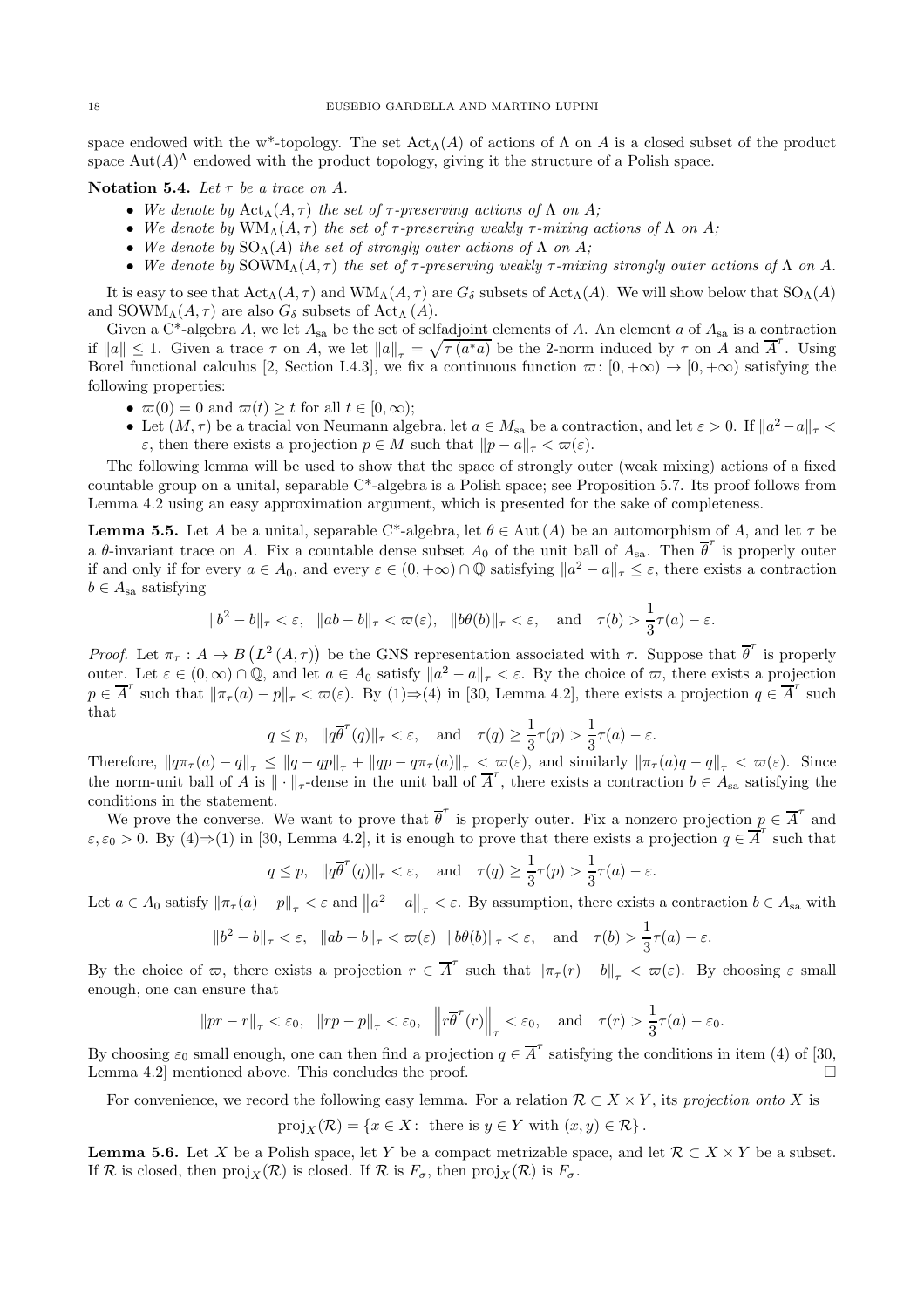*Proof.* It is enough to prove the first assertion, so assume that R is closed. Let  $(x_n)_{n\in\mathbb{N}}$  be a sequence in proj<sub>X</sub>(R) converging to  $x \in X$ . Our goal is to prove that  $x \in \text{proj}_X(\mathcal{R})$ . For every  $n \in \mathbb{N}$ , let  $y_n \in Y$  satisfy  $(x_n, y_n) \in \mathcal{R}$ . Since Y is compact, after passing to a subsequence, we can assume that the sequence  $(y_n)_{n\in\mathbb{N}}$ converges to some  $y \in Y$ . Since R is closed, we have  $(x, y) \in \mathcal{R}$  and hence  $x \in \text{proj}_X(\mathcal{R})$ , as desired.

Recall the definitions of the sets  $SO_\Lambda(A)$  and  $SOWM_\Lambda(A)$  from Notation [5.4.](#page-17-0)

<span id="page-18-0"></span>**Proposition 5.7.** Let A be a unital, separable  $C^*$ -algebra, let  $\Lambda$  be a countable group, and let  $\tau$  be a trace on A. Then the sets  $SO_{\Lambda}(A)$  and  $SOWM_{\Lambda}(A, \tau)$  are  $G_{\delta}$  subsets of Act<sub>Λ</sub>(A).

Proof. Fix  $\gamma \in \Lambda$ . Let  $\mathcal{R}_{\gamma}$  be the set of pairs  $(\alpha, \tau) \in \text{Act}_{\Lambda}(A) \times \text{T}(A)$  such that  $\tau$  is  $\alpha_{\gamma}$ -invariant and  $\overline{\alpha}_{\gamma}^{\tau}$  is not properly outer. By Lemma [5.5,](#page-17-1)  $\mathcal{R}_{\gamma}$  is an  $F_{\sigma}$  subset of Aut<sub>Λ</sub>(A). By Lemma [5.6,](#page-17-2) its projection  $\mathcal{P}_{\gamma}$  onto  $\text{Act}_{\Lambda}(A)$  is  $F_{\sigma}$  as well. Let  $\mathcal{C}_{\gamma}$  be the complement of  $\mathcal{P}_{\gamma}$  in  $\text{Act}_{\Lambda}(A)$ , which is  $G_{\delta}$ . We have that  $\text{SO}_{\Lambda}(A)$  is the intersection of  $C_\gamma$  for  $\gamma \in \Lambda$ , and hence  $G_\delta$ . We have already observed that  $WM_\Lambda(A, \tau)$  is  $G_\delta$ . Therefore  $FWM_{\Lambda}(A, \tau) = WM_{\Lambda}(A, \tau) \cap SO_{\Lambda}(A)$  is  $G_{\delta}$  as well.

Adopt the notation of the lemma above. We regard  $SO_\Lambda(A)$  as the Polish space of strongly outer actions of  $\Lambda$ on A. Consistently, we regard the classification problems for strongly outer actions of  $\Lambda$  on A up to conjugacy, cocycle conjugacy, or weak cocycle conjugacy, as equivalence relations on  $SO_{\Lambda}(A)$ . Similarly, if  $\tau$  is a trace on A, we regard  $\text{SOWM}_{\Lambda}(A, \tau)$  as the space of  $\tau$ -preserving weakly  $\tau$ -mixing strongly outer actions of  $\Lambda$  on A. On the latter space we can also consider the relations of  $\tau$ -conjugacy, cocycle  $\tau$ -conjugacy, and outer  $\tau$ -conjugacy.

<span id="page-18-1"></span>5.3. Parametrizing abelian pro-p groups. Fix a prime number p. In this subsection, we define a compact metrizable space parametrizing in a canonical way all second countable abelian pro-p groups. The construction is analogous to the one from [\[36,](#page-23-17) Section 2.2].

Let  $\mathbb{Z}^{\infty}$  be the free abelian group on a countably infinite set  $\{x_k : k \in \mathbb{N}\}\$  of generators. Let N be the (countable) collection of finite index subgroups of  $\mathbb{Z}^{\infty}$  whose index is a multiple of p, and which contain all but finitely many of the generators of  $\mathbb{Z}^{\infty}$ . We consider  $\mathbb{Z}^{\infty}$  as a topological group having the elements of N as basis of neighborhoods of the identity. Define  $\hat{\mathbb{Z}}_p^{\infty}$  to be the completion of  $\mathbb{Z}^{\infty}$  with respect to such a topology, which is a second countable abelian pro-p group. In the terminology of [\[40,](#page-23-15) Section 3.3],  $\hat{\mathbb{Z}}_p^{\infty}$  is the free abelian pro-p group on a sequence of generators  $(x_k)_{k\in\mathbb{N}}$  converging to 1.

Suppose that G is a second countable abelian pro-p group. By [\[40,](#page-23-15) Proposition 2.4.4 and Proposition 2.6.1] G has a generating sequence converging to the identity. It therefore follows from [\[40,](#page-23-15) Section 3.3.16] that there exists a surjective continuous group homomorphism  $\pi \colon \hat{\mathbb{Z}}_p^{\infty} \to G$ . In other words, G is isomorphic to the quotient of  $\hat{\mathbb{Z}}_p^{\infty}$  by a closed subgroup. Conversely, any quotient of  $\hat{\mathbb{Z}}_p^{\infty}$  by a closed subgroup is a second-countable abelian pro-p group. Thus the closed subgroups of  $\hat{\mathbb{Z}}_p^{\infty}$  naturally parametrize all second-countable abelian pro-p groups.

We let  $\mathcal{K}(\hat{\mathbb{Z}}_p^\infty)$  be the space of closed subsets of  $\hat{\mathbb{Z}}_p^\infty$  endowed with the Vietoris topology [\[28,](#page-22-22) Section 4.F], which turns it into a compact metrizable space. Let also  $\mathcal{S}(\hat{\mathbb{Z}}_p^{\infty}) \subseteq \mathcal{K}(\hat{\mathbb{Z}}_p^{\infty})$  be the (closed) subset of closed subgroups of  $\hat{\mathbb{Z}}_p^{\infty}$ . Then  $\mathcal{S}(\hat{\mathbb{Z}}_p^{\infty})$  is a compact metrizable space with the relative topology. We regard isomorphism of second-countable abelian pro-*p* groups as an equivalence relation on  $\mathcal{S}(\hat{\mathbb{Z}}_p^{\infty})$ .

Proposition 5.8. Let p be a prime number. The relation of topological isomorphism of second-countable abelian pro-p groups is a complete analytic set.

Proof. As it is observed in [\[36,](#page-23-17) Section 4], Pontryagin's duality theorem in the special case of profinite abelian groups is witnessed by a Borel map, and for p-groups, the parametrization given in [\[36,](#page-23-17) Section 4] is compatible with the one discussed above, as we now show.

In [\[36,](#page-23-17) Section 4], abelian profinite groups are parametrized as follows. Let  $F_{\omega}$  be the free group on a countably infinite set of generators, let  $\hat{F}_\omega$  be the completion of  $F_\omega$  with respect to the collection of finite index subgroups of  $F_\omega$  which contain all but finitely many of the generators. and let  $\pi : \hat{F}_\omega \to \hat{\mathbb{Z}}_p^\infty$  be the canonical quotient mapping that sends generators to generators. One denotes by  $\mathcal{N}_{ab}(\hat{F}_\omega)$  the space of closed normal subgroup of  $\hat{F}_\omega$  that contain the commutator subgroup of  $\hat{F}_\omega$ . This is a closed subspace of the space of closed subsets of  $\hat{F}_\omega$ endowed with the Vietoris topology. Since any second countable profinite abelian group is a quotient of  $\hat{F}_\omega$  by an element of  $\mathcal{N}_{ab}(\hat{F}_{\omega})$ , the space  $\mathcal{N}_{ab}(\hat{F}_{\omega})$  can be seen as a parametrization of (presentations of) abelian profinite groups. In this parametrization, the class of abelian pro-p groups correspond to the closed subspace  $\mathcal{N}_{ab}(\hat{F}_{\omega})_p$ of elements of  $\mathcal{N}_{ab}(\hat{F}_{\omega})$  that contain Ker  $(\pi)$ . Furthermore, the assignments  $\mathcal{N}_{ab}(\hat{F}_{\omega})_p \to \mathcal{S}(\hat{\mathbb{Z}}_p^{\infty})$ ,  $A \mapsto \pi(A)$ and  $\mathcal{S}(\hat{\mathbb{Z}}_p^{\infty}) \to \mathcal{N}_{ab}(\hat{F}_{\omega})_p$ ,  $A \mapsto \pi^{-1}(A)$  are Borel functions that map presentations for a given abelian pro-p in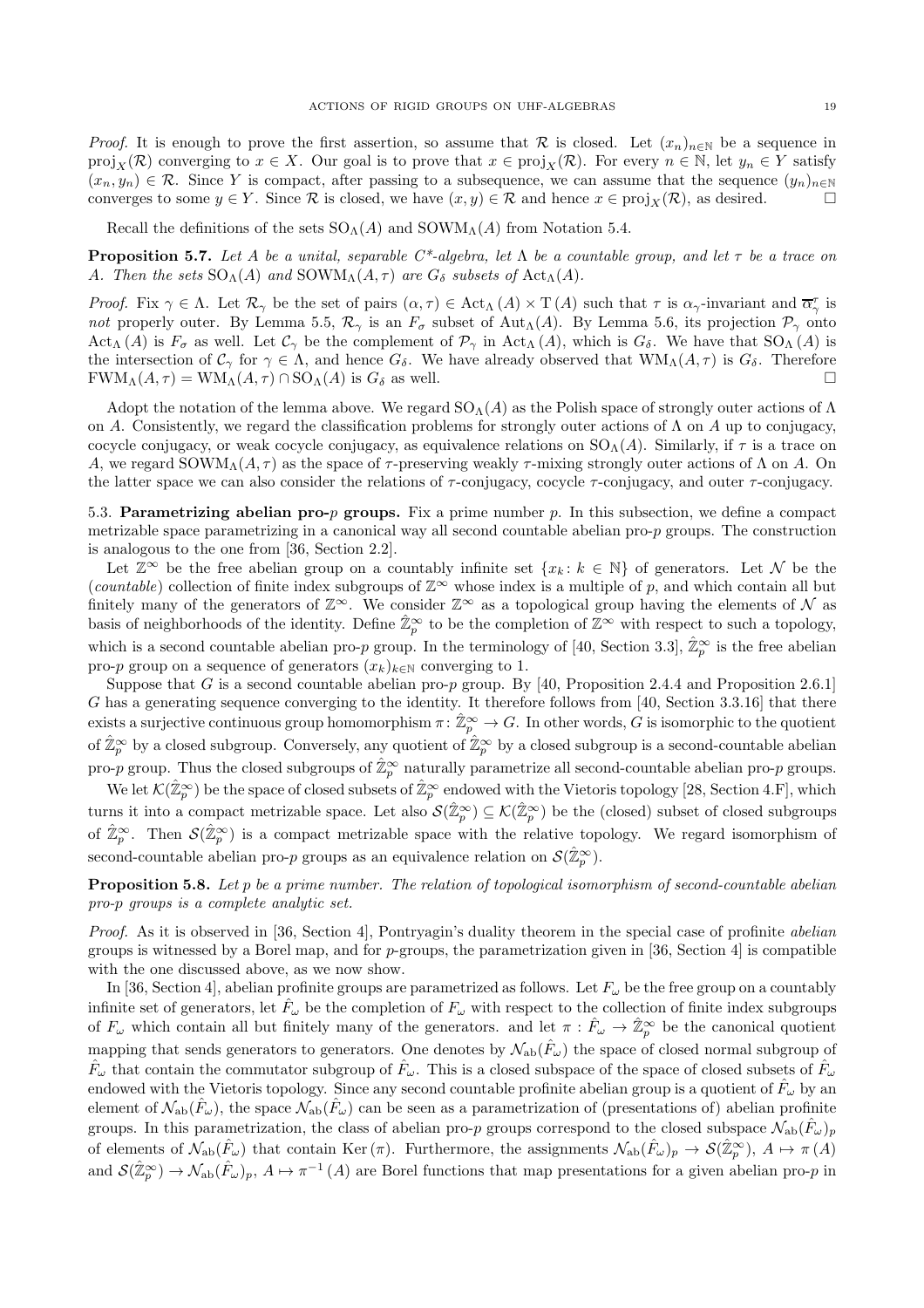one parametrization to presentations for the same abelian pro-p group in the other parametrization. This shows that the parametrization for abelian pro-p groups introduced above is compatible with the parametrization of arbitrary abelian profinite groups considered in [\[36,](#page-23-17) Section 4].

The duals of abelian pro-p groups are precisely the countable abelian p-groups; see [\[40,](#page-23-15) Theorem 2.9.6 and Lemma 2.9.3]. Therefore, the relation of isomorphism of countable abelian  $p$ -groups is Borel reducible (in fact, Borel isomorphic) to the relation of isomorphism of second-countable abelian pro- $p$  groups. Since the relation of isomorphism of countable abelian p-groups is a complete analytic set [\[14,](#page-22-25) Theorem 6], the result follows.  $\Box$ 

5.4. Reducing groups to actions. In this last subsection, we obtain the main results of this work. Recall that for a discrete group  $\Lambda$ , a separable C<sup>\*</sup>-algebra A, and a trace  $\tau$  on A, we denote by SOWM<sub>A</sub> $(A, \tau)$  the Polish space of  $\tau$ -preserving strongly outer weakly  $\tau$ -mixing actions of  $\Lambda$  on  $A$ . Below, we will assume all the  $C^*$ -algebras to be *separable*. In the proof of the following theorem we will tacitly use the fact—proved in [\[12,](#page-22-26) [13,](#page-22-27) [19\]](#page-22-28)—that tensor products, direct limits, and crossed products of C\*-algebras and C\*-dynamical systems are given by Borel functions with respect to the parameterizations of C\*-algebras and C\*-dynamical systems considered in [\[12,](#page-22-26) [13,](#page-22-27) [19\]](#page-22-28). It is also not difficult to see that fixed point algebras of actions of compact groups on C\*-algebras can be computed in a Borel way.

<span id="page-19-0"></span>**Theorem 5.9.** Let  $\Lambda$  be a countable group containing an infinite relative property (T) subgroup. Fix a prime number p. Let A be a separable, locally reflexive,  $M_{p^{\infty}}$ -absorbing, unital C\*-algebra with an amenable trace, satisfying  $A \cong A^{\otimes N}$ . Then there exists an extreme, amenable trace  $\tau$  on A such that the relation of isomorphism of second-countable abelian pro-p groups is Borel reducible to the following equivalence relations on  $\text{SOWM}_{\Lambda}(A, \tau)$ :

- (1) conjugacy;
- (2) cocycle conjugacy;
- (3) weak cocycle conjugacy;
- (4) τ-conjugacy;
- (5) cocycle  $\tau$ -conjugacy:
- (6) weak cocycle  $\tau$ -conjugacy

Proof. In view of Theorem [4.6,](#page-13-0) and parts (4) and (5) of Proposition [4.4,](#page-12-0) it is enough to prove that the function  $G \mapsto \alpha^G$  that assigns to a second-countable abelian pro-p group G the action  $\alpha^G : \Lambda \to \text{Aut}(A)$  from Definition [4.2,](#page-11-1) is given by a Borel function with respect to the parametrization of second-countable abelian pro-p groups and strongly outer actions of  $\Lambda$  on  $A$  described in Subsection [5.2](#page-16-0) and Subsection [5.3.](#page-18-1)

Recall that the action  $\alpha^G$  is defined by

$$
\alpha_{\gamma}^{G} = \xi_{G}^{-1} \circ (\beta_{\Lambda \curvearrowright \Lambda, M_p^{\infty}}|_{E_G} \otimes \sigma)_{\gamma} \circ \xi_{G}
$$

for  $\gamma \in \Lambda$ , for some choice of isomorphism  $\xi_G : E_G \otimes A \to A$ . It is therefore enough to show that

- (1) the assignment  $G \mapsto E_G$  is given by a Borel function, and
- (2) the isomorphism  $\xi_G : E_G \otimes A \to A$  can be chosen in a Borel fashion from  $E_G$ .

We address the second assertion first. Several Borel parameterizations of separable unital C<sup>\*</sup>-algebras are considered in [\[13\]](#page-22-27). Therein, these parameterizations are shown to be equivalent, in the sense that one can find Borel functions between any two of them, that map a code for a C\*-algebra in one parametrization to a code for the same C\*-algebra in the other parametrization. Furthermore, it is shown in [\[13,](#page-22-27) [12,](#page-22-26) [19\]](#page-22-28) that the standard constructions of C\*-algebra theory, including tensor products and direct limits, are given by Borel functions with respect to these parametrizations.

For simplicitly, we consider here the parametrization  $\Xi$  from [\[13\]](#page-22-27), which is defined as follows. Let  $\mathbb{Q}(i)$  be the field of Gaussian rationals, and let  $U$  be the collection of noncommutative  $*$ -polynomials with constant term and with coefficients from  $\mathbb{Q}(i)$  in the variables  $(x_n)_{n\in\mathbb{N}}$ . Let  $\Xi$  be the set of functions  $f: \mathcal{U} \to \mathbb{R}$  such that f defines a seminorm on U with the property that, if  $C^*(f)$  is the Hausdorff completion of U with respect to the metric defined by f, then the unital  $\mathbb{Q}(i)$ -\*-algebra structure of U induces a unital C<sup>\*</sup>-algebra structure on  $C^*(f)$ . For  $\mathfrak{p} \in \mathcal{U}$ , we let  $\mathfrak{p}_f$  be the corresponding element of  $C^*(f)$ . It is shown in [\[13\]](#page-22-27) that  $\Xi$  is a  $G_{\delta}$  subset of  $\mathbb{R}^{\mathcal{U}}$  endowed with the product topology. Furthermore, it follows from stability of the relations defining the matrix units for a unital copy of  $M_{p^n}$  that the set  $UHF_{p^{\infty}}$  of codes  $f \in \Xi$  such that  $C^*(f)$  is isomorphic to  $M_{p^{\infty}}$ is a  $G_{\delta}$  subset of  $\Xi$ , and hence a Polish space with the induced topology. Given  $f \in \text{UHF}_{p^{\infty}}$ , a \*-isomorphism  $\psi : C^*(f) \to M_{p^{\infty}}$  can be regarded as an element of  $(M_{p^{\infty}})^{\mathcal{U}}$ . Indeed, given  $\psi : C^*(f) \to M_{p^{\infty}}$  one can consider the element  $\bar{a} = (a_{\mathfrak{p}})_{\mathfrak{p} \in \mathcal{U}}$  of  $(M_{p^{\infty}})^{\mathcal{U}}$  defined by setting  $a_{\mathfrak{p}} = \psi(\mathfrak{p}_f)$  for  $\mathfrak{p} \in \mathcal{U}$ . Thus, it suffices to show that there exists a Borel assignment  $\text{UHF}_{p^{\infty}} \to (M_{p^{\infty}})^{\mathcal{U}}, f \mapsto \bar{a}^{(f)} = (a_{\mathfrak{p}}^{(f)})_{\mathfrak{p} \in \mathcal{U}}$  such that the assignment  $\mathfrak{p}_f \mapsto a_{\mathfrak{p}}^{(f)}$  extends to a \*-isomorphism from  $C^*(f)$  to  $M_{p^{\infty}}$ . To this purpose, we consider the set A of pairs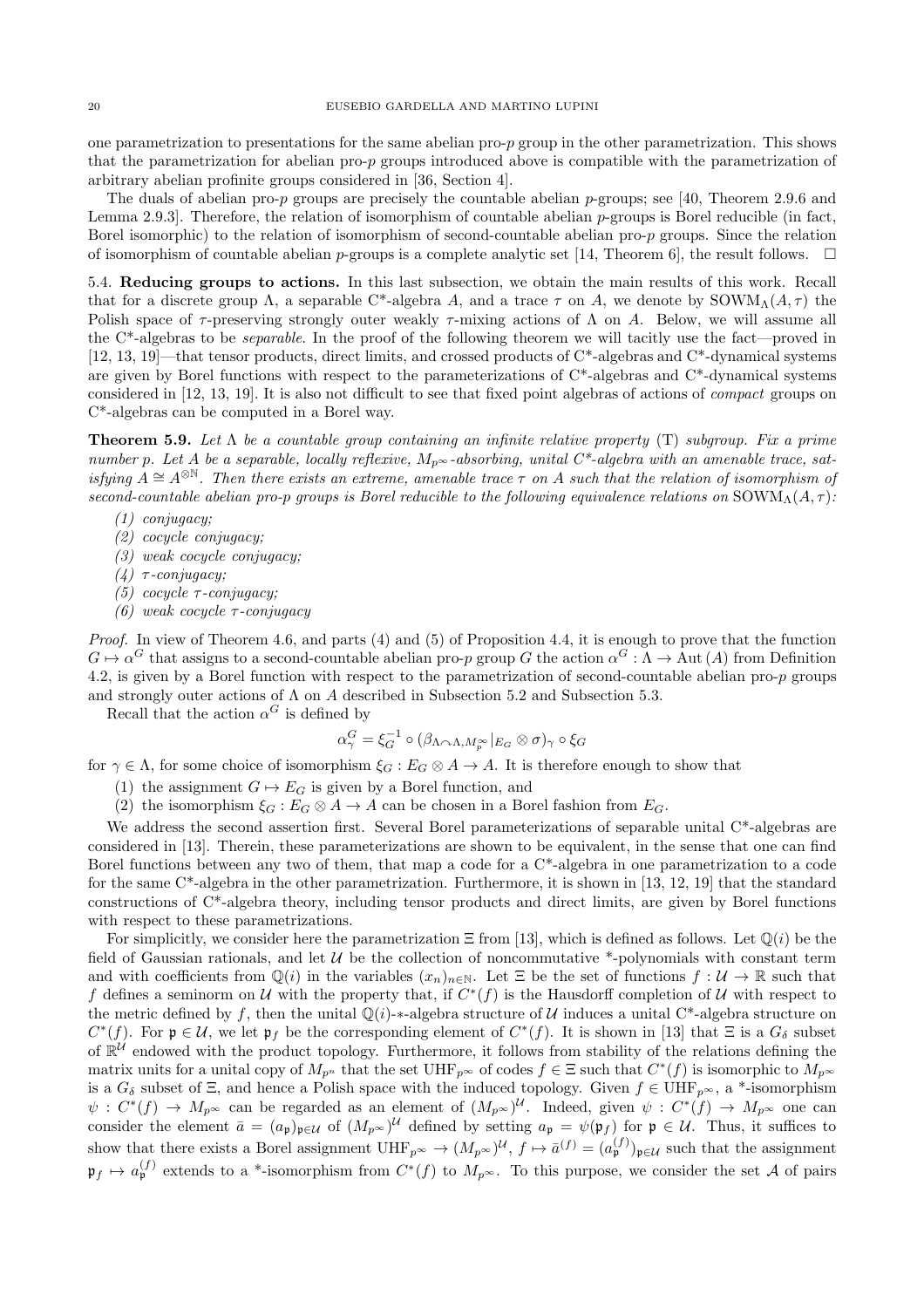$(f, (a_{\mathfrak{p}})_{\mathfrak{p}\in\mathcal{U}}) \in \mathrm{UHF}_{p^{\infty}} \times (M_{p^{\infty}})^{\mathcal{U}}$  such that the assignment  $\mathfrak{p}_f \mapsto a_{\mathfrak{p}}$  extends to a \*-isomorphism from  $C^*(f)$ to  $M_{p^{\infty}}$ . It is easy to see that A is a  $G_{\delta}$  subset of UHF<sub>p<sup>∞</sup></sub>  $\times$   $(M_{p^{\infty}})^{\mathcal{U}}$ . Furthermore, the automorphism group Aut $(M_{p^{\infty}})$  of  $M_{p^{\infty}}$  naturally acts on  $(M_{p^{\infty}})^{\mathcal{U}}$ , in such a way that, for every  $f \in UHF_{p^{\infty}}$ , the corresponding fiber

$$
\mathcal{A}_f = \left\{ \bar{a} \in (M_{p^{\infty}})^{\mathcal{U}} : (f, \bar{a}) \in \mathcal{A} \right\}
$$

forms a single orbit under the Aut $(M_{p^{\infty}})$ -action. It follows form these observations and [\[10,](#page-22-29) Theorem A] that A admits a *Borel uniformization*, i.e. there exists a Borel function  $UHF_{p^{\infty}} \to (M_{p^{\infty}})^{\mathcal{U}}, f \mapsto \bar{a}^{(f)}$  such that  $(f, \bar{a}^{(f)}) \in A$  for every  $f \in \mathrm{UHF}_{p^{\infty}}$ . This allows one to choose in a Borel fashion, given a C<sup>\*</sup>-algebra E abstractly isomorphic to  $M_{p^{\infty}}$ , a \*-isomorphism  $\psi_E : E \to M_{p^{\infty}}$ . Since  $M_{p^{\infty}} \otimes A$  is isomorphic to A, by fixing an isomorphism  $M_{p^{\infty}} \otimes A \cong A$  beforehand, one can choose in a Borel fashion an isomorphism  $\xi_E : E \otimes A \to A$ . This justifies the second assertion.

We now justify the first assertion. Recall that  $E_G$  is the fixed point algebra of the action  $(\delta^G)^{\otimes \Lambda}$ :  $G \to$  $Aut(D_G^{\otimes \Lambda})$ . Furthermore,  $(\delta^G)^{\otimes \Lambda}$  is conjugate to canonical model action  $\delta^G: G \to Aut(D_G)$  of G constructed in Theorem [3.5.](#page-8-0) Therefore, it is enough to show that  $\delta^G$  can be constructed in a Borel fashion from G. This is clear when  $G$  is finite in view of Remark [3.2.](#page-7-2) In the general case, consider the following. In our parametrization, a second-countable abelian pro-p group G is given as the quotient  $\hat{\mathbb{Z}}_p^{\infty}/N$  of  $\hat{\mathbb{Z}}_p^{\infty}$  by some closed subgroup N of  $\hat{\mathbb{Z}}_p^{\infty}$ . The finite-index closed subgroups of G correspond to finite-index closed subgroups H of  $\hat{\mathbb{Z}}_p^{\infty}$  that contain  $N$ . By the Kuratowski–Ryll-Nardzewski selection theorem [\[28,](#page-22-22) Theorem 12.13], the collection  $\mathcal{V}$  of finite-index closed subgroups H of  $\hat{\mathbb{Z}}_p^{\infty}$  that contain N can be chose in a Borel fashion starting from N. Since the relation of inclusion between closed subgroups is closed with respect to the Vietoris topology, the order on  $\mathcal V$  given by containment is Borel. This shows that the canonical inverse system  $(G_i, \pi_{i,j})_{i,j\in\mathcal{V}}$  of finite groups having  $G$  as inverse limit considered in the proof of Theorem [3.5](#page-8-0) depends on  $G$  in a Borel way. The  $G$ -C\*-algebra  $(D_G, \delta_G)$  is obtained in the proof of Theorem [3.5](#page-8-0) as the direct limit of the direct system  $((D_{G_i}, \delta_{G_i}), \iota_{ij})_{i,j \in \mathcal{V}}$ , where  $(D_{G_i}, \delta_{G_i})$  is the model action of the finite group  $G_i$ . It remains to observe now that the direct system  $((D_{G_i}, \delta_{G_i}), \iota_{ij})_{i,j \in \mathcal{V}}$  can be computed in a Borel fashion from  $(G_i, \pi_{i,j})_{i,j \in \mathcal{V}}$ . This concludes the proof.  $\square$ 

<span id="page-20-1"></span>Corollary 5.10. Under the hypotheses of Theorem [5.9,](#page-19-0) the relations of conjugacy, cocycle conjugacy, and weak cocycle conjugacy of strongly outer actions of  $\Lambda$  on A are complete analytic sets. Furthermore, there exists an amenable, extreme trace  $\tau$  on A such that the relations of conjugacy, cocycle conjugacy, weak cocycle conjugacy, τ-conjugacy, cocycle τ-conjugacy, and weak cocycle τ-conjugacy of τ-preserving strongly outer weakly τ-mixing actions of  $\Lambda$  on A are complete analytic sets, and in particular not Borel.

As mentioned after Theorem [4.7,](#page-15-1) it is easy to construct algebras A satisfied the hypotheses of Corollary [5.10.](#page-20-1) Indeed, if  $A_0$  is any separable, unital, exact C\*-algebra with an amenable trace, we may take  $A = M_p^{\infty} \otimes A_0^{\otimes \mathbb{N}}$ .

As we did after Theorem [4.7,](#page-15-1) we state the case of UHF-algebras separately, to highlight the contrast with the main results of [\[31,](#page-23-2) [33,](#page-23-3) [42\]](#page-23-4).

<span id="page-20-0"></span>Corollary 5.11. Let D be a UHF-algebra of infinite type, and let  $\Lambda$  be a countable group with an infinite subgroup with relative property (T). Then the relations of conjugacy, cocycle conjugacy, and weak cocycle conjugacy of strongly outer actions of  $\Lambda$  on D are complete analytic sets, and in particular not Borel. The same applies to the relations of being conjugate, cocycle conjugate, and weakly cocycle conjugate in the weak closure with respect to the (necessarily Λ-invariant) unique trace on D.

In fact, the same conclusions hold for any finite, strongly self-absorbing C\*-algebra containing a nontrivial projection; see [\[45,](#page-23-16) Definition 1.3] and [\[45,](#page-23-16) Theorem 1.7].

### 6. ACTIONS ON  $R$  with prescribed cohomology

In this final section, we explain how the methods from Section [5](#page-15-2) can be used to prove Theorem C in the introduction. In fact, we prove a somewhat more general statement; see Theorem [6.3.](#page-21-0)

We follow a strategy similar to the one used in Theorem [4.5,](#page-13-1) and for that we will need the following replacement of the action constructed in Theorem [3.5.](#page-8-0) Later on, we will be interested only in the weak extension of the action constructed below.

Recall that  $\texttt{Lt}: G \to \text{Aut}(C(G))$  denotes the action of left translation. Similarly, we denote by Rt the action of G on  $C(G)$  by right translation.

<span id="page-20-2"></span>**Proposition 6.1.** Let G be a second-countable, compact Hausdorff group. Then there exist a unital  $C^*$ -algebra  $A_G$  and an action  $\theta^G \colon G \to \text{Aut}(A_G)$  with the following properties: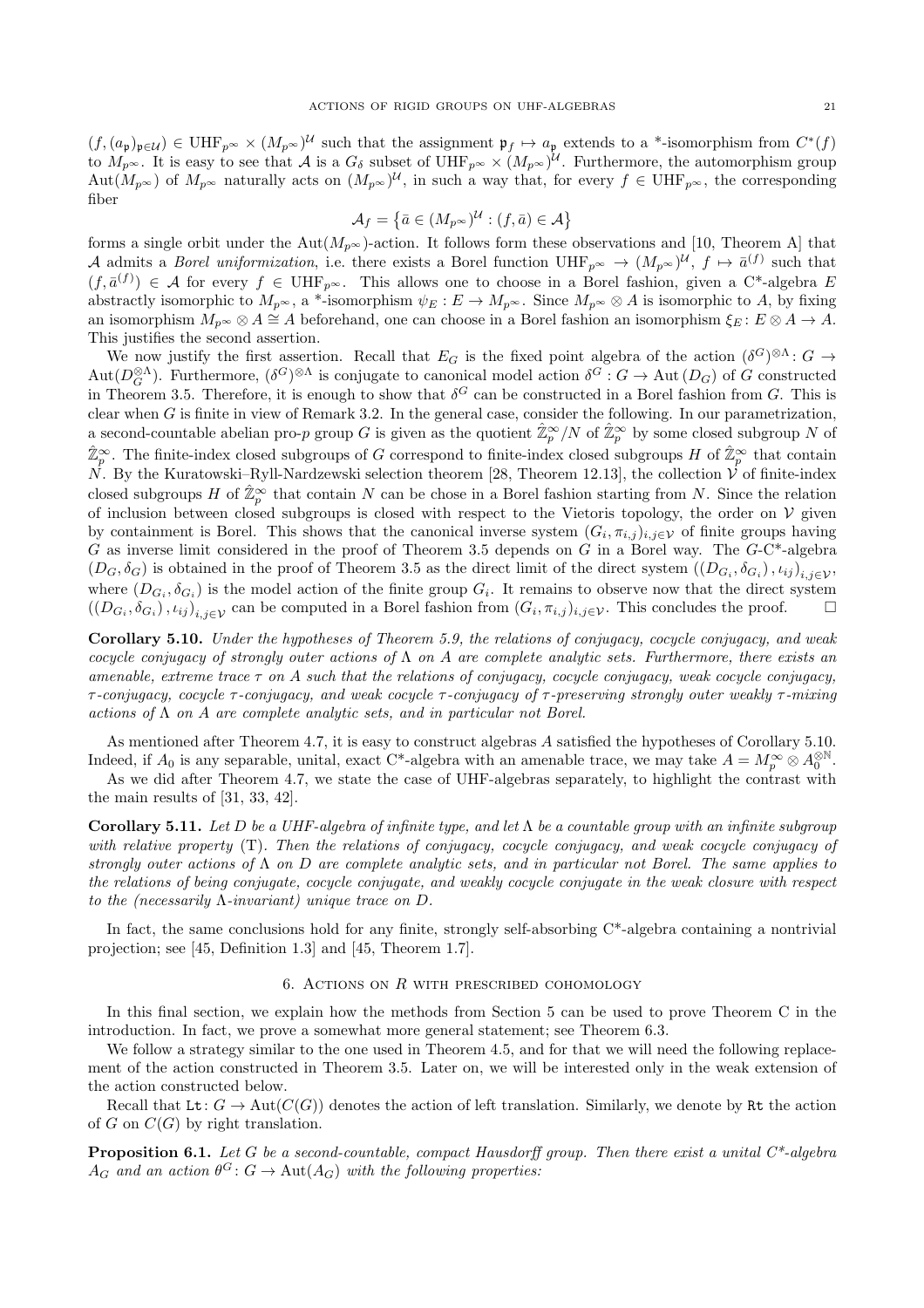- (1)  $A_G$  is simple, separable, nuclear, and has a unique trace.
- (2) There exists an equivariant unital embedding  $(C(G), L^G) \to (A_G, \theta^G)$ .
- (3)  $(A_G^{\otimes \mathbb{N}}, (\theta^G)^{\otimes \mathbb{N}})$  is equivariantly isomorphic to  $(A_G, \theta^G)$ .
- (4)  $\theta$ <sup>G</sup> has the Rokhlin property.
- (5) The fixed point algebra  $A_G^{\theta^G}$  is a simple, separable, nuclear, unital  $C^*$ -algebra with a unique trace.

*Proof.* Fix a subset  $\{x_n : n \in \mathbb{N}\}\$  of G such that  $\{x_n : n \geq m\}$  is dense in G for all  $m \in \mathbb{N}$ . For  $n \in \mathbb{N}$ , set  $A_n = M_{2^n} \otimes C(G)$  with the G-action  $\alpha^{(n)} = \mathrm{id}_{M_{2^n}} \otimes \mathtt{Lt}$ . Let  $\rho^{(n)}$  be the G-action on  $A_n$  given by  $\sqrt{ }$  $a \qquad 0$ Ý.

 $\mathbf{I}$ 

 $\rho^{(n)} = \text{id}_{M_{2^n}} \otimes \text{Rt}$ , and define a unital equivariant homomorphism  $\varphi_n \colon A_n \to A_{n+1}$  by  $\varphi_n(a) =$  $\mathbf{I}$  $0 \quad \rho_{x_n}(a)$ 

for all  $a \in A_n$ . Define  $\tilde{A}_G$  and  $\theta^G$  to be the direct limits of  $(A_n)_{n \in \mathbb{N}}$  and  $(\alpha^{(n)})_{n \in \mathbb{N}}$  with respect to the connecting maps  $(\varphi_n)_{n\in\mathbb{N}}$ .

Observe that  $\widetilde{A}_G$  is separable, unital and nuclear. We claim that it has a unique trace and that it is simple. Both fact are proved using similar arguments, so we only show uniqueness of the trace. Denote by  $\tau$  the trace on  $C(G)$  given by integration against the normalized Haar measure  $\mu$  on G, and by tr<sub>n</sub> the normalized trace on  $M_{2^n}$ . Then  $\tau_n = \text{tr}_n \otimes \tau$  is a normalized trace on  $A_n$  and  $\tau_{n+1} \circ \varphi_n = \tau_n$  for all  $n \in \mathbb{N}$ . It follows that there is a direct limit trace on  $\tilde{A}_G$ . Now let  $\sigma$  be another trace on  $\tilde{A}_G$ . Then there exist  $n_0 \in \mathbb{N}$  and traces  $\sigma_n \in T(A_n)$ , for  $n \geq n_0$ , satisfying  $\sigma_{n+1} \circ \varphi_n = \sigma_n$  for all  $n \geq n_0$  and  $\tau(a) = \tau_n(a)$  for all  $a \in A_n$ , for  $n \geq n_0$ . For  $n \ge n_0$ , let  $\nu_n$  be a probability measure on  $C(G)$  such that, with  $\widehat{\nu}_n$  denoting its associated functional on  $C(G)$ , we have  $\sigma_n = \text{tr}_n \otimes \widehat{\nu}_n$ . The identity  $\sigma_{n+1} \circ \varphi_n = \sigma_n$  amounts to  $\nu_n(E) = \frac{1}{2} (\nu_{n+1}(x_n E) + \nu_{n+1}(E))$  for every measurable subset  $E \subseteq G$ . Using the identity  $\sigma_{n+k} \circ \varphi_{n+k-1} \circ \cdots \circ \varphi_n = \sigma_n$ , valid for all  $k \geq 1$ , an using that  $\{x_k : k \geq n\}$  is dense in G, one concludes that  $\nu_n$  is translation invariant, and hence we must have  $\nu_n = \mu$ for all  $n \in \mathbb{N}$ . In particular, it follows that  $\sigma = \tau$ , as desired.

The proof of simplicity is analogous, using open subsets of G which are translation invariant. We omit the details.

Now set  $A_G = \otimes_{k \in \mathbb{N}} \tilde{A}_G$  and  $\alpha^G = \otimes_{k \in \mathbb{N}} \tilde{\alpha}^G$ . Then  $A_G$  is simple, separable, unital, nuclear, and has a unique trace, which proves (1). Observe that there are equivariant unital embeddings

$$
C(G) \hookrightarrow A_1 \hookrightarrow A_G \hookrightarrow A_G,
$$

so part (2) is satisfied. Also, (3) holds by construction, while (4) follows from (2) and (3). Finally, the Rokhlin property for  $\theta^G$  ensures that the properties for  $A_G$  listed in (1) are inherited by  $A_G^{\theta^G}$ , by the theorem in the introduction of [\[16\]](#page-22-20). This gives (5), and finishes the proof.  $\square$ 

Observe that  $A_G$  is never a UHF-algebra (unless G is the trivial group). In particular, even when G is a profinite group, the C\*-dynamical system  $(A_G, \theta^G)$  constructed in Proposition [6.1](#page-20-2) is not the same as that constructed in Theorem [3.5.](#page-8-0)

Remark 6.2. Unlike in Theorem [3.5,](#page-8-0) the action constructed in the proposition above does not enjoy any reasonable uniqueness-type property among Rokhlin actions of G.

We now come to the main result of this section, which in particular implies Theorem C in the introduction.

<span id="page-21-0"></span>**Theorem 6.3.** Let  $\Lambda$  be a countable group containing an infinite subgroup  $\Delta$  with relative property (T), and let  $\Gamma$ be any countable abelian group. Then there exist an outer action  $\alpha^{\Gamma} \colon \Lambda \to \text{Aut}(R)$  and bijections  $\eta \colon H^1_{\Delta,w}(\alpha^{\Gamma}) \to$  $\Gamma$  and  $\eta^{(2)}$ :  $H^1_{\Delta,w}(\alpha^{\Gamma} \otimes \alpha^{\Gamma}) \to \Gamma$  making the following diagram commute:

$$
H^1_{\Delta,w}(\alpha^{\Gamma}) \times H^1_{\Delta,w}(\alpha^{\Gamma}) \xrightarrow{\eta \times \eta} \Gamma \times \Gamma
$$
  

$$
m^{\alpha^{\Gamma}} \downarrow \qquad \qquad \downarrow \qquad \qquad \downarrow m^{\Gamma}
$$
  

$$
H^1_{\Delta,w}(\alpha^{\Gamma} \otimes \alpha^{\Gamma}) \xrightarrow{\eta^{(2)}} \Gamma
$$

Proof. Let G denote the Pontryagin dual of Γ, which is a second-countable, compact Hausdorff group. Let  $\theta^G: G \to \text{Aut}(A_G)$  denote the action constructed in Proposition [6.1,](#page-20-2) and denote by  $\overline{\theta}^G: G \to \text{Aut}(R)$  its weak extension in the GNS representation associated to the unique (and hence  $\theta^G$ -invariant) trace of  $A_G$ . (The fact that the weak closure of  $A_G$  is R follows from Lemma [2.23](#page-7-1) and part (1) of Proposition [6.1.](#page-20-2)) Abbreviate  $R^{\otimes\Lambda}$ to N, and abbreviate  $(\overline{\theta}^G)^{\otimes \Lambda}$  to  $\rho: G \to \text{Aut}(N)$ . Denote by  $\beta: \Lambda \to \text{Aut}(N)$  the Bernoulli shift  $\beta_{\Lambda \curvearrowright \Lambda,R}$  of  $\Lambda$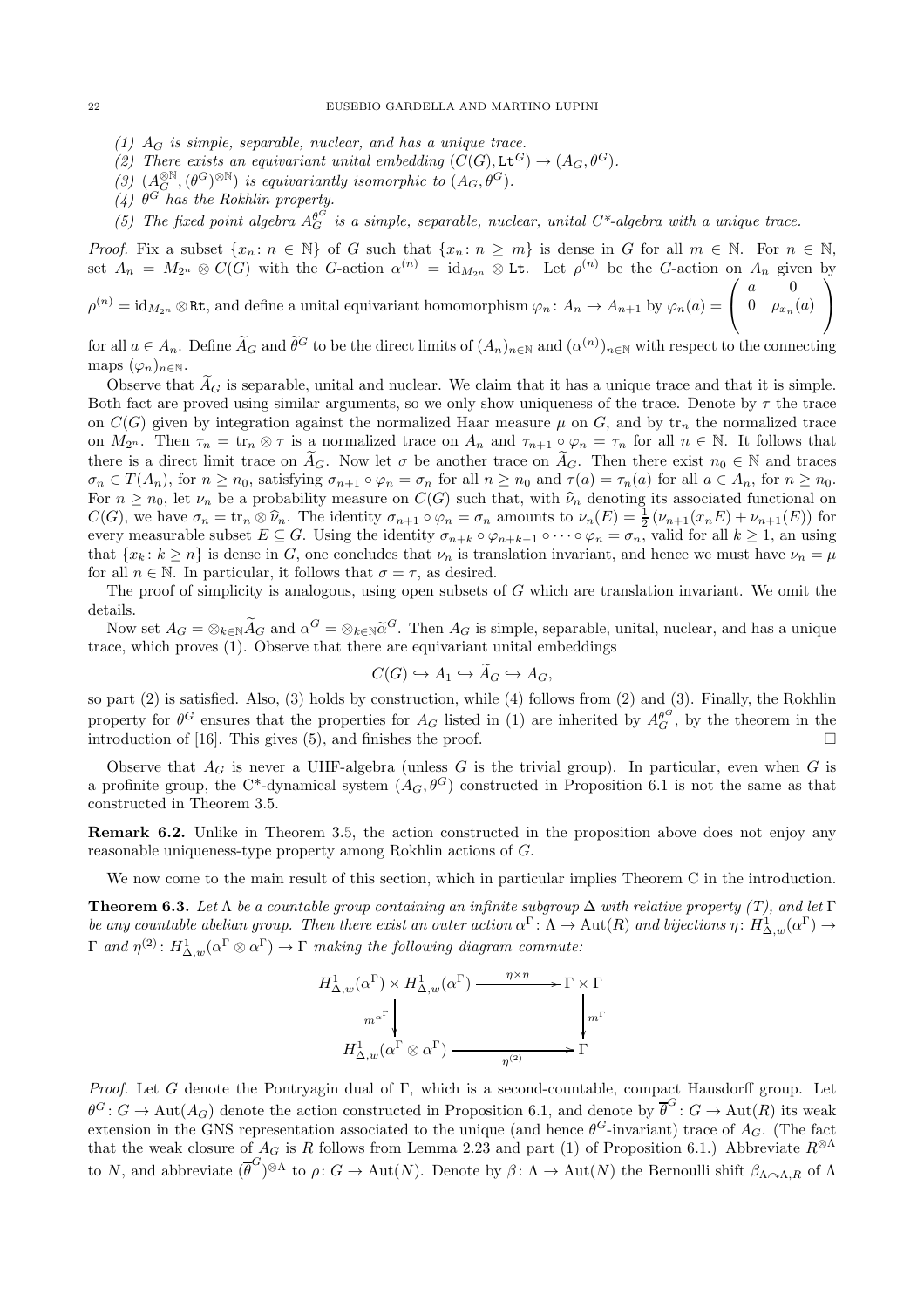on  $R^{\otimes \Lambda} = N$ . Then  $\beta$  commutes with  $\rho$ , and hence induces an action  $\alpha^{\Gamma}$  of  $\Lambda$  on the fixed point algebra  $N^{\rho}$  of ρ. Since  $(\theta^G)^{\otimes \Lambda}$  is conjugate to  $\theta^G$  by part (3) of Proposition [6.1,](#page-20-2) it follows that N, which is the weak closure of the fixed point algebra of  $(\theta^G)^{\otimes \Lambda}$ , is isomorphic to the weak closure of  $A_G^{\theta^G}$ . Hence  $N^{\rho}$  is isomorphic to R by part (5) of Proposition [6.1](#page-20-2) and Lemma [2.23.](#page-7-1) Under this identification, we regard  $\alpha^{\Gamma}$  as an action of  $\Lambda$  on  $R$ . Finally, the same proof as Lemma [4.1](#page-9-0) gives the desired conclusion concerning the  $\Delta$ -relative weak cohomology group of  $\alpha^{\Gamma}$ . <sup>Γ</sup>.

We close this work by pointing out that the argument used in Theorem [4.7](#page-15-1) can be used in this context to give an alternative proof of Theorem B in [\[4\]](#page-22-4) for the case of groups containing a subgroup with the relative property (T). Namely, it follows from [Theorem 6.3](#page-21-0) that for  $\Lambda$  as in its assumptions, there exist uncountably many weakly non-cocycle conjugate outer actions of  $\Lambda$  on  $R$ .

### **REFERENCES**

- <span id="page-22-24"></span><span id="page-22-9"></span>[1] Howard Becker and Alexander S. Kechris, *The descriptive set theory of Polish group actions*, London Mathematical Society Lecture Note Series, vol. 232, Cambridge University Press, Cambridge, 1996.
- <span id="page-22-7"></span>[2] Bruce Blackadar, *Operator algebras*, Encyclopaedia of Mathematical Sciences, vol. 122, Springer-Verlag, Berlin, 2006.
- [3] O. Bratteli, D. E. Evans, and A. Kishimoto, *The Rohlin Property For Quasi-Free Automorphisms of the Fermion Algebra*, Proceedings of the London Mathematical Society s3-71 (1995), no. 3, 675–694 (en).
- <span id="page-22-4"></span>[4] Arnaud Brothier and Stefaan Vaes, *Families of hyperfinite subfactors with the same standard invariant and prescribed fundamental group*, Journal of Noncommutative Geometry 9 (2015), no. 3, 775–796.
- <span id="page-22-16"></span>[5] Nathanial P. Brown, *Invariant means and finite representation theory of C\*-algebras*, Mem. Amer. Math. Soc. 184 (2006), no. 865, viii+105.
- <span id="page-22-15"></span>[6] Nathanial P. Brown and Narutaka Ozawa, *C\*-algebras and finite-dimensional approximations*, Graduate Studies in Mathematics, vol. 88, American Mathematical Society, Providence, RI, 2008.
- <span id="page-22-17"></span><span id="page-22-1"></span>[7] Marc Burger, *Kazhdan constants for* SL(3, Z), Journal für die reine und angewandte Mathematik 413 (1991), 36–67.
- [8] Alain Connes, *Outer conjugacy classes of automorphisms of factors*, Annales Scientifiques de l'École Normale Supérieure. Quatrième Série 8 (1975), no. 3, 383-419.
- <span id="page-22-0"></span>[9] , *Periodic automorphisms of the hyperfinite factor of type II*1, Acta Universitatis Szegediensis. Acta Scientiarum Mathematicarum 39 (1977), no. 1-2, 39–66.
- <span id="page-22-29"></span>[10] George A. Elliott, Ilijas Farah, Vern I. Paulsen, Christian Rosendal, Andrew S. Toms, and Asger Trnquist, *The isomorphism relation for separable C\*-algebras*, Mathematical Research Letters 20 (2013), no. 6, 1071–1080.
- <span id="page-22-26"></span><span id="page-22-8"></span>[11] Inessa Epstein and Asger Törnquist, *The Borel complexity of von Neumann equivalence*, arXiv:1109.2351 (2011).
- [12] Ilijas Farah, Andrew S. Toms, and Asger Törnquist, *The descriptive set theory of C\*-algebra invariants*, International Mathematics Research Notices (2012), 5196–5226.
- <span id="page-22-27"></span>[13] , *Turbulence, orbit equivalence, and the classification of nuclear C<sup>\*</sup>-algebras, Journal für die reine und angewandte* Mathematik 688 (2014), 101–146.
- <span id="page-22-25"></span>[14] Harvey Friedman and Lee Stanley, *A Borel reducibility theory for classes of countable structures*, Journal of Symbolic Logic 54 (1989), no. 3, 894–914.
- <span id="page-22-23"></span><span id="page-22-20"></span>[15] Su Gao, *Invariant descriptive set theory*, Pure and Applied Mathematics, vol. 293, CRC Press, Boca Raton, FL, 2009.
- [16] Eusebio Gardella, *Crossed products by compact group actions with the Rokhlin property*, Journal of Noncommutative Geometry, in press.
- <span id="page-22-21"></span><span id="page-22-14"></span>[17] , *Rokhlin dimension for compact group actions*, Indiana Journal of Mathematics, 66 (2017), 659–703.
- [18] , *Compact group actions on C<sup>\*</sup>-algebras: classification, non-classifiability, and crossed products; and rigidity results for* L p *-operator algebras*, Ph.D. thesis, University of Oregon, 2015.
- <span id="page-22-28"></span>[19] Eusebio Gardella and Martino Lupini, *Conjugacy and cocycle conjugacy of automorphisms of*  $\mathcal{O}_2$  *are not Borel*, Münster Journal of Mathematics 9 (2016), no. 1, 93–118.
- <span id="page-22-13"></span>[20] Ilan Hirshberg and Wilhelm Winter, *Rokhlin actions and self-absorbing C\*-algebras*, Pacific Journal of Mathematics 233 (2007), no. 1, 125–143.
- <span id="page-22-6"></span>[21] Masaki Izumi, *Finite group actions on C\*-algebras with the Rohlin property—II*, Advances in Mathematics 184 (2004), no. 1, 119–160.
- <span id="page-22-19"></span>[22]  $\ldots$ , *Finite group actions on C\*-algebras with the Rohlin property, I*, Duke Mathematical Journal 122 (2004), no. 2, 233–280.
- <span id="page-22-5"></span>[23] Xinhui Jiang and Hongbing Su, *On a simple unital projectionless C\*-algebra*, American Journal of Mathematics 121 (1999), no. 2, 359–413.
- <span id="page-22-18"></span><span id="page-22-2"></span>[24] Paul Jolissaint, *On property (T) for pairs of topological groups*, L'Enseignement Mathématique 51 (2005), no. 1-2, 31–45.
- [25] Vaughan F. R. Jones, *Actions of finite groups on the hyperfinite type II*1 *factor*, Memoirs of the American Mathematical Society 28 (1980), no. 237, v+70.
- <span id="page-22-11"></span><span id="page-22-3"></span>[26] , *A converse to Ocneanu's theorem*, Journal of Operator Theory 10 (1983), no. 1, 61–63.
- <span id="page-22-22"></span>[27] Robert R. Kallman, *A generalization of free action*, Duke Mathematical Journal 36 (1969), 781–789.
- [28] Alexander Kechris, *Classical descriptive set theory*, Graduate Texts in Mathematics, vol. 156, Springer-Verlag, New York, 1995.
- <span id="page-22-12"></span>[29] Alexander Kechris and Todor Tsankov, *Amenable actions and almost invariant sets*, Proceedings of the American Mathematical Society 136 (2008), no. 2, 687–697.
- <span id="page-22-10"></span>[30] David Kerr, Hanfeng Li, and Mikaël Pichot, *Turbulence, representations, and trace-preserving actions*, Proceedings of the London Mathematical Society 100 (2010), no. 2, 459–484.